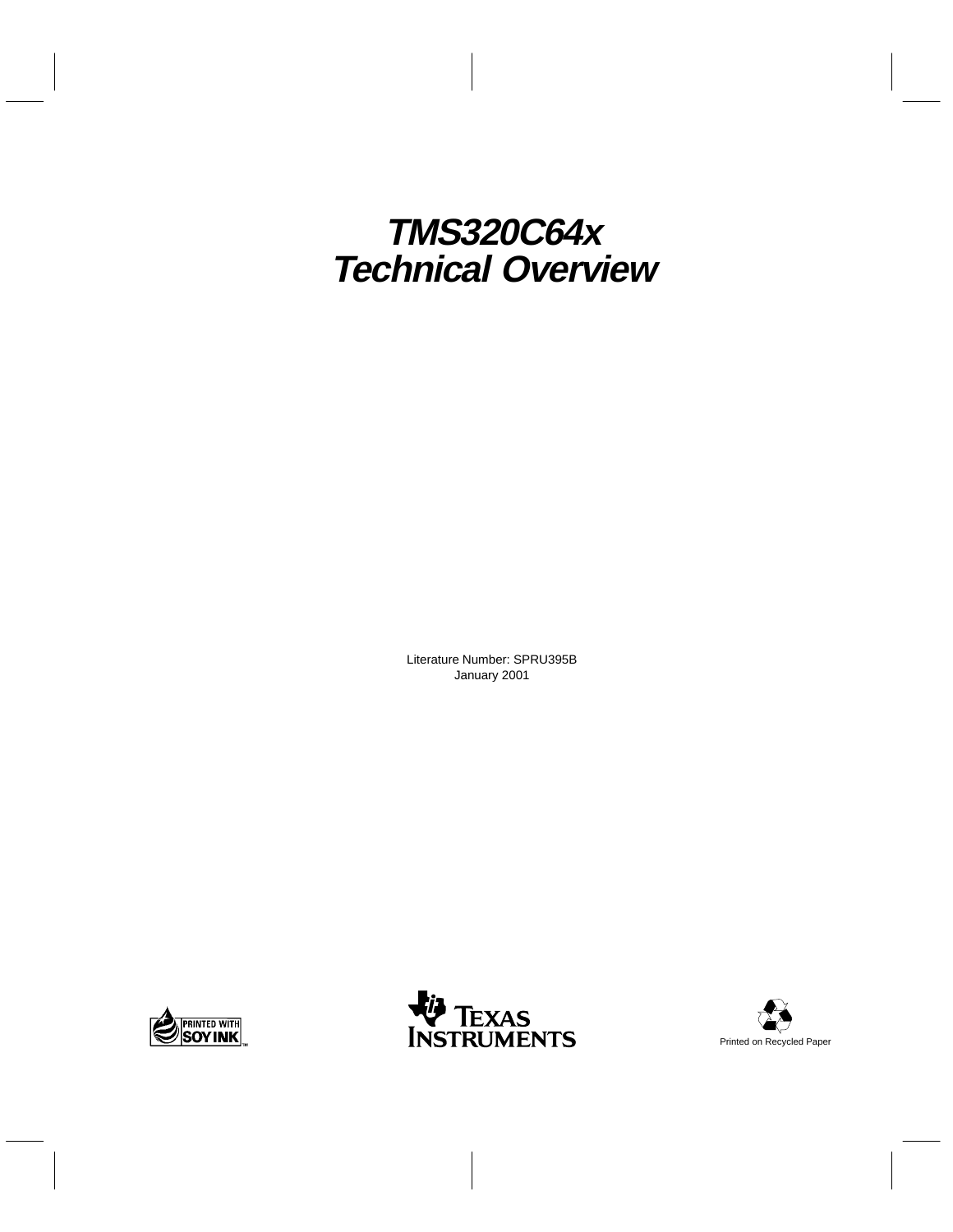#### **IMPORTANT NOTICE**

Texas Instruments and its subsidiaries (TI) reserve the right to make changes to their products or to discontinue any product or service without notice, and advise customers to obtain the latest version of relevant information to verify, before placing orders, that information being relied on is current and complete. All products are sold subject to the terms and conditions of sale supplied at the time of order acknowledgment, including those pertaining to warranty, patent infringement, and limitation of liability.

TI warrants performance of its semiconductor products to the specifications applicable at the time of sale in accordance with TI's standard warranty. Testing and other quality control techniques are utilized to the extent TI deems necessary to support this warranty. Specific testing of all parameters of each device is not necessarily performed, except those mandated by government requirements.

Customers are responsible for their applications using TI components.

In order to minimize risks associated with the customer's applications, adequate design and operating safeguards must be provided by the customer to minimize inherent or procedural hazards.

TI assumes no liability for applications assistance or customer product design. TI does not warrant or represent that any license, either express or implied, is granted under any patent right, copyright, mask work right, or other intellectual property right of TI covering or relating to any combination, machine, or process in which such semiconductor products or services might be or are used. TI's publication of information regarding any third party's products or services does not constitute TI's approval, warranty or endorsement thereof.

Mailing Address:

Texas Instruments Post Office Box 655303 Dallas, Texas 75265

Copyright 2001, Texas Instruments Incorporated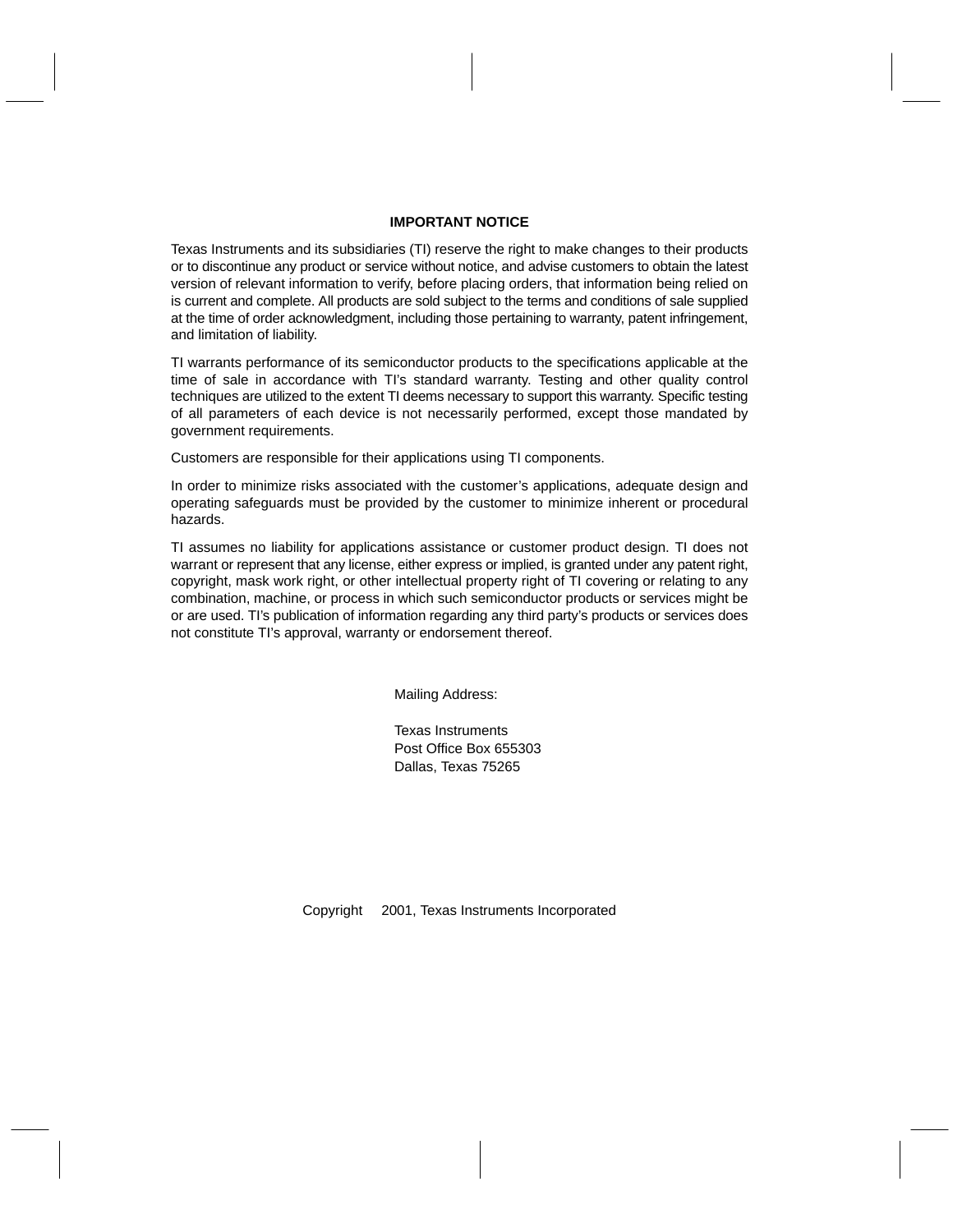## **Contents**

| 1            |     |       |  |  |  |  |
|--------------|-----|-------|--|--|--|--|
|              | 1.1 |       |  |  |  |  |
|              | 1.2 |       |  |  |  |  |
|              |     | 1.2.1 |  |  |  |  |
|              |     | 1.2.2 |  |  |  |  |
| $\mathbf{2}$ |     |       |  |  |  |  |
|              | 2.1 |       |  |  |  |  |
|              |     | 2.1.1 |  |  |  |  |
|              |     | 2.1.2 |  |  |  |  |
|              |     | 2.1.3 |  |  |  |  |
|              |     | 2.1.4 |  |  |  |  |
|              |     | 2.1.5 |  |  |  |  |
|              | 2.2 |       |  |  |  |  |
|              |     | 2.2.1 |  |  |  |  |
|              |     | 2.2.2 |  |  |  |  |
|              |     | 2.2.3 |  |  |  |  |
|              | 2.3 |       |  |  |  |  |
|              | 2.4 |       |  |  |  |  |
|              |     | 2.4.1 |  |  |  |  |
|              |     | 2.4.2 |  |  |  |  |
|              |     | 2.4.3 |  |  |  |  |
|              |     | 2.4.4 |  |  |  |  |
|              |     | 2.4.5 |  |  |  |  |
|              |     | 2.4.6 |  |  |  |  |
|              |     | 2.4.7 |  |  |  |  |
|              | 2.5 |       |  |  |  |  |
|              | 2.6 |       |  |  |  |  |
|              |     | 2.6.1 |  |  |  |  |
|              |     | 2.6.2 |  |  |  |  |
|              |     | 2.6.3 |  |  |  |  |
|              |     | 2.6.4 |  |  |  |  |
|              |     | 2.6.5 |  |  |  |  |
|              |     |       |  |  |  |  |
| A            |     |       |  |  |  |  |
|              | A.1 |       |  |  |  |  |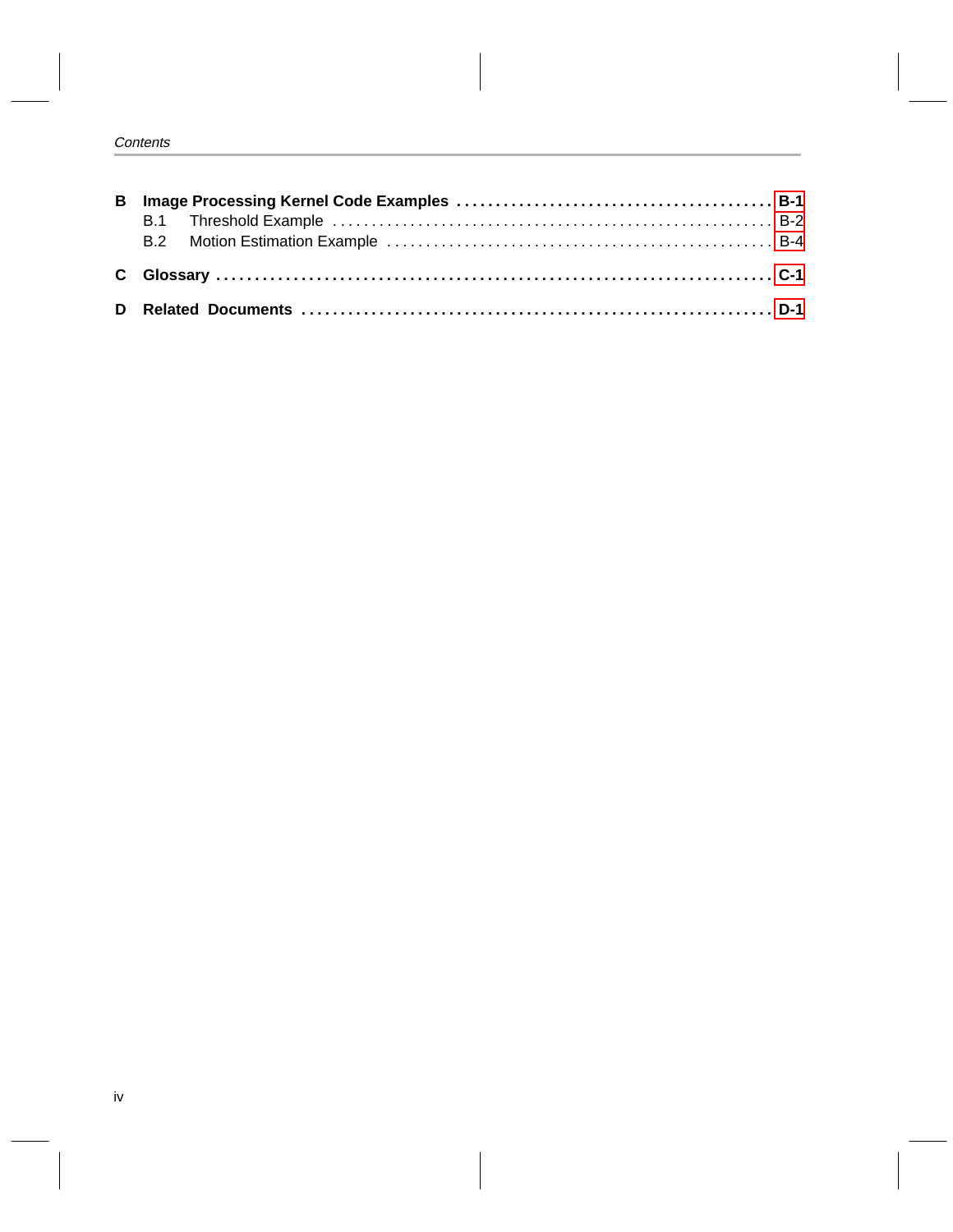# Figures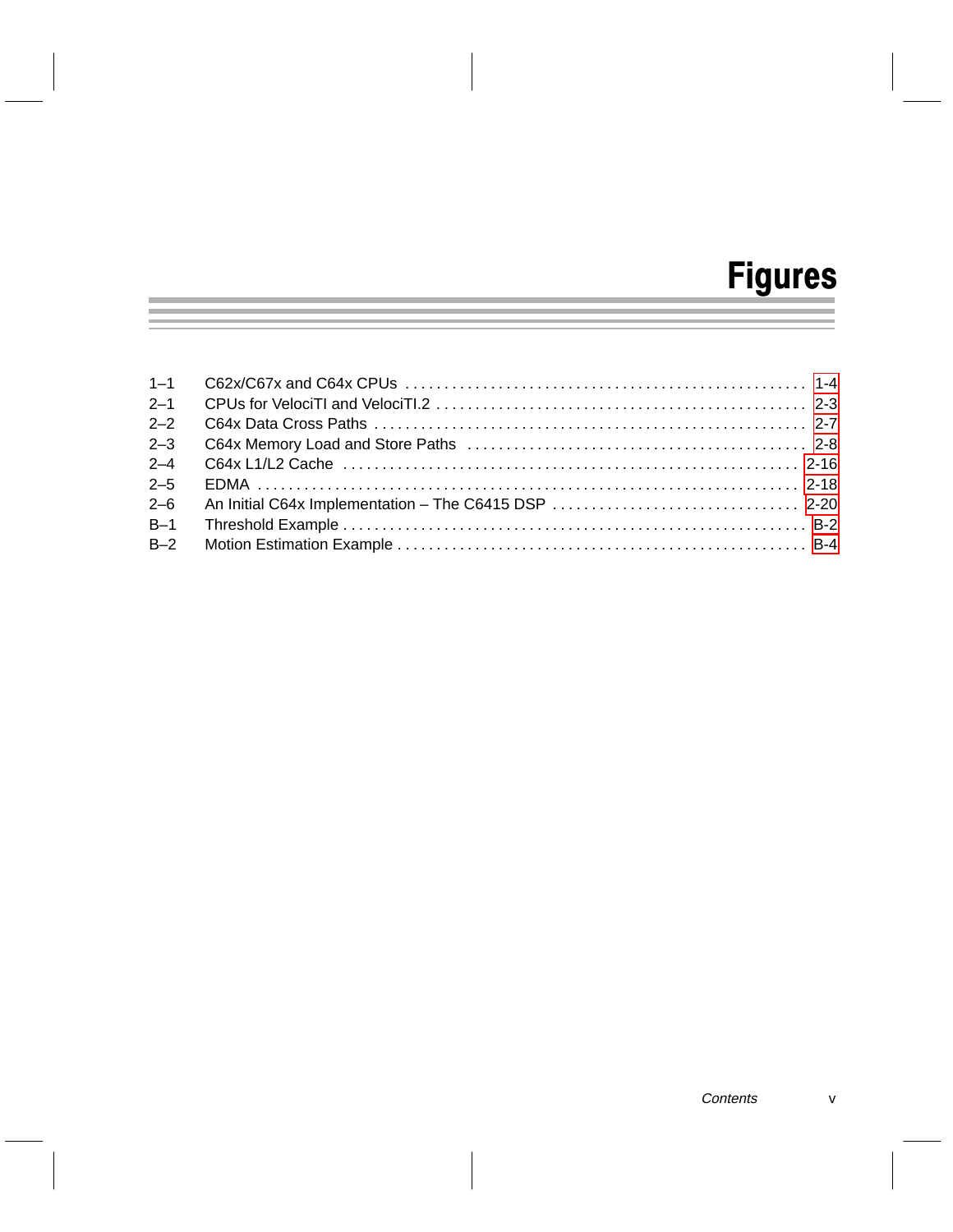# Tables

| $1 - 2$ |  |
|---------|--|
| $1 - 3$ |  |
| $2 - 1$ |  |
| $2 - 2$ |  |
| $2 - 3$ |  |
| $2 - 4$ |  |
|         |  |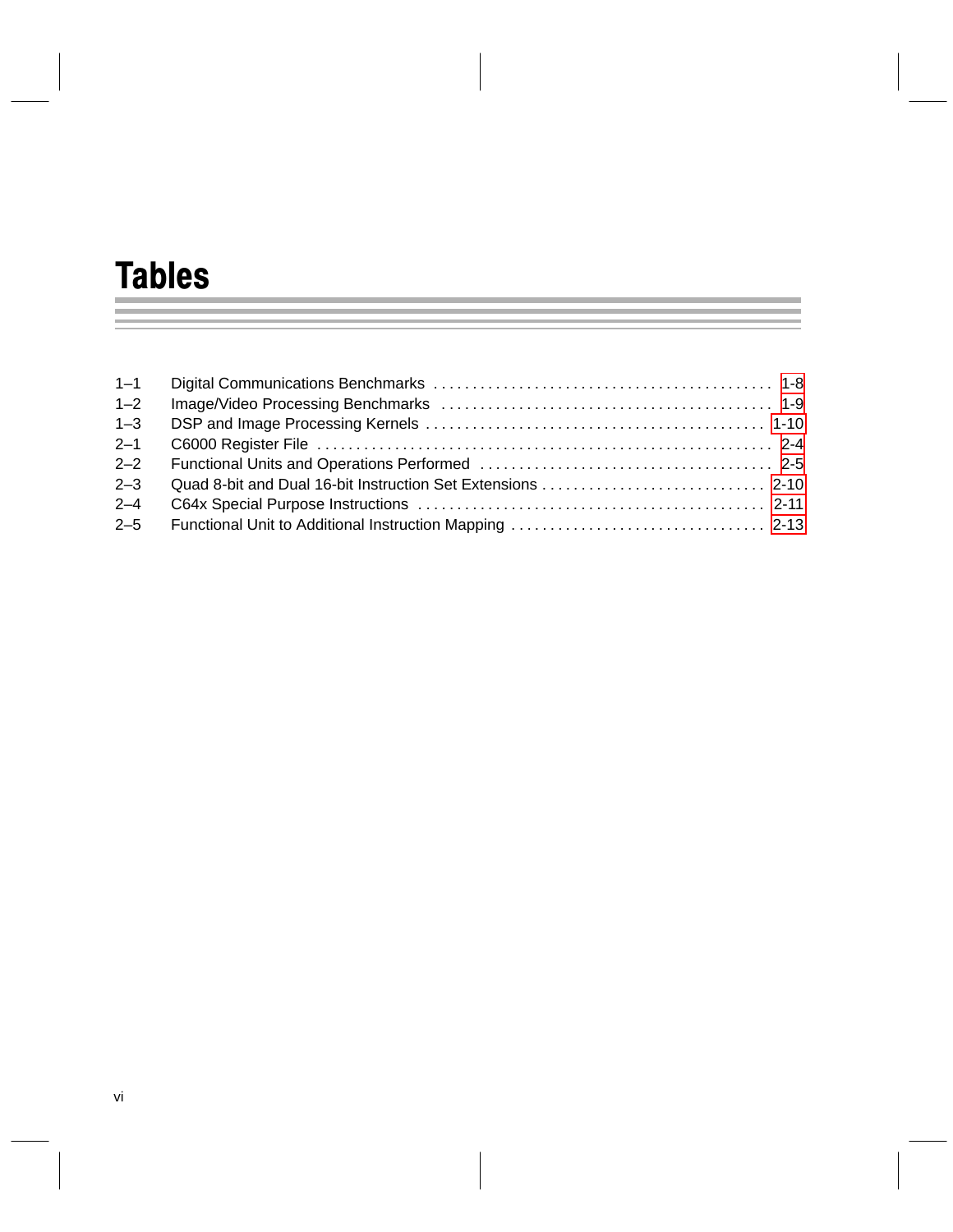## **Chapter 1**

## Introduction

### <span id="page-6-0"></span>**Topic Page 1.1 Introduction [1-2](#page-7-0) . . . . . . . . . . . . . . . . . . . . . . . . . . . . . . . . . . . . . . . . . . . . . . . . . . 1.2 Application Areas [1-6](#page-11-0) . . . . . . . . . . . . . . . . . . . . . . . . . . . . . . . . . . . . . . . . . . . . .**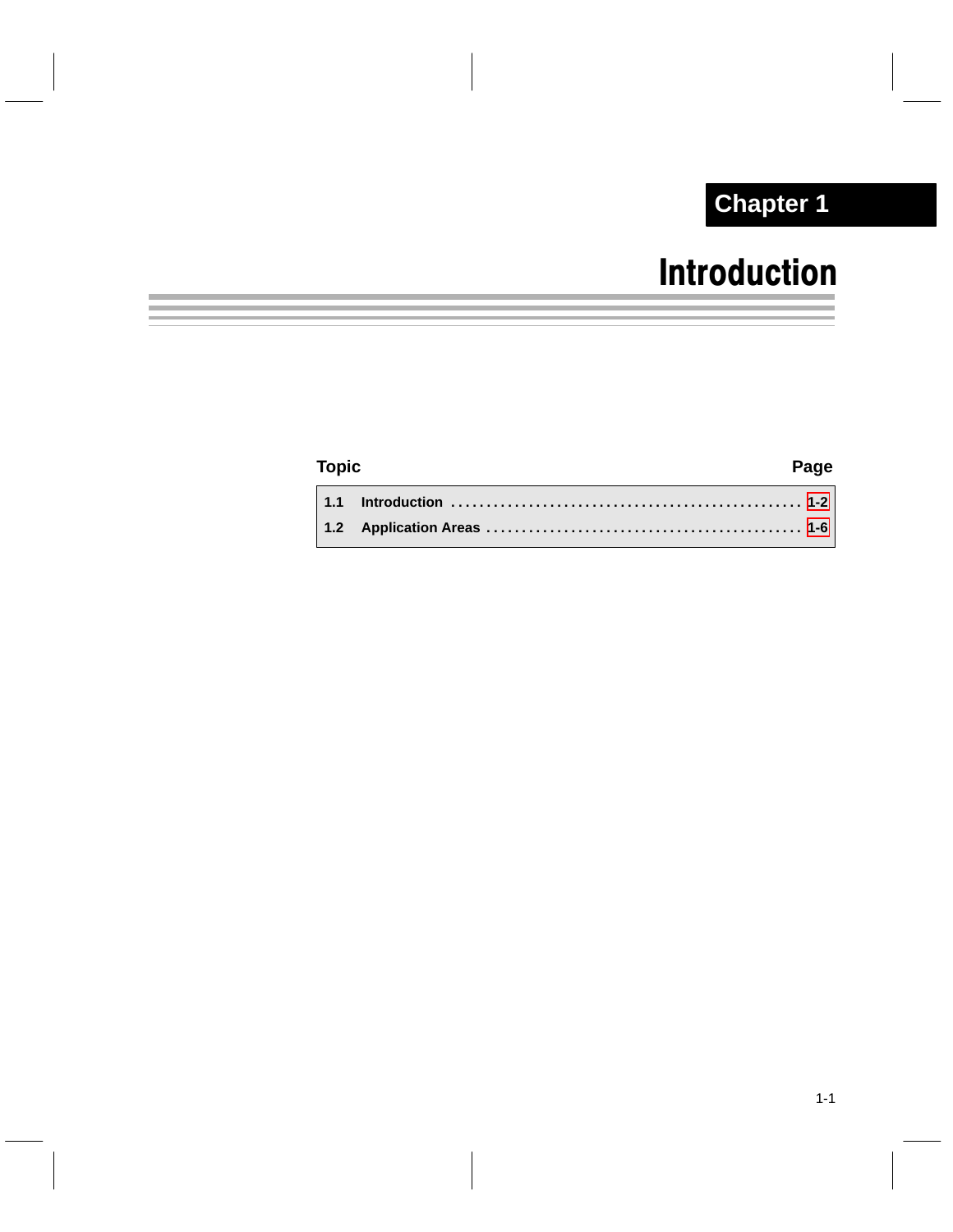### <span id="page-7-0"></span>**1.1 Introduction**

We live in a world driven by data: financial data, medical data, sports and entertainment data. In this era, data, be it audio, video, or the written word, are delivered through a single medium. That medium could be wireless technology, satellite broadcasting, cable, or digital subscriber loop (DSL) technology. All these media, however, have one thing in common, the need to process digital data quickly.

The C6000 family with the VelociTI architecture addresses the demands of this new era. First introduced in 1997 with the C62x and C67x cores, the C6000 family uses an advanced very long instruction word (VLIW) architecture. The architecture contains multiple execution units running in parallel, which allow them to perform multiple instructions in a single clock cycle. Parallelism is the key to extremely high performance. At a 200 MHz clock rate and 1600 million instructions per second (MIPS) at introduction, the C6201 achieved ten times the performance of earlier digital signal processing (DSP) solutions. Today, the C62x device family can achieve 2400 MIPS at clock rates of 300 MHz, which is a performance increase of 50% over the past three years.

The newest member of the C6000 family, the C64x, brings the highest level of performance for processing data in this era of data convergence. At clock rates of 1.1 GHz and greater, the C64x can process information at a rate of 8800+ MIPS or nearly nine billion instructions per second. Initial devices will be sampling in the 600 MHz-800 MHz range, giving performance levels of 4800-6400 MIPS. In addition to clock rate, more work can be done each cycle with the VelociTI.2 extensions to the VelociTI architecture. These extensions include new instructions to accelerate performance in key applications and extend the parallelism of the architecture.

Increased clock rate and increased CPU throughput are only part of the solution. Processing data at these extremely high rates increases the need for I/O bandwidth. Initial C64x devices have three external buses with speeds of up to 133MHz. Each bus has a primary mission. One provides a fast glueless interface for synchronous and asynchronous memories at data rates as fast as 1.1Gbytes/sec. Another bus interfaces to slow peripheral devices and the third bus provides a port to support industry standard host interfaces. Three flexible Multi–channel Buffered Serial Ports can each supply 100Mbits/sec each of additional throughput. The internal DMA engine can provide over 2Gbytes/sec of I/O bandwidth with 64 independent channels.

The C64x goes beyond a core and peripheral set to bring the maximum level of performance for processing digital data quickly. The tight coupling of the CPU architecture and the compiler help to maximize processor throughput. The RISC like instruction set and extensive use of pipelining allow many in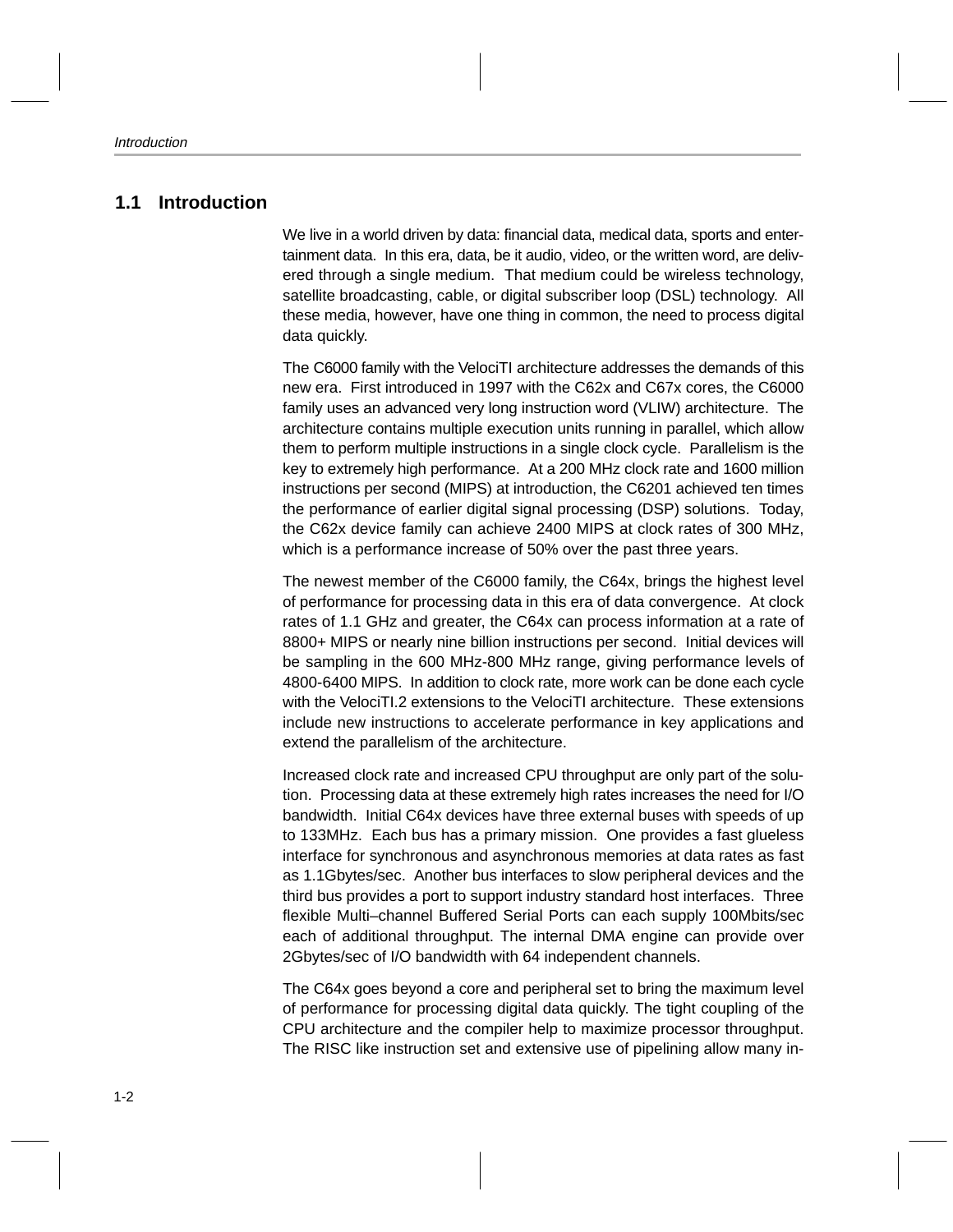structions to be scheduled and executed in parallel. The key extensions made to the 'C62x architecture that allow the 'C64x to perform more work each clock cycle include wider data paths, a larger register file, greater orthogonality and new instructions that support packed data processing.

The C64x central processing unit (CPU), as shown in Figure 1, consists of eight functional units, two register files, and two data paths. Like the C62x/C67x, two of these eight functional units are multipliers. The C64x multiplier has been enhanced so that it is capable of performing two 16-bit x 16-bit multiplies every clock cycle. This doubles the 16-bit multiply rate of the C62x/C67x; four 16-bit x 16-bit multiplies can be executed every cycle on the C64x. Using 600 MHz to represent early C64x performance, this means 2.4 billion 16-bit multiplies can occur every second. Moreover, each multiplier on the C64x has the capability of performing four 8-bit x 8-bit multiplies every clock cycle. At 600 MHz, this is equivalent to 4.8 billion 8-bit multiplies occurring every second. Eight-bit data is common in the field of image processing, one of the application areas served by the C64x.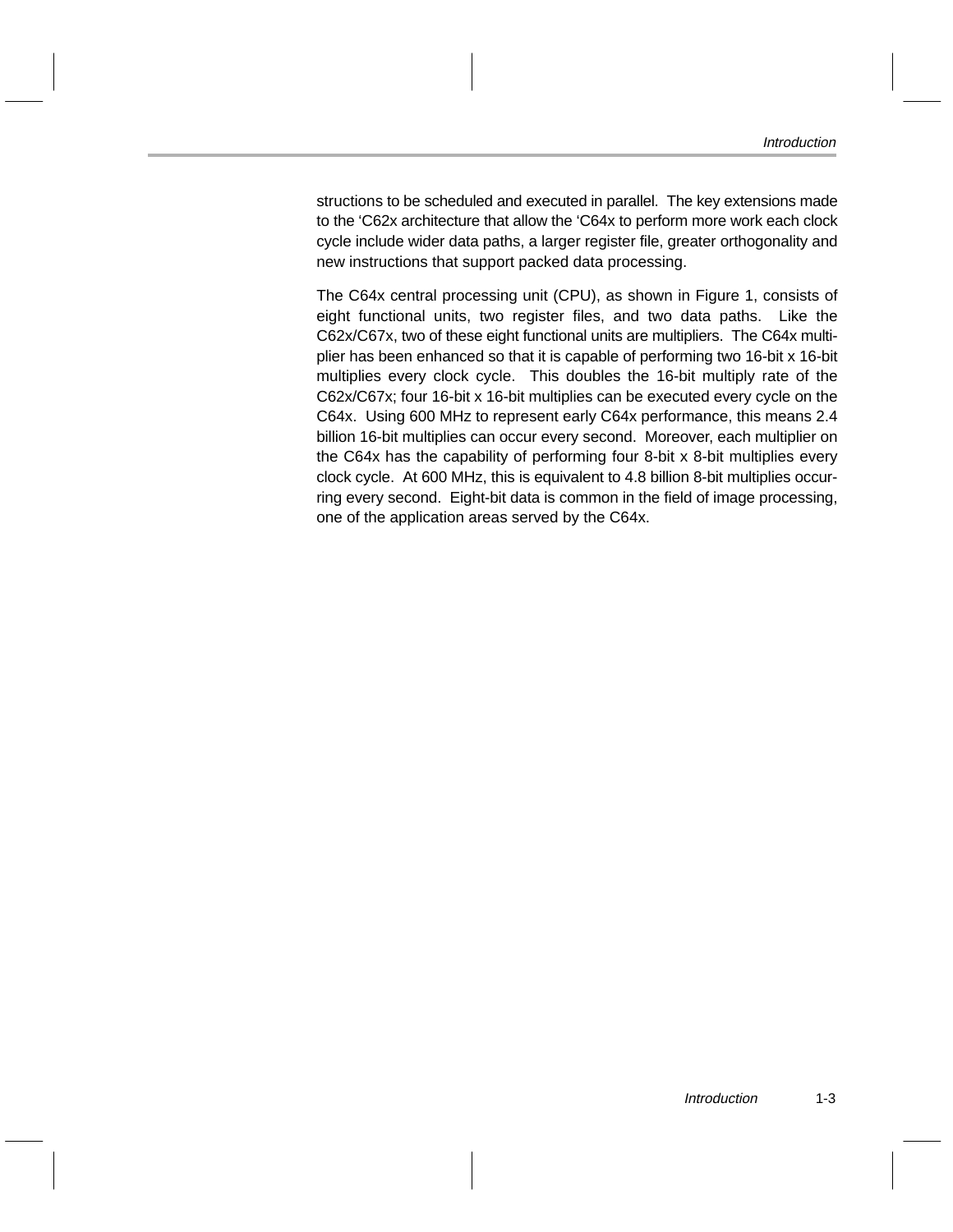### <span id="page-9-0"></span>Figure 1–1. C62x/C67x and C64x CPUs



#### **C62x/C67x CPU C64x CPU**

The dual 16-bit extensions built into the multiply functional unit are also present in the other six functional units. These include dual 16-bit addition/subtraction, compare, shift, min/max, and absolute value operations. The quad 8-bit extensions built into the multiply functional unit are found in four of the six remaining functional units. These include quad 8-bit addition/subtraction, compare, average, min/max, and bit expansion operations. The C64x goes beyond building extensions in the hardware. Packed 8-bit and 16-bit data types are used by the code generation tools to take full advantage of these extensions. By doubling the registers in the register file and doubling the width of the data path as well as utilizing advanced instruction packing, the C6000 compiler can improve performance with even fewer restrictions placed upon it by the architecture. These additions and others make the C64x an even better compiler target than the original C62x architecture, while reducing code size by up to 25%.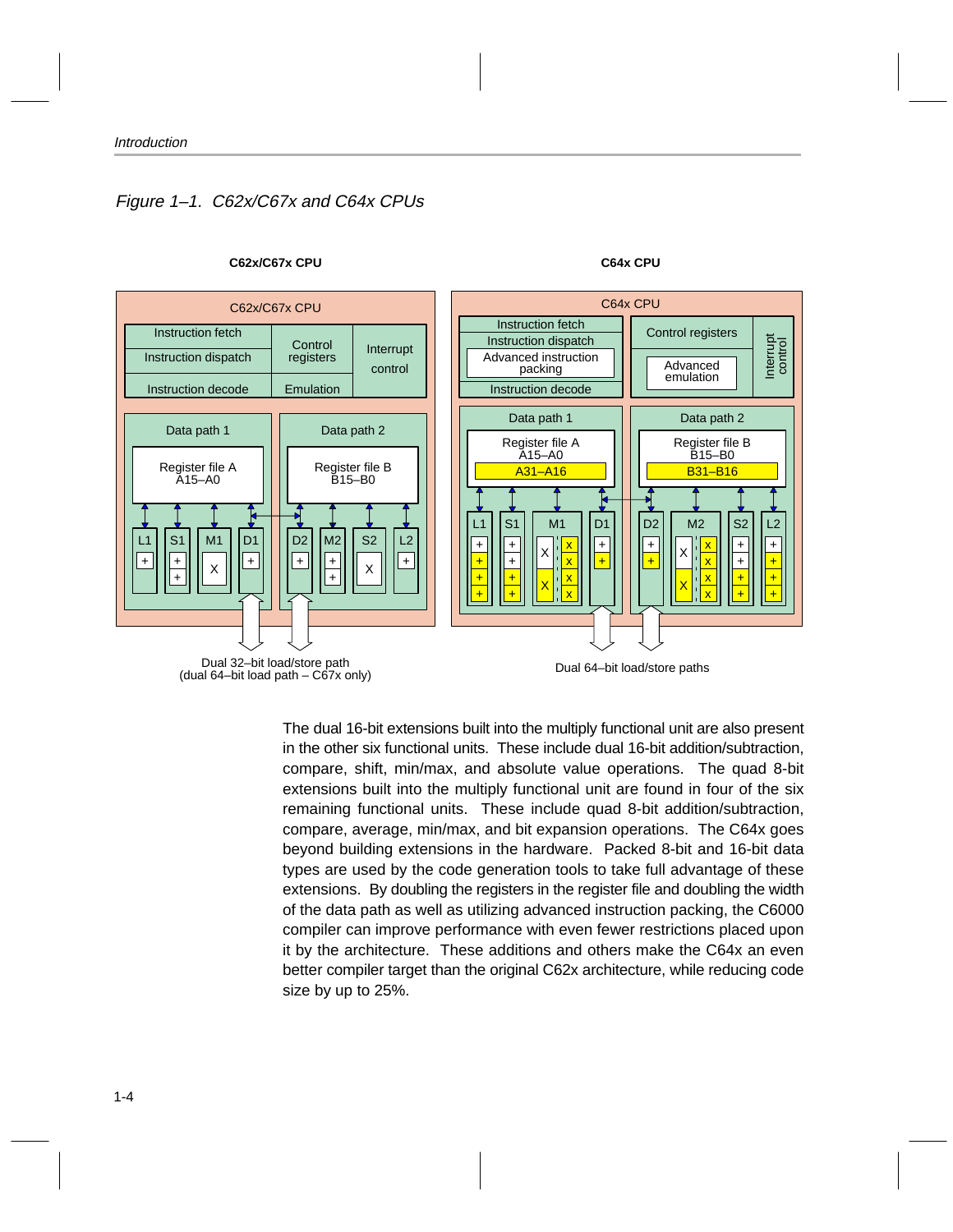In summary, the C64x VelociTI.2 is object-code-compatible with the C62x, yet contains key extensions to the existing C62x VelociTI architecture in several areas:

- Register file enhancements
- $\Box$  Data path extensions
- $\Box$  Packed data processing
- Additional functional unit hardware
- Increased orthogonality

These enhancements are examined in the Architectural Overview Section.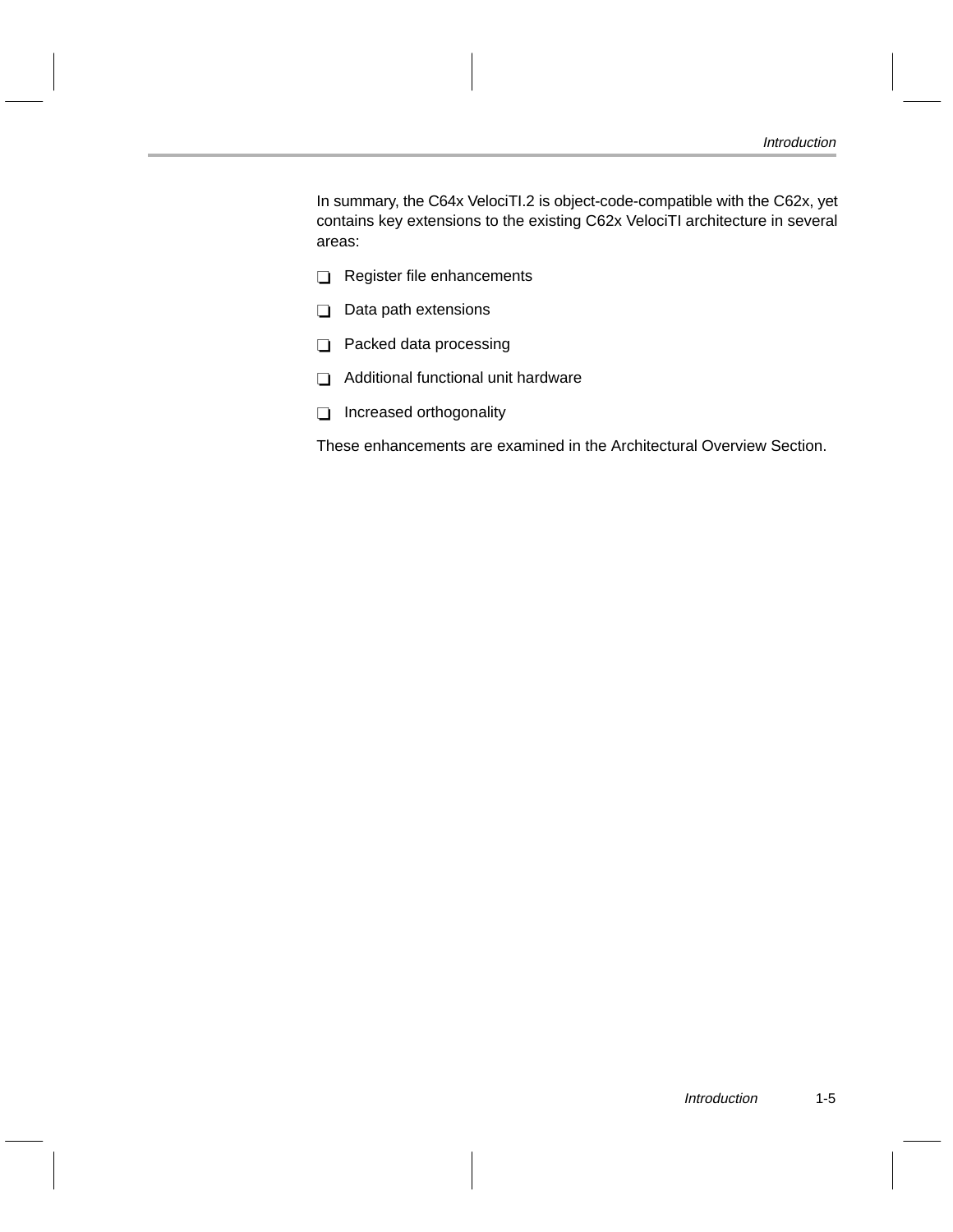### <span id="page-11-0"></span>**1.2 Application Areas**

This section focuses on two application areas whose performance is greatly enhanced by the C64x VelociTI.2 extensions to the C62x/C67x architecture.

### **1.2.1 Digital Communications**

The popularity of the Internet and its pervasiveness in every day life has grown tremendously in the past three years. Today you can make plane reservations, arrange for a gift to be sent to your host, and pay the bill for both purchases while sitting in front of your computer.

This type of data interaction has given rise to a technology called DSL (digital subscriber loop). DSL has been developed to deliver high speed communication services over the existing communications infrastructure (the local loop). The same copper telephone wires that come into your home can be used to bring in massive amounts of data required by your connection to the Web. In particular, this type of interaction is asymmetric; you are receiving much more data from your Internet Service Provider (ISP) then you are sending back. This type of DSL is called ADSL (asymmetric digital subscriber loop). The data rates achieved by this technology are 8M bits/sec from the ISP to you (downstream) and 800K bits/sec from you to the ISP (upstream).

The C6000 is the processing engine of choice in many ADSL solutions today. Specific features have been included in the C64x to further enhance the suitability of the C6000 processor family for ADSL solutions. ADSL signal processing tasks that will significantly benefit from the C64x extensions include FFT/IFFT, Reed Solomon Encode/Decode, Circular Echo Synthesis filter, Constellation Encode/Decode, Convolutional Encode, Viterbi Decode, and various other operations.

Another delivery mechanism for broadband communications is the cable modem. The cable modem utilizes the cable network that delivers cable TV to over 100M people in the US alone. The C64x capabilities will also significantly advance the development of cable modem solutions. The enhancements for operations such as Reed Solomon Encode/Decode listed above will also benefit cable modems. In addition, specific features have been included that enhance the performance of operations such as Sample Rate Conversion, Byte to Symbol Conversion and LMS (Least Mean Square) Equalization.

It is anticipated that the significant architectural extensions of the C64x, coupled with the increased clock rate, will enable several new innovative solutions. Future DSL standards will offer even higher data rates than ADSL (13-52M bits/sec downstream and 1.5 to 2.3M bits/sec upstream). Another solution made possible by this breakthrough is that larger numbers of multiple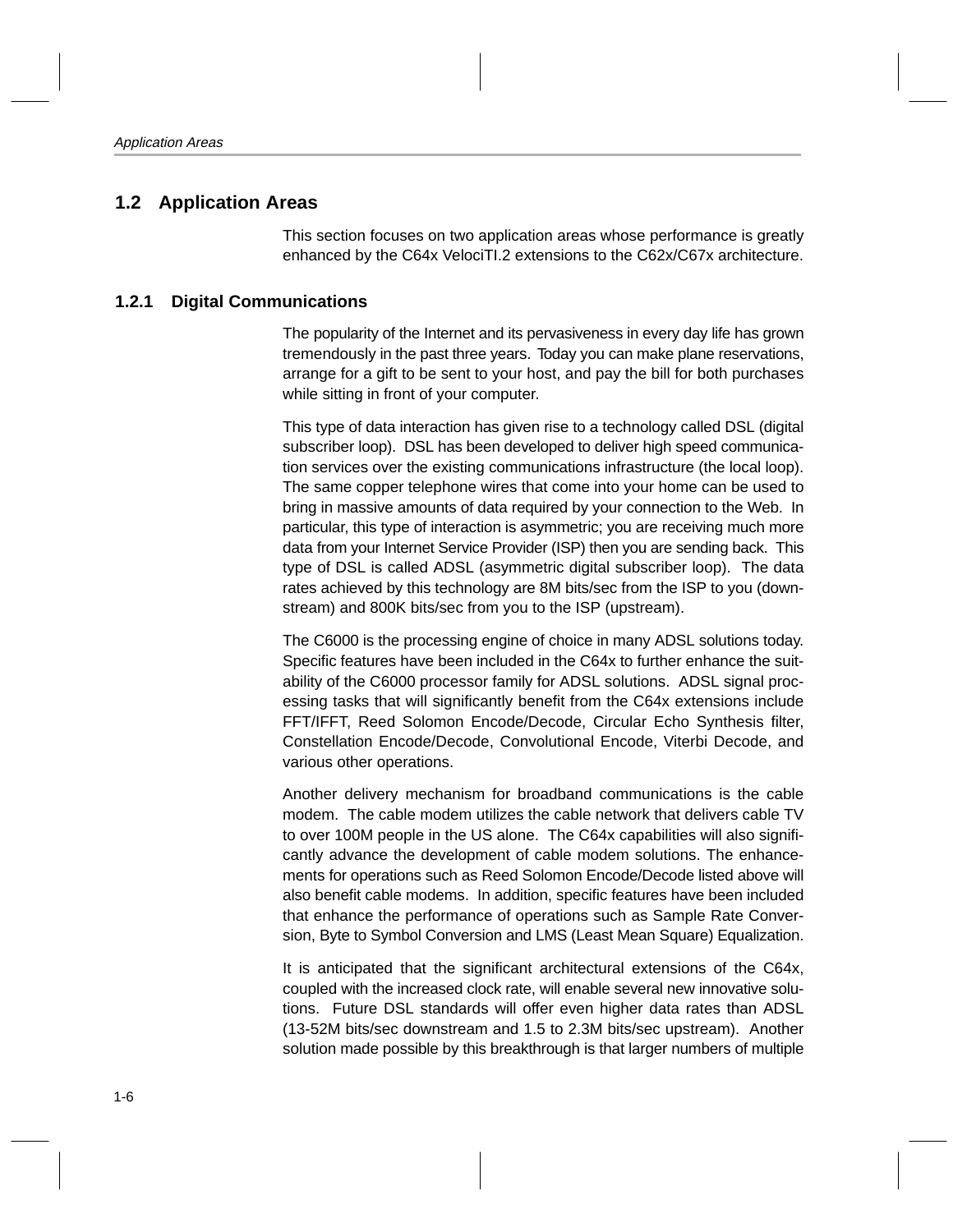modems can be connected with a single processor in central office applications. Alternatively, residential modems will contain significant additional processing capability so that other functions, such as media decoding, will be performed on the same digital signal processor.

Another example of digital communications is the wireless revolution. Everywhere you look someone is using a cell phone. What was once a communications device for a few individuals is now common place. The increase of wireless communications usage requires that the support infrastructure be improved immensely. The basestations must handle higher call volumes and wider calling areas, which means more channels at higher frequencies. The C62x has been widely adopted by the wireless basestation market place. The C62x can be found in 3G (third generation) basestation transceivers, smart antennas, wireless local loop basestations and wireless LANs (Local Area Networks).

Using the basestation transceiver as an example, the data rate frequency is 2.4 GHz and is down-sampled to 6 to 12 MHz. Four channels need to be processed every burst period. The key functions performed by the DSP are FFTs, channel and noise estimation, channel correction and interference estimation and detection.

Table 1–1 contains the benchmark results for our current performance on some of the key algorithms in broadband communications and wireless communications. These algorithms, collectively referred to as digital communications, are listed in Table 1. Ratios for cycle count and total performance improvements on C64x relative to C62x are shown in the table. The total performance ratio combines the cycle count improvement ratio with the clock rate improvement for a 600 MHz C64x relative to a 300 MHz C62x.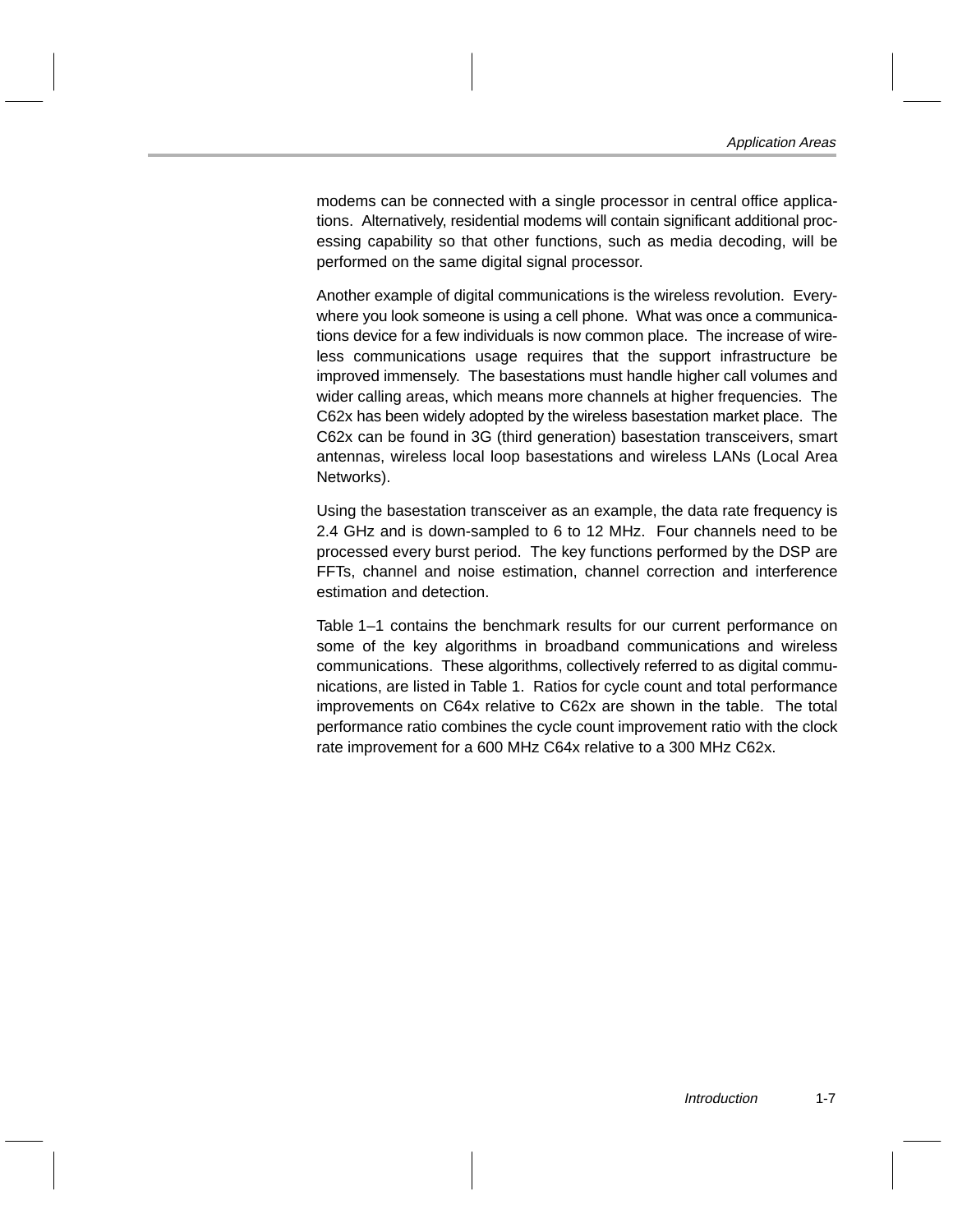| <b>Digital Communications</b>                                          | Cycle<br>Performance<br>Improvement<br>Ratio<br>C64x:C62x | Total<br><b>Performance</b><br><b>Improvement</b><br>600 MHz C64x vs<br>300 MHz C62x |
|------------------------------------------------------------------------|-----------------------------------------------------------|--------------------------------------------------------------------------------------|
| Byte to Symbol Conversion (Cable<br>Modem)                             | 15.6x                                                     | 31.2x                                                                                |
| FFT - Radix 4 Complex (ADSL)                                           | 2.1x                                                      | 4.2x                                                                                 |
| LMS Equalizer (Cable Modem)                                            | 2.0x                                                      | 4.0x                                                                                 |
| Reed Solomon Decode: Chien Search<br>(ADSL, Cable Modem)               | 4.7x                                                      | 9.4x                                                                                 |
| Reed Solomon Decode: Forney Algorithm<br>(ADSL, Cable Modem)           | 3.2x                                                      | 6.4x                                                                                 |
| Reed Solomon Decode: Syndrome Accu-<br>mulation (ADSL, Cable Modem)    | 3.7x                                                      | 7.4x                                                                                 |
| Reed Solomon Decode: Berlekamp<br>Massey Algorithm (ADSL, Cable Modem) | 2.0x                                                      | 4.0x                                                                                 |
| Time Domain Equalizer (ADSL)                                           | 2.0x                                                      | 4.0x                                                                                 |
| Viterbi Decode (GSM)                                                   | 2.7x                                                      | 5.4x                                                                                 |

#### <span id="page-13-0"></span>Table 1–1. Digital Communications Benchmarks

### **1.2.2 Image Processing Applications**

Thus far we have examined broadband and wireless communications technology but visual communication is equally dominant in this era of data convergence. The C62x/C67x processors are currently found in many image processing application areas such as motion video, network cameras, raster image printers, digital scanners, visual inspection systems, radar/sonar and medical image processing. These processors perform image compression, image transmission, pattern and optical character recognition, encryption and image enhancements. The C64x with its 8-bit and 16-bit extensions further amplifies the ability of the C6000 family in image processing applications.

Table 1–2 contains a summary of current performance for some key image/ video processing benchmarks. Ratios for cycle count and total performance improvements on C64x relative to C62x are shown in the table. The total performance ratio combines the cycle count improvement ratio with the clock rate improvement for a 600 MHz C64x relative to a 300 MHz C62x.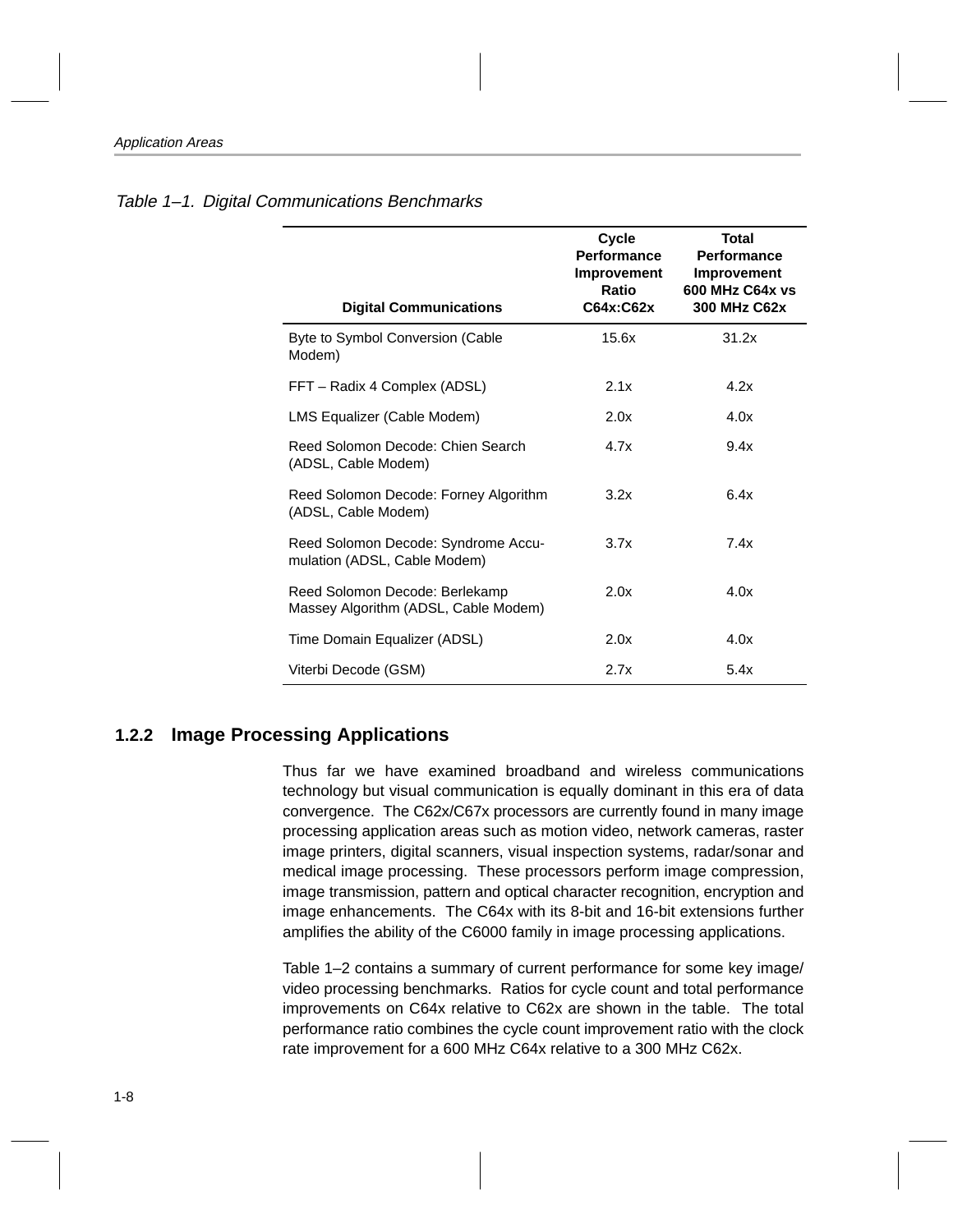| <b>Image/Video Processing</b>                                 | Cycle<br><b>Performance</b><br>Improvement<br>Ratio<br>C64x:C62x | <b>Total</b><br><b>Performance</b><br>Improvement<br>600 MHz C64x<br><b>vs 300 MHz</b><br>C62x |  |  |
|---------------------------------------------------------------|------------------------------------------------------------------|------------------------------------------------------------------------------------------------|--|--|
| 3 x 3 Correlation                                             | 3.5x                                                             | 7.0x                                                                                           |  |  |
| 3 x 3 Median Filter                                           | 4.2x                                                             | 8.4x                                                                                           |  |  |
| $IDCT - 8x8φ$                                                 | 1.8x                                                             | 3.6x                                                                                           |  |  |
| Morphology – Gray Scale Dilation                              | 6.3x                                                             | 12.6x                                                                                          |  |  |
| Morphology - Gray Scale Erosion                               | 5.7x                                                             | 11.4x                                                                                          |  |  |
| <b>Motion Compensation</b>                                    | 7.1x                                                             | 14.2x                                                                                          |  |  |
| Motion Estimation - 8x8 MAD                                   | 7.6x                                                             | 15.2x                                                                                          |  |  |
| <b>Object Perimeter Computation</b>                           | 4.8x                                                             | 9.6x                                                                                           |  |  |
| Polyphase Filter - Image Scaling                              | 2.3x                                                             | 4.6x                                                                                           |  |  |
| Thresholding                                                  | 3.9x                                                             | 7.8x                                                                                           |  |  |
| $\phi$ – The IDCT implementation is IEEE 1180-1990 compliant. |                                                                  |                                                                                                |  |  |

### <span id="page-14-0"></span>Table 1–2. Image/Video Processing Benchmarks

Table 1–3 provides a summary of kernels that are common building blocks used in digital communications and/or image/video processing applications. Ratios for cycle count and total performance improvements on C64x relative to C62x are shown in the table. The total performance ratio combines the cycle count improvement ratio with the clock rate improvement for a 600 MHz C64x relative to a 300 MHz C62x.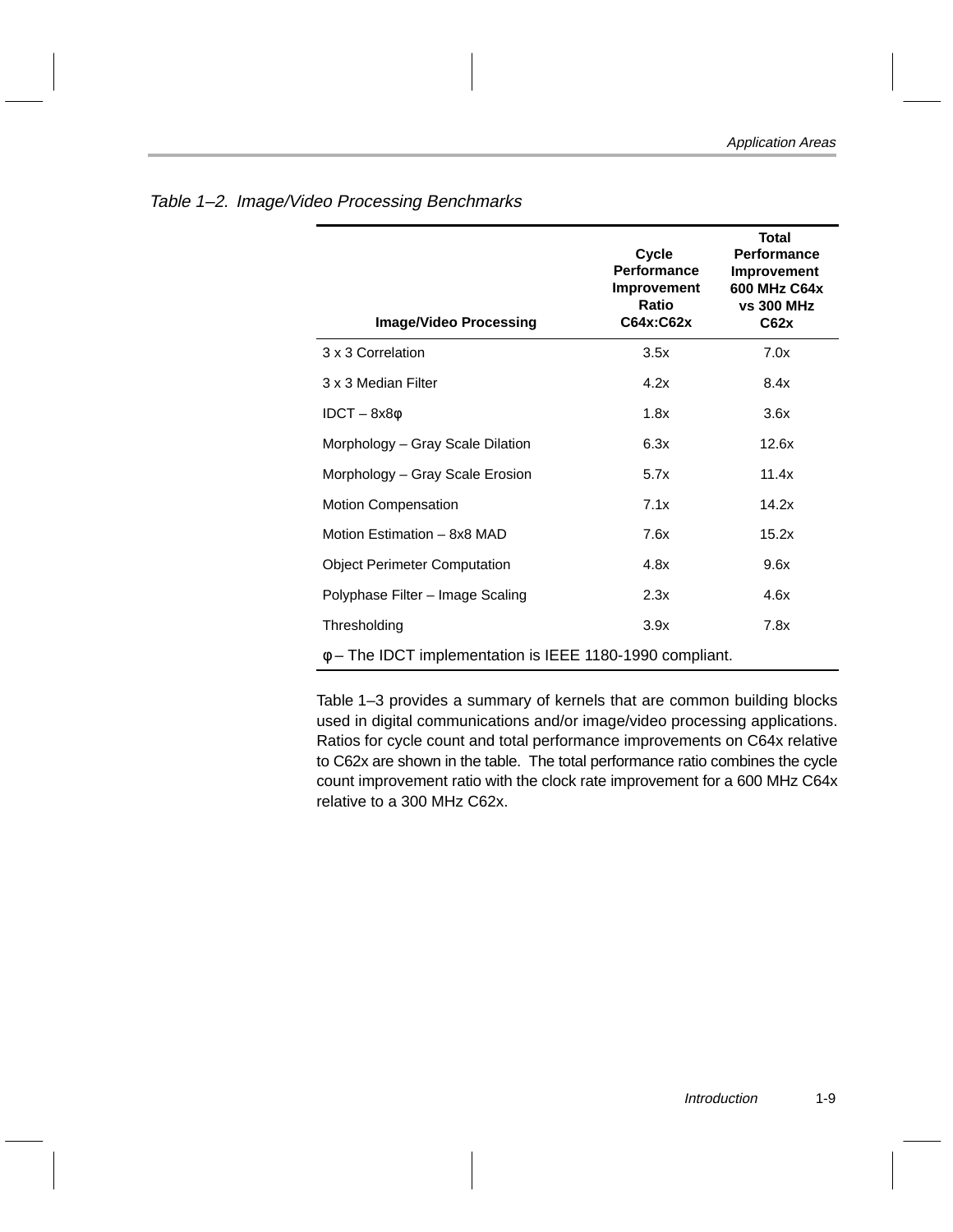| <b>DSP Kernels/Image Processing</b><br><b>Kernels</b> | C62x Cycle<br>Count                  | C64x cycle<br>count                  | <b>Cycle</b><br><b>Performance</b><br>Improvement<br>Ratio<br>C64x:C62x | <b>Total</b><br>Performance<br>Improvement<br>600 MHz C64x<br><b>VS</b><br>300 MHz C62x |
|-------------------------------------------------------|--------------------------------------|--------------------------------------|-------------------------------------------------------------------------|-----------------------------------------------------------------------------------------|
| Correlation $-3x3$                                    | 4.5<br>cycles/pixel                  | 1.28<br>cycles/pixel                 | 3.5x                                                                    | 7.0x                                                                                    |
| $FFT - Radix 4 - Complex(size = N$<br>log(N))         | 12.7<br>cycles/data                  | 6.0<br>cycles/data                   | 2.1x                                                                    | 4.2x                                                                                    |
| Median Filter $-3x3$                                  | 9.0<br>cycles/pixel                  | 2.1<br>cycles/pixel                  | 4.3x                                                                    | 8.6x                                                                                    |
| Motion Estimation - 8x8 MAD                           | 0.953<br>cycles/pixel                | 0.126<br>cycles/pixel                | 7.6x                                                                    | 15.2x                                                                                   |
| Polyphase Filter - Sample Rate<br>Conversion          | 1.02<br>cycles/output/<br>filter tap | 0.51<br>cycles/output/<br>filter tap | 2.0x                                                                    | 4.0x                                                                                    |
| Polyphase Filter - Image Scaling                      | 0.77<br>cycles/output/<br>filter tap | 0.33<br>cycles/output/<br>filter tap | 2.3x                                                                    | 4.6x                                                                                    |
| Reed Solomon Decode: Syndrome<br>Accumulation         | 1680<br>cycles/ packet               | 460<br>cycles/ packet                | 3.7x                                                                    | 7.4x                                                                                    |
| <b>Vector Product</b>                                 | 0.5<br>cycles/data                   | 0.25<br>cycles/data                  | 2.0x                                                                    | 4.0x                                                                                    |
| Viterbi Decode (GSM)<br>$(16 \text{ states})$         | 38.25<br>cycles/output               | $14 \Psi$<br>cycles/output           | 2.7x                                                                    | 5.4x                                                                                    |
| $\Psi$ – Includes traceback                           |                                      |                                      |                                                                         |                                                                                         |

### <span id="page-15-0"></span>Table 1-3. DSP and Image Processing Kernels

These benchmarks along with the code that implements them can be found at the following URL: http://www.ti.com.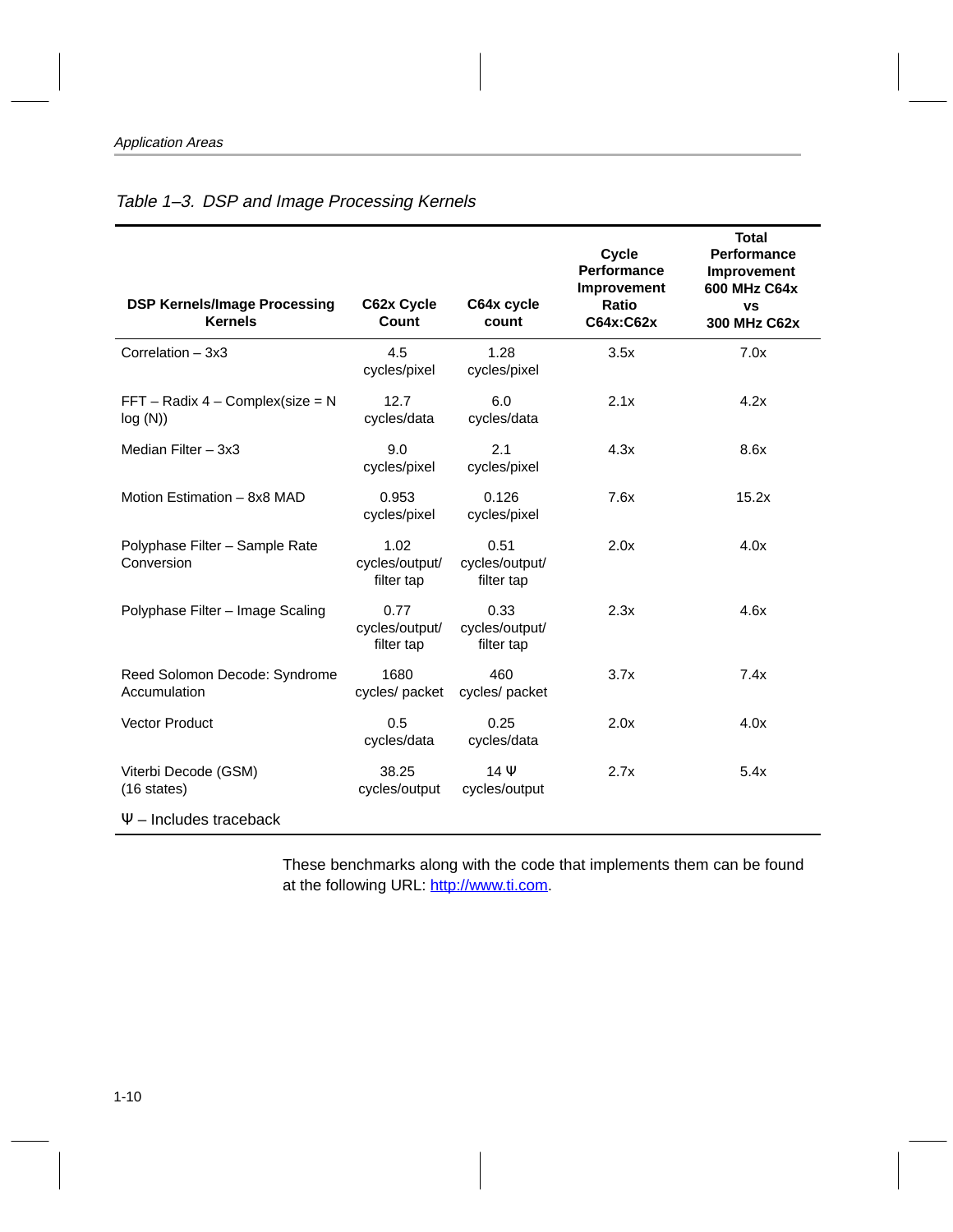## **Chapter 2**

## **Architecture**

### <span id="page-16-0"></span>**Topic Page 2.1 Architectural Overview . . . . . . . . . . . . . . . . . . . . . . . . . . . . . . . . . . . . . . . . [2-2](#page-17-0) 2.2 Unique Features of the C64x [2-9](#page-24-0) . . . . . . . . . . . . . . . . . . . . . . . . . . . . . . . . . . . 2.3 C64x Instruction Set Extension Details [2-13](#page-28-0) . . . . . . . . . . . . . . . . . . . . . . . . 2.4 Chip Level Features [2-16](#page-31-0) . . . . . . . . . . . . . . . . . . . . . . . . . . . . . . . . . . . . . . . . . . 2.5 Ease of Development [2-22](#page-37-0) . . . . . . . . . . . . . . . . . . . . . . . . . . . . . . . . . . . . . . . . . 2.6 Summary [2-24](#page-39-0) . . . . . . . . . . . . . . . . . . . . . . . . . . . . . . . . . . . . . . . . . . . . . . . . . . . .**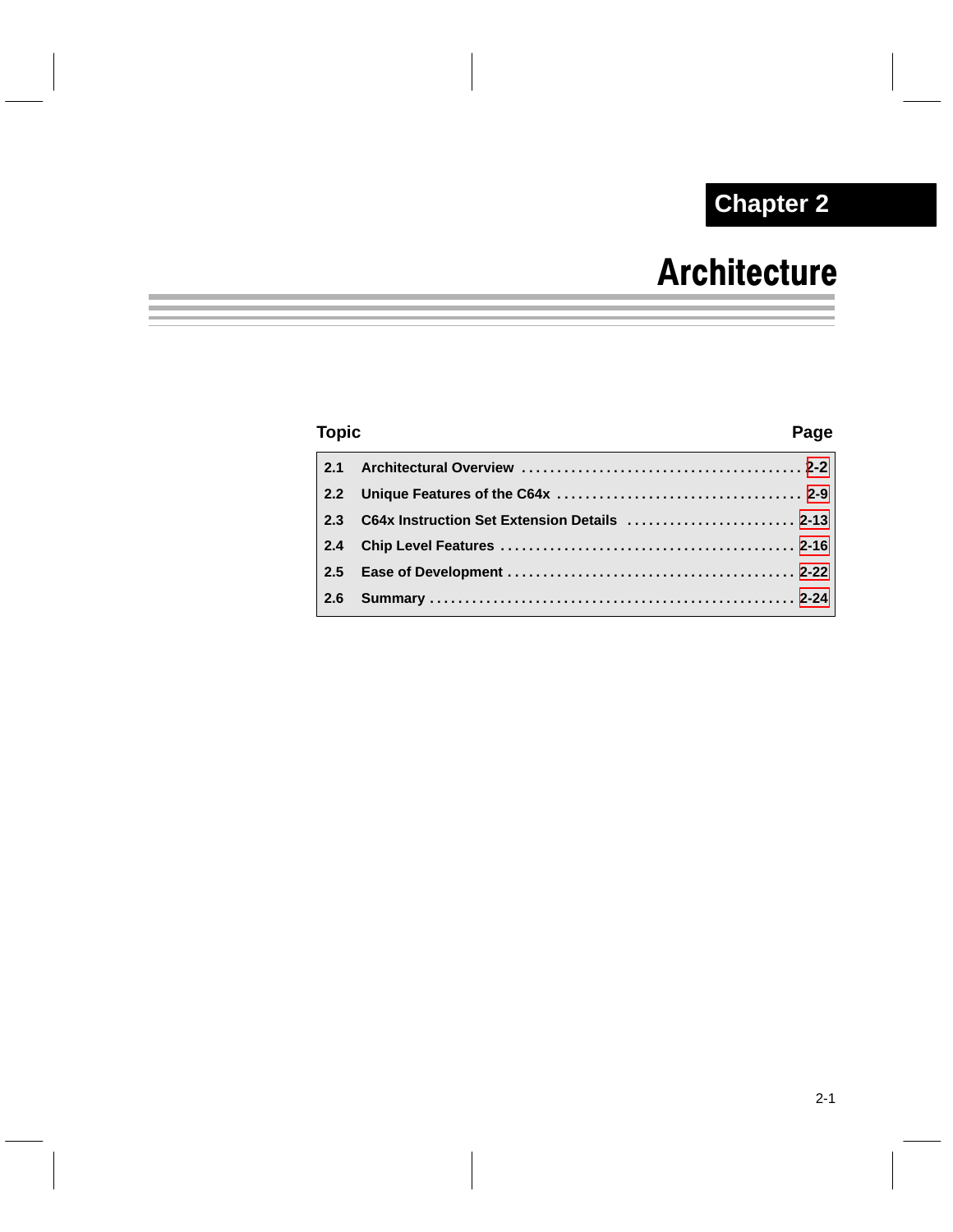### <span id="page-17-0"></span>**2.1 Architectural Overview**

Now that we have taken a brief glimpse into a few of the applications areas contained in the era of data convergence, let us take a closer look at the C64x CPU, the processing engine at the center of these applications.

### **2.1.1 C6000 CPU**

The C6000 CPU components consist of:

- $\Box$  Two general-purpose register files (A and B)
- Eight functional units  $(L1, L2, S1, S2, M1, M2, D1, and D2)$
- $\Box$  Two load-from-memory data paths (LD1 and LD2)
- $\Box$  Two store-to-memory data paths (ST1 and ST2)
- $\Box$  Two data address paths (DA1 and DA2)
- $\Box$  Two register file data cross paths (1X and 2X)

Figure 2–1 illustrates the CPUs for the VelociTI architecture and VelociTI.2 extensions.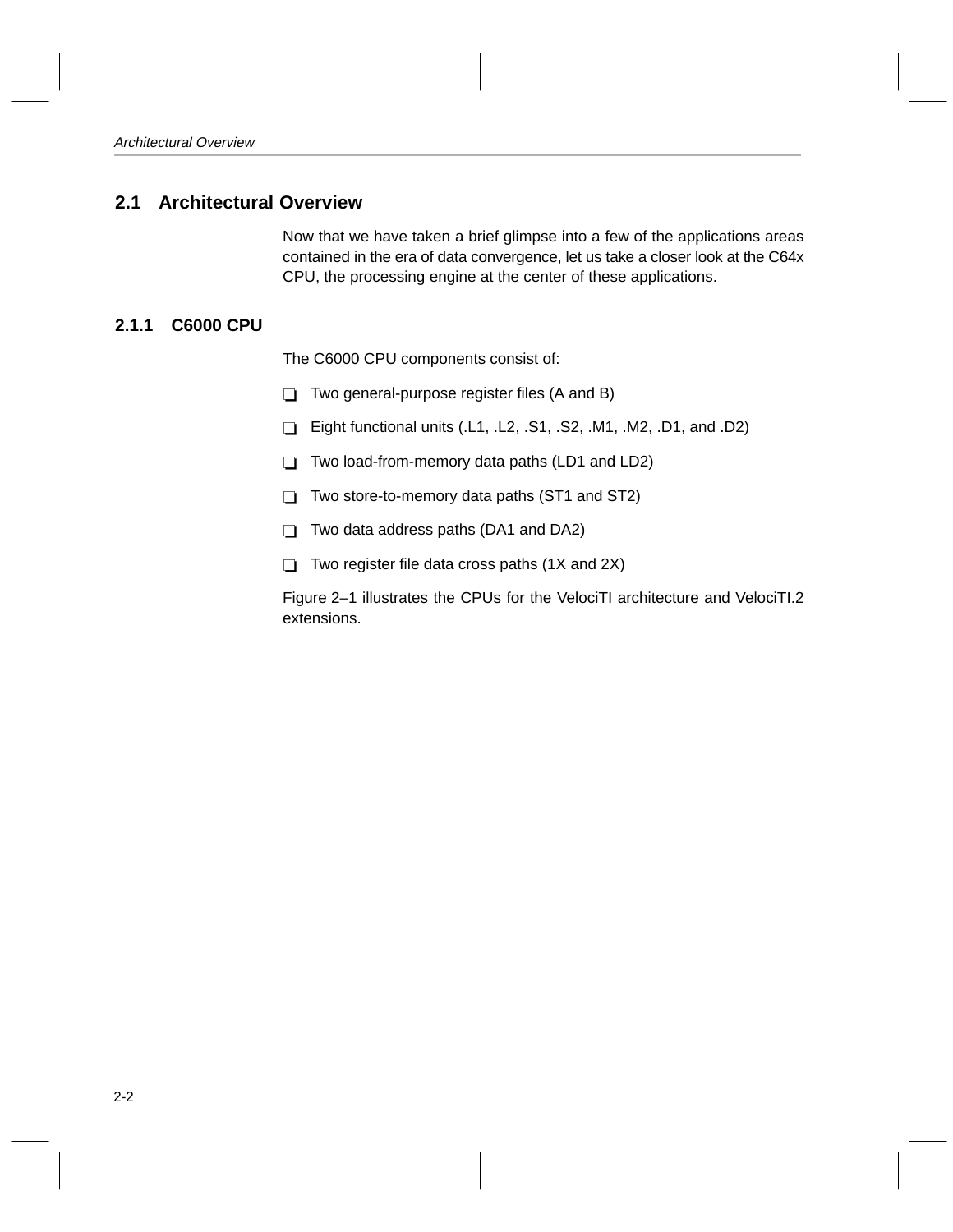<span id="page-18-0"></span>

### Figure 2–1. CPUs for VelociTI and VelociTI.2

### **2.1.2 Register File Enhancements**

There are two general-purpose register files (A and B) in the C6000 data paths. For the C62x/C67x, each of these files contains 16 32-bit registers (A0-A15 for file A and B0-B15 for file B). The general-purpose registers can be used for data, data address pointers, or condition registers. The C64x register file doubles the number of general-purpose registers that are in the C62x/C67x cores with 32 32-bit registers per data path (A0-A31 for file A and B0-B31 for file B). On the C62x/C67x, registers A1, A2, B0, B1, and B2 can be used as condition registers. On the C64x, A0 may be used as a condition register as well, bringing the total to six condition registers. In all C6000 devices, registers A4-A7 and B4-B7 can be used for circular addressing.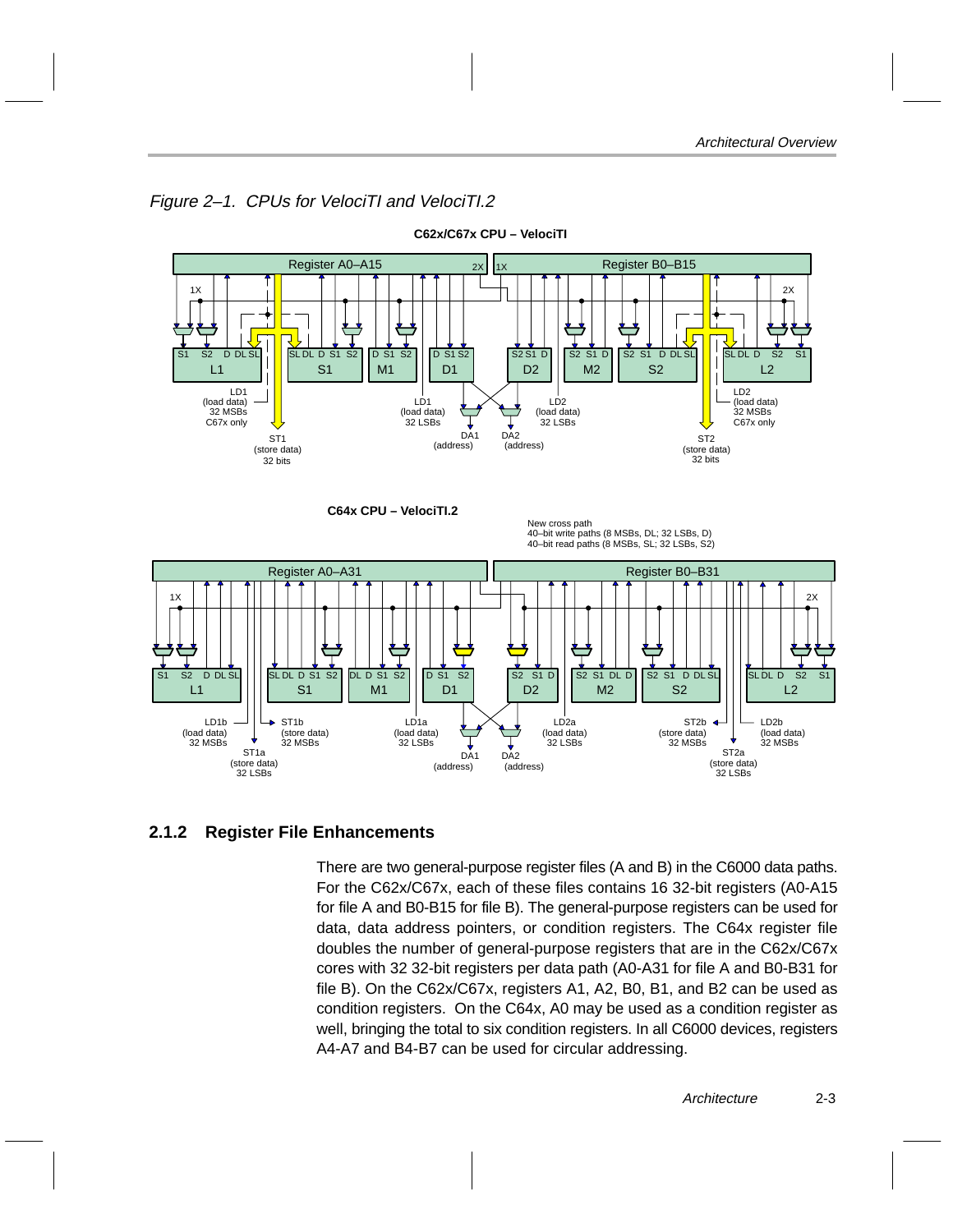<span id="page-19-0"></span>The C62x/C67x general-purpose register files support data ranging in size from packed 16–bit data through 40-bit fixed-point and 64-bit floating-point data. Values larger than 32 bits, such as 40-bit long and 64-bit float quantities, are stored in register pairs, with the 32 LSBs of data placed in an even-numbered register and the remaining 8 or 32 MSBs in the next upper register (which is always an odd-numbered register). The C64x register file, shown in Table 2–1, supports all the C62x data types and extends this by additionally supporting packed 8-bit types and 64-bit fixed-point data types. Packed data types store either four 8-bit values or two 16-bit values in a single 32-bit register or four 16-bit values in a 64-bit register pair.

|                | <b>Register Files</b> |                |
|----------------|-----------------------|----------------|
| A              | в                     |                |
| A <sub>0</sub> | B <sub>0</sub>        | C62x/C64x/C67x |
| A <sub>1</sub> | <b>B1</b>             |                |
| İ              | ÷                     |                |
| A15            | <b>B15</b>            |                |
| A16            | <b>B16</b>            | C64x only      |
| A17            | <b>B17</b>            |                |
| ÷              | ÷                     |                |
| A31            | <b>B31</b>            |                |

Table 2–1. C6000 Register File

### **2.1.3 Functional Units**

The eight functional units in the C6000 data paths can be divided into two groups of four; each functional unit in one data path is almost identical to the corresponding unit in the other data path. The functional units and these differences are described in Table 2–2.

The C64x is object code compatible with the C62x. Besides being able to perform all the C62x instructions, the C64x also contains many 8–bit and 16–bit extensions to the instruction set. For example, the **MPYU4** instruction performs four 8x8 unsigned multiplies with a single instruction on a .M unit. The **ADD4** instruction performs four 8–bit additions with a single instruction on a .L unit. The new operations can be found in **boldface** in Table 2–2.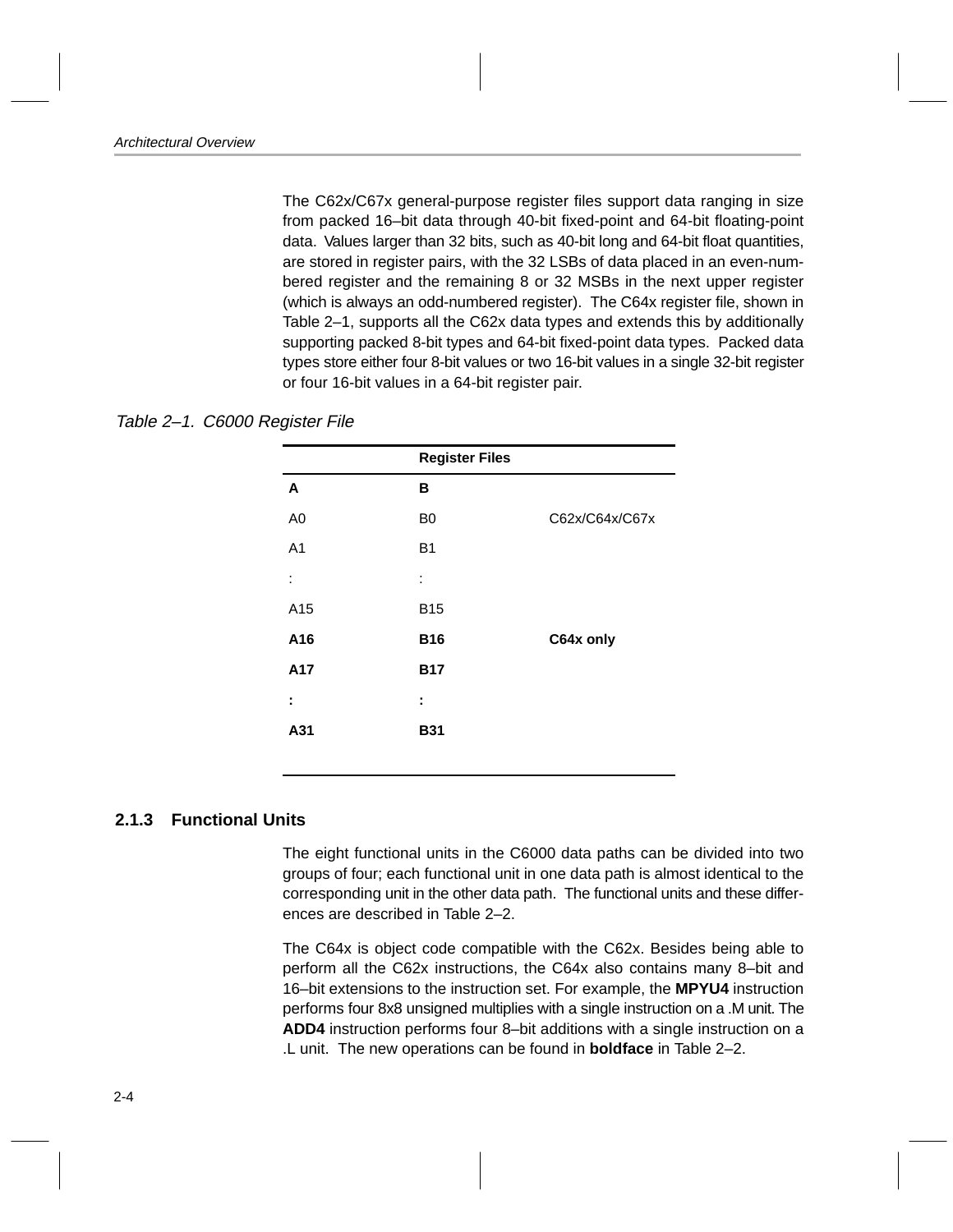| <b>Functional Unit</b>                                            | <b>Fixed-Point Operations</b>                      |  |  |
|-------------------------------------------------------------------|----------------------------------------------------|--|--|
| .M unit (.M1, .M2)                                                | 16 x 16 multiply operations                        |  |  |
|                                                                   | 16 x 32 multiply operations                        |  |  |
|                                                                   | Quad 8 x 8 multiply operations                     |  |  |
|                                                                   | Dual 16 x 16 multiply operations                   |  |  |
|                                                                   | Dual 16 x 16 multiply with add/subtract operations |  |  |
|                                                                   | Quad 8 x 8 multiply with add operations            |  |  |
|                                                                   | <b>Bit expansion</b>                               |  |  |
|                                                                   | Bit interleaving/de-interleaving                   |  |  |
|                                                                   | <b>Galois Field Multiply</b>                       |  |  |
|                                                                   | <b>Rotation</b>                                    |  |  |
|                                                                   | Variable shift operations                          |  |  |
| .L unit (.L1, .L2)                                                | 32/40-bit arithmetic and compare operations        |  |  |
|                                                                   | 32-bit logical operations                          |  |  |
|                                                                   | Leftmost 1 or 0 counting for 32 bits               |  |  |
|                                                                   | Normalization count for 32 and 40 bits             |  |  |
|                                                                   | <b>Byte shifts</b>                                 |  |  |
|                                                                   | Data packing/unpacking                             |  |  |
|                                                                   | 5-bit constant generation                          |  |  |
|                                                                   | Dual 16-bit arithmetic operations                  |  |  |
|                                                                   | Quad 8-bit arithmetic operations                   |  |  |
|                                                                   | Dual 16-bit min/max operations                     |  |  |
|                                                                   | Quad 8-bit min/max operations                      |  |  |
|                                                                   | Quad 8-bit subtract with absolute value            |  |  |
| ** Bold type indicates that these fixed-point operations are new. |                                                    |  |  |

<span id="page-20-0"></span>Table 2–2. Functional Units and Operations Performed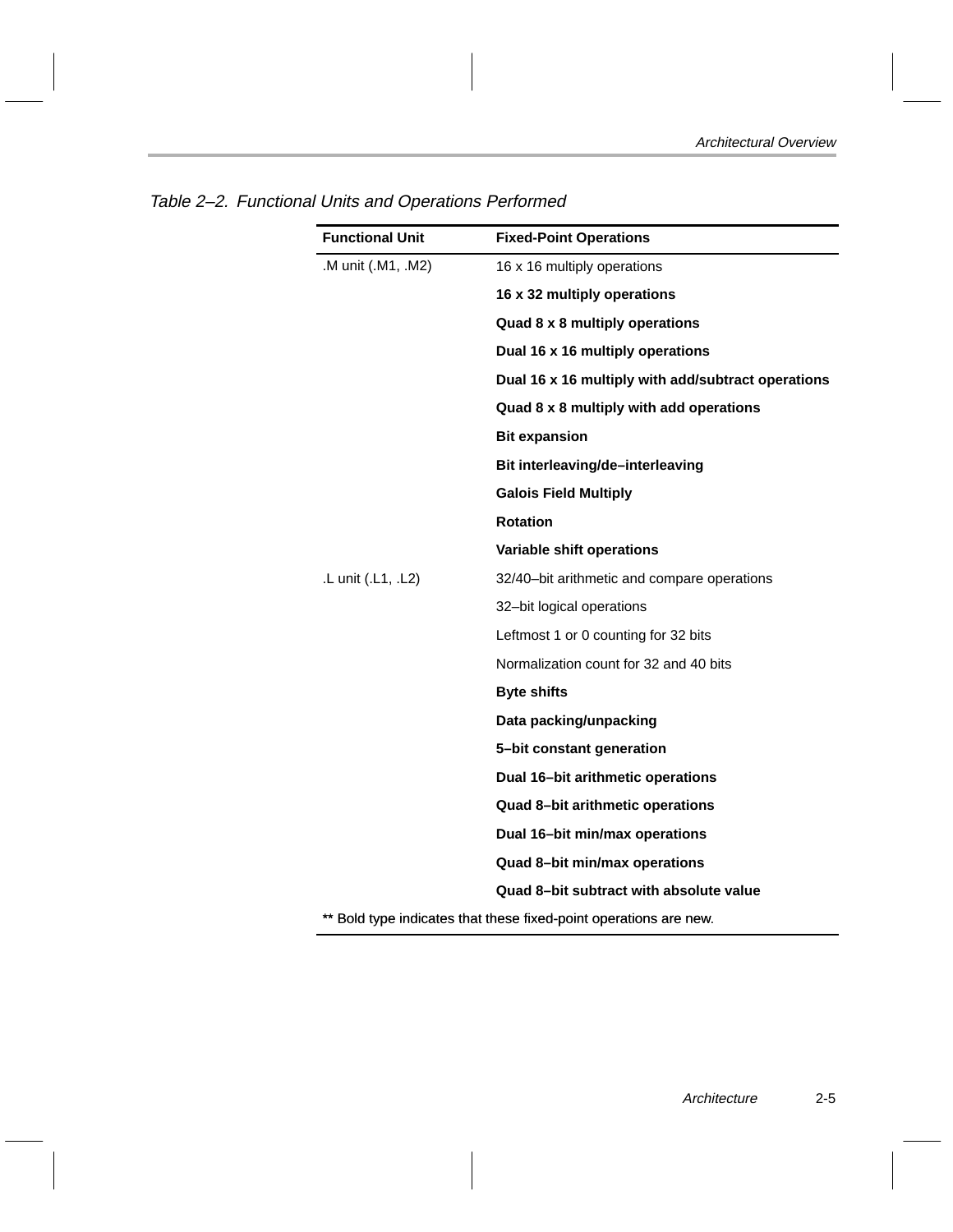| <b>Functional Unit</b>                                            | <b>Fixed-Point Operations</b>                                    |  |
|-------------------------------------------------------------------|------------------------------------------------------------------|--|
| .S unit (.S1, .S2)                                                | 32-bit arithmetic operations                                     |  |
|                                                                   | 32/40-bit shifts and 32-bit bit-field operations                 |  |
|                                                                   | 32-bit logical operations                                        |  |
|                                                                   | <b>Branches</b>                                                  |  |
|                                                                   | Constant generation                                              |  |
|                                                                   | Register transfers to/from control register file (.S2<br>only)   |  |
|                                                                   | <b>Byte shifts</b>                                               |  |
|                                                                   | Data packing/unpacking                                           |  |
|                                                                   | Dual 16-bit compare operations                                   |  |
|                                                                   | Quad 8-bit compare operations                                    |  |
|                                                                   | Dual 16-bit shift operations                                     |  |
|                                                                   | Dual 16-bit saturated arithmetic operations                      |  |
|                                                                   | Quad 8-bit saturated arithmetic operations                       |  |
| .D unit (.D1, .D2)                                                | 32-bit add, subtract, linear and circular address<br>calculation |  |
|                                                                   | Loads and stores with 5-bit constant offset                      |  |
|                                                                   | Loads and stores with 15-bit constant offset (.D2<br>only)       |  |
|                                                                   | Load and store double words with 5-bit constant<br>offset        |  |
|                                                                   | Load and store non-aligned words and double<br>words             |  |
|                                                                   | 5-bit constant offset generation                                 |  |
|                                                                   | 32-bit logical operations                                        |  |
|                                                                   | Dual 16-bit arithmetic operations                                |  |
| ** Bold type indicates that these fixed-point operations are new. |                                                                  |  |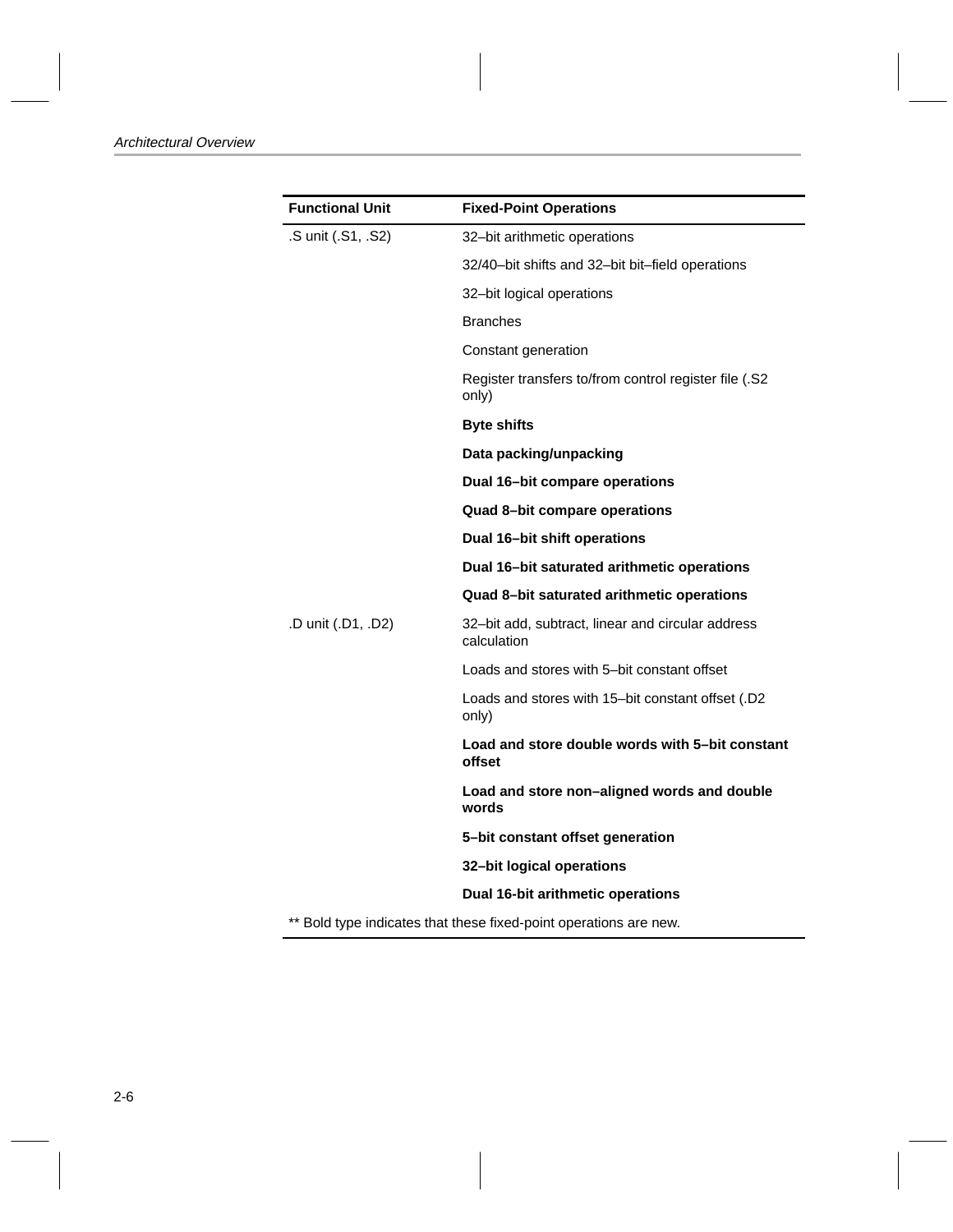### <span id="page-22-0"></span>**2.1.4 Register File Paths**

Each functional unit reads directly from and writes directly to the register file within its own data path. That is, the .L1, .S1, .D1, and .M1 units write to register file A, and the .L2, .S2, .D2, and .M2 units write to register file B.

Most data lines in the CPU support 32-bit operands, and some support long (40-bit) and double word (64-bit) operands. Each functional unit has its own 32-bit write port into a general-purpose register file (refer to Figure 2–1). Each functional unit has two 32-bit read ports for source operands src1 and src2. Four units (.L1, .L2, .S1, and .S2) have an extra 8-bit-wide port for 40-bit long writes, as well as an 8-bit input for 40-bit long reads. Because each unit has its own 32-bit write port, all eight units can be used in parallel with every cycle when performing 32 bit operations. Since each C64x multiplier can return up to a 64-bit result, an extra write port has been added from the multipliers to the register file, as compared to the C62x.

The register files are also connected to the opposite-side register file's functional units via the 1X and 2X cross paths. These cross paths allow functional units from one data path to access a 32-bit operand from the opposite side's register file. The 1X cross path allows functional units from data path A to read its source from register file B. Similarly, the 2X cross path allows functional units from data path B to read its source from register file A.

Figure 2–2. C64x Data Cross Paths



On the C64x, all eight of the functional units have access to the register file on the opposite side via a cross path. The .M1, .M2, .S1, .S2, .D1 and .D2 units' src2 inputs are selectable between the cross path and the register file found on the same side. In the case of the .L1 and .L2, both src1 and src2 inputs are

Architecture 2-7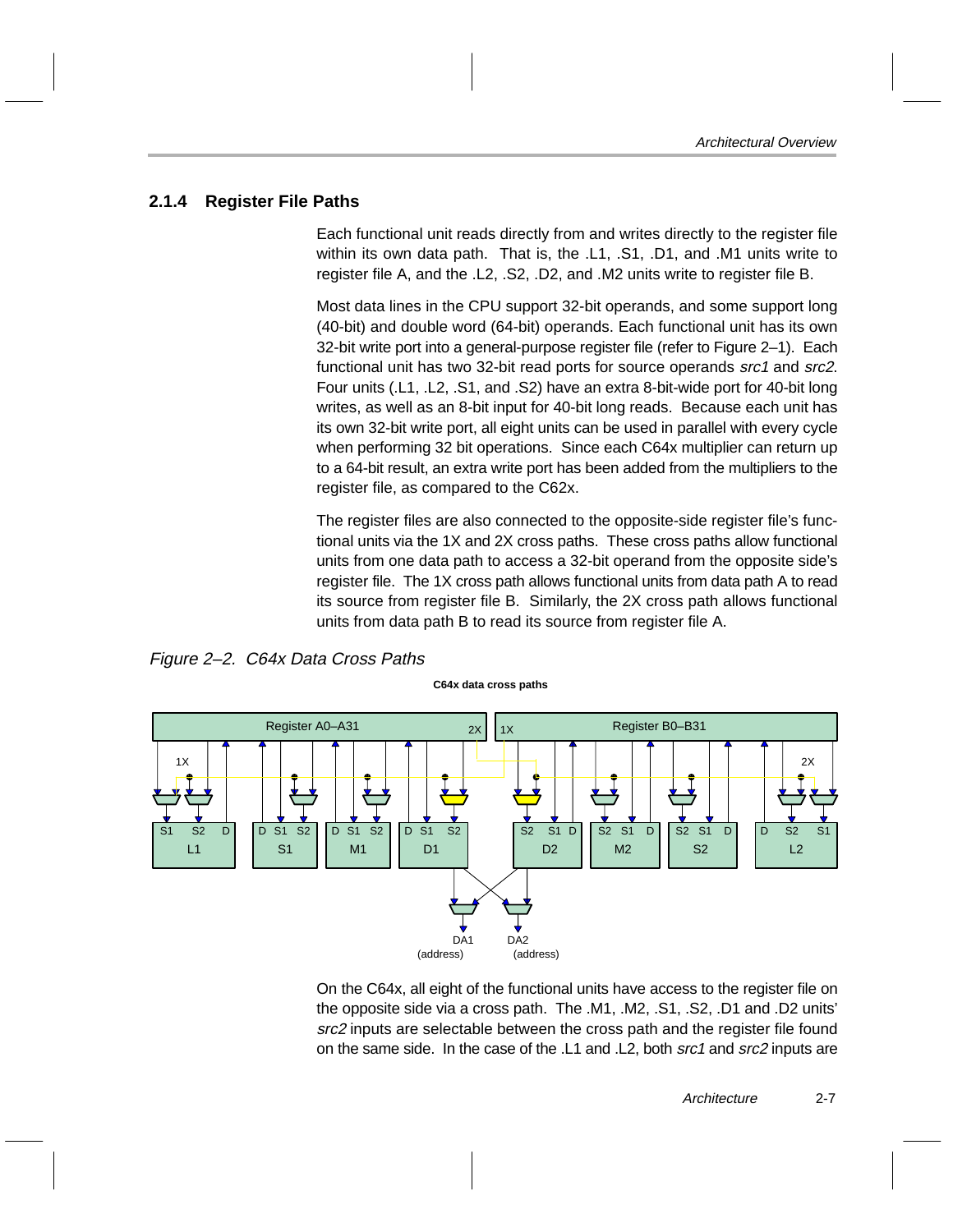<span id="page-23-0"></span>also selectable between the cross path and the same-side register file. For comparison, on the the C62x/C67x, only six functional units have access to the register file on the opposite side via a cross path; the .D units do not have a data cross path.

Only two cross paths, 1X and 2X, exist in the C6000 architecture. Therefore, the limit is one source read from each data path's opposite register file per cycle, or a total of two cross-path source reads per cycle. The C64x pipelines data cross path accesses allow multiple units per side to read the same crosspath source simultaneously. The cross path operand for one side may be used by up to two functional units on that side in an execute packet. In the C62x/C67x, only one functional unit per data path per execute packet could get an operand from the opposite register file.

### **2.1.5 Memory, Load and Store Paths**

The data address paths named DA1 and DA2 are each connected to the .D units in both data paths. Load/store instructions can use an address register from one register file while loading to or storing from the other register file. Figure 2–3 illustrates the C64x memory load and store paths.





#### **C64x memory load and store paths**

The C64x supports double-word loads and stores. There are four 32-bit paths for loading data for memory to the register file. For side A, LD1a is the load path for the 32 LSBs; LD1b is the load path for the 32 MSBs. For side B, LD2a is the load path for the 32 LSBs; LD2b is the load path for the 32 MSBs. There are also four 32-bit paths for storing register values to memory from each register file. ST1a is the write path for the 32 LSBs on side A; ST1b is the write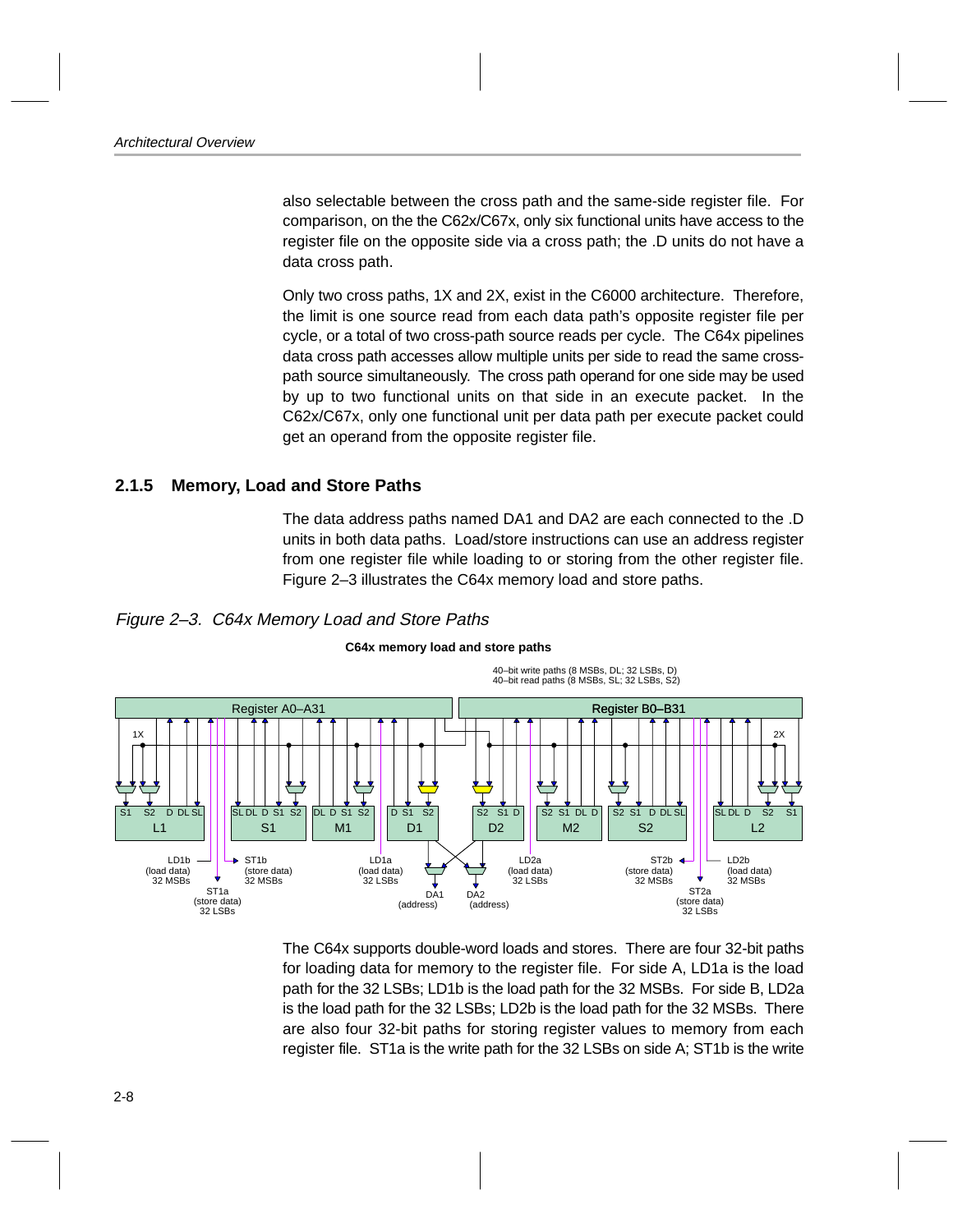<span id="page-24-0"></span>path for the 32 MSBs for side A. For side B, ST2a is the write path for the 32 LSBs and ST2b is the write path for the 32 MSBs. Wide loads are essential in sustaining processing throughput.

The C64x can also access words and double words at any byte boundary using non-aligned loads and stores. As a result, word and double-word data does not always need alignment to 32-bit or 64-bit boundaries as in the C62x/C67x. Non-aligned loads and stores combined with the pack and unpack instructions described earlier, mean that the compiler does not have to format the data to take advantage of the 8-bit and 16-bit hardware extensions. Without these operations, significant effort would be needed to leverage the parallelism. The C64x provides a complete set of data flow operations to sustain the maximum performance improvement made possible by the 8-bit and 16-bit extensions added to the C6000 architecture.

### **2.2 Unique Features of the C64x**

Thus far, we have looked at two areas where the C64x has extended the C62x/C67x VelociTI architecture. Those are register file enhancements (doubling the register file and increasing the data types stored in the register file) and data path extensions (doubling the load-store paths to 64 bits and allowing for non-aligned loads and stores of words/double words).

We will now more closely examine three other areas where the C64x adds unique features to the existing C62x/C67x architecture. Those areas are packed data processing (8-bit and 16-bit instruction set extensions with data flow enhancements), additional functional unit hardware, and increased orthogonality.

#### **2.2.1 Packed Data Processing**

Instructions have been added that operate directly on packed data (both 8-bit and 16-bit) to streamline data flow and increase instruction set efficiency. An extensive collection of pack and unpack instructions simplifies manipulation of packed data types. The C64x has a comprehensive collection of 8–bit and 16-bit instruction set extensions. They are included in Table 2–3.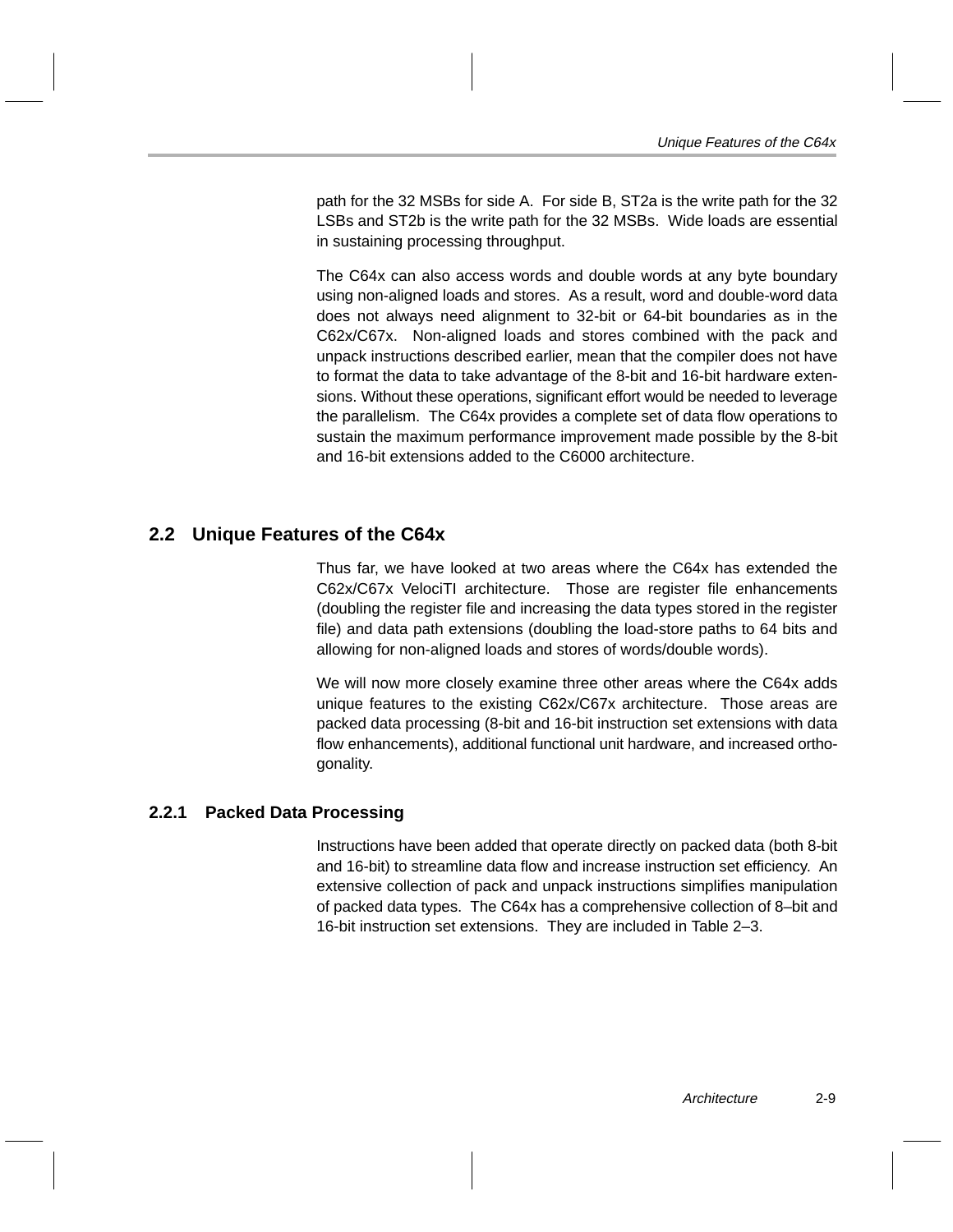| <b>Operation</b>                 | Quad 8-bit | Dual 16-bit |
|----------------------------------|------------|-------------|
| Multiply                         | X          | X           |
| <b>Multiply with Saturation</b>  |            | X           |
| Addition/Subtraction             | x          | X*          |
| <b>Addition with Saturation</b>  | X          | X           |
| Absolute Value                   |            | X           |
| Subtract with Absolute Value     | x          |             |
| Compare                          | X          | X           |
| Shift                            |            | X           |
| Data Pack/Unpack                 | x          | X           |
| Data Pack with Saturation        | X          | X           |
| Dot product with optional negate | X+         | X           |
| Min/Max/Average                  | x          | x           |
| Bit-expansion (Mask generation)  | X          | X           |

<span id="page-25-0"></span>Table 2–3. Quad 8-bit and Dual 16-bit Instruction Set Extensions

 $*$  = The C62x/C67x provides support for 16-bit data with the ADD2/SUB2 instructions. The C64x extends this support to include 8-bit data.

 $+$  = Dot product with negate is not available for 8-bit data

Appendix A includes a code example using the dual 16-bit dot product instruction.

#### **2.2.2 Additional Functional Unit Hardware:**

Additional hardware has been built into the eight functional units of the C64x to expand their functionality. We have already discussed two important extensions. Each .M unit can now perform two 16x16 bit multiplies or four 8x8 bit multiplies every clock cycle. Also, the .D units can now access words and double words on any byte boundary by using non-aligned load and store instructions. The C62x/C67x only provides aligned load and store instructions.

In addition, the .L units can perform byte shifts and the .M units can perform bi-directional variable shifts in addition to the .S unit's ability to do shifts. The bi-directional shifts directly assist voice-compression codecs (vocoders). The .L units can now perform quad 8-bit subtracts with absolute value. This absolute difference instruction greatly aids motion estimation algorithms.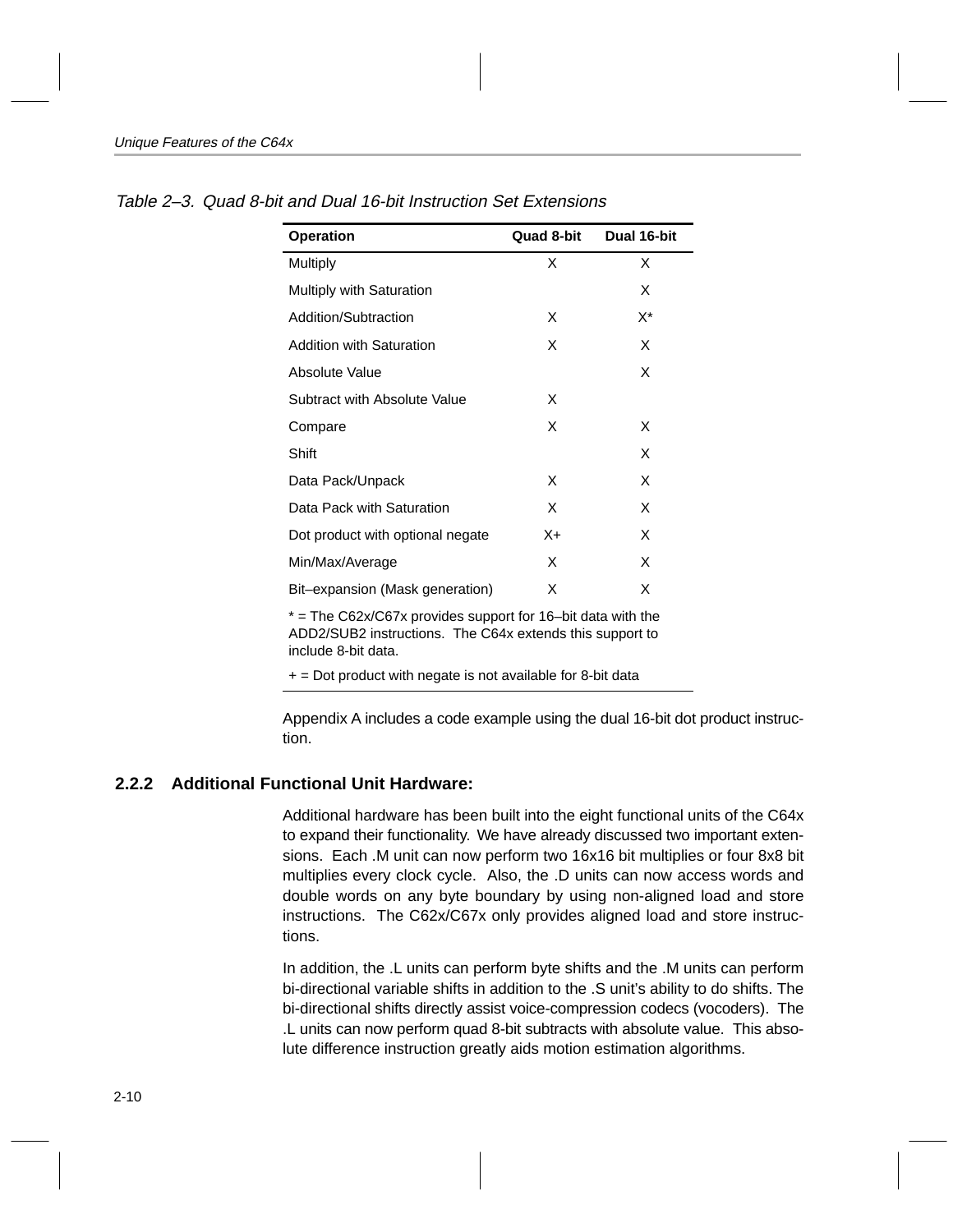Special communication-specific instructions, such as SHFL, DEAL and GMPY4, have been added to the .M unit to address common operations in error-correcting codes. Bit-count and rotate hardware on the .M unit extends support for bit-level algorithms such as binary morphology, image metric calculations and encryption algorithms. Table 2–4 contains a listing of these special purpose instructions.

| <b>Instruction</b>      | <b>Description</b>                 | <b>Example Application</b> |
|-------------------------|------------------------------------|----------------------------|
| BITC4                   | Bit count                          | Machine vision             |
| GMPY4                   | Galois Field MPY                   | Reed Solomon support       |
| SHFL                    | Bit interleaving                   | Convolution encoder        |
| DEAL                    | Bit de-interleaving                | Cable modem                |
| SWAP4                   | Byte swap                          | Endian swap                |
| <b>XPND<sub>x</sub></b> | Bit expansion                      | Graphics                   |
| MPYHIx, MPYLIx          | Extended precision 16x32 MPYs      | Audio                      |
| AVG <sub>x</sub>        | Quad 8-bit, Dual 16-bit average    | Motion compensation        |
| SUBABS4                 | Quad 8-bit Absolute of differences | Motion estimation          |
| SSHVL, SSHVR            | Signed variable shift              | GSM                        |

#### <span id="page-26-0"></span>Table 2–4. C64x Special Purpose Instructions

The additional functional unit hardware is key to the improvements in performance that we saw in the benchmarks found in the previous section. For the broadband communications area, the dual 16-bit arithmetic supported by six of the eight functional units paired with a bit reverse (**BITR**) instruction improves FFT (Fast Fourier Transform) benchmarks by a factor of two. The Galois field multiply instruction (**GMPY4**) provides a 4.7 times performance boost for Reed Solomon decoding using the Chien search as compared to the C62x implementation; this improvement increases to 9.4x when you include the clock cycle speed-up of 300 MHz to 600 MHz. The bit interleaving and deinterleaving hardware provides a performance boost for both DSL and cable modem. In fact, the de-interleave hardware helps improve the 64QAM byte to symbol conversion benchmark by a factor of 15.6 as compared to the C62x cycle count.

In the wireless communications area, doubling the number of  $16 \times 16$  multiplies on the C64x doubles the throughput of filtering. The dual 16-bit compare instructions, coupled with the **MAX2/MIN2** instructions and additional registers available to store state variables, gives a 2.7 times performance boost for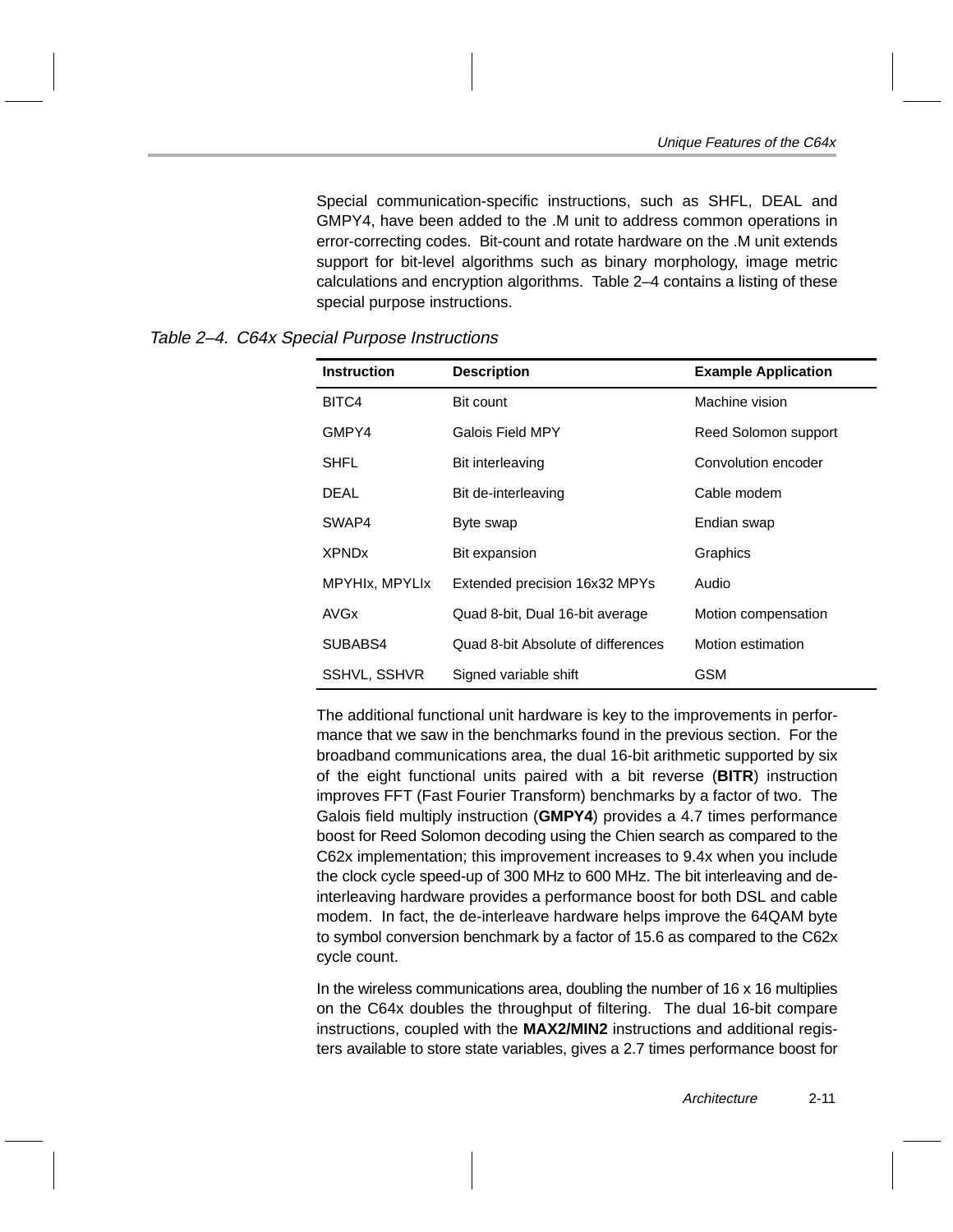<span id="page-27-0"></span>GSM Viterbi decoding. The signed variable shifts greatly aid the performance of GSM vocoders.

The 8-bit hardware extensions dramatically improve image/video processing applications. The loop kernels found in these algorithms can operate on 8-bit or 16-bit data. The average instructions improve the performance of motion compensation by a factor of seven on a per clock cycle basis versus the C62x. The quad absolute difference instruction bolsters motion estimation performance by a factor of 7.6 on a per clock cycle basis for an 8x8 minimum absolute difference (MAD) computation. The dual 16-bit and quad 8-bit support and increased clock rate gives image processing applications a 15 times throughput improvement as compared to the C62x implementations (comparing C62x devices in the 150-300 MHz range to C64x devices in the 600 MHz to 1.1 GHz range).

It is important to note that the C64x provides a comprehensive set of data packing and unpacking operations to allow sustained high performance for the quad 8-bit and dual 16-bit hardware extensions. Unpack instructions prepare 8–bit data for parallel 16–bit operations. Pack instructions return parallel results to output precision including saturation support.

### **2.2.3 Increased Orthogonality**

When we talk about orthogonality in the VelociTI architecture, we mean that there is a great deal of generality in the architecture. We have already discussed that the register file is general purpose. The registers can be a pointer to data or can contain data. We have also discussed how an ADD instruction can be performed on six of the eight functional units. This flexibility allows the compiler to achieve maximum performance.

The C64x contains even more orthogonality than the original C62x/C67x architecture. The .D unit can now perform 32-bit logical instructions in addition to the .S and .L units. Also, the .D unit now directly supports load and store instructions for double-word data values. The C62x does not directly support loads and stores of double words, and the C67x only directly supports loads of double words. The .L and .D units can now be used to load 5-bit constants in addition to the .S unit's ability to load 16-bit constants.

There is an additional factor that provides the compiler with more flexibility. On the C62x/C67x, one long source and one long result per data path could occur every clock cycle. On the C64x, up to two long sources and two long results can be accessed on each data path every clock cycle.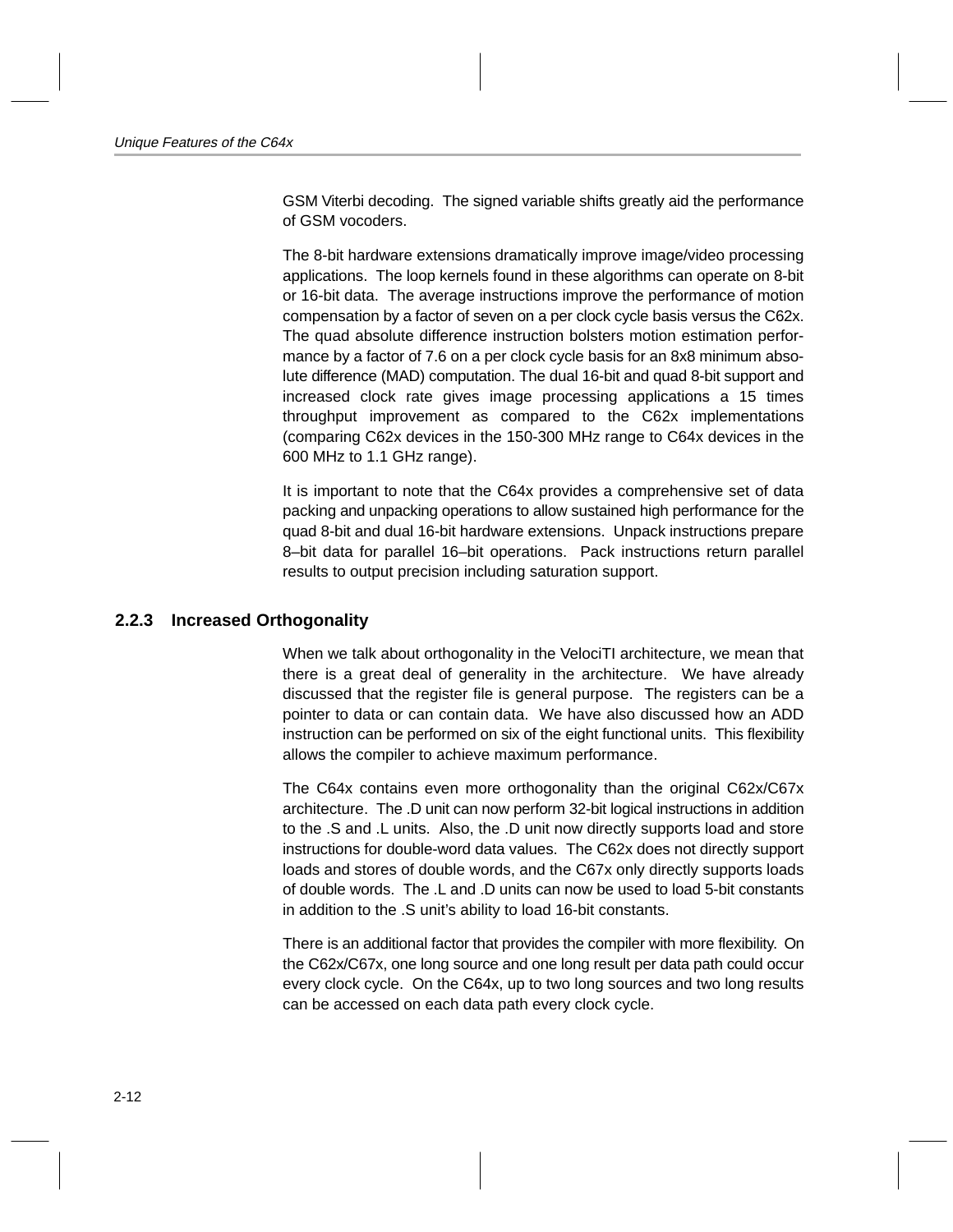### <span id="page-28-0"></span>**2.3 C64x Instruction Set Extension Details**

Table 2–5 includes a complete list of the new C64x instructions and the functional unit(s) that perform them. For a complete listing of all the instructions and their usage, please see the C6000 CPU and Instruction Set Reference Guide at the following URL: http://www.ti.com/.

| Instruction      | .L unit               | .M unit               | .S unit    | .D unit    |
|------------------|-----------------------|-----------------------|------------|------------|
| ABS2             | $\sqrt{}$             |                       |            |            |
| ADD2 $\Psi$      | $\sqrt{}$             |                       | $\sqrt{}$  | $\sqrt{ }$ |
| ADD4             | $\overline{\sqrt{ }}$ |                       |            |            |
| <b>ADDKPC</b>    |                       |                       | $\sqrt{ }$ |            |
| AND $\Psi$       | $\sqrt{}$             |                       | $\sqrt{}$  | $\sqrt{}$  |
| <b>ANDN</b>      | $\sqrt{}$             |                       | $\sqrt{}$  | $\sqrt{}$  |
| AVG <sub>2</sub> |                       | $\sqrt{}$             |            |            |
| AVGU4            |                       | $\overline{\sqrt{ }}$ |            |            |
| <b>BDEC</b>      |                       |                       | $\sqrt{}$  |            |
| BITC4            |                       | $\sqrt{}$             |            |            |
| <b>BITR</b>      |                       | $\sqrt{}$             |            |            |
| <b>BNOP</b>      |                       |                       | $\sqrt{ }$ |            |
| <b>BNOP</b> reg  |                       |                       | $\sqrt{}$  |            |
| <b>BPOS</b>      |                       |                       | $\sqrt{}$  |            |
| CMPEQ2           |                       |                       | $\sqrt{}$  |            |
| CMPEQ4           |                       |                       | $\sqrt{}$  |            |
| CMPGT2           |                       |                       | $\sqrt{}$  |            |
| CMPGTU4          |                       |                       | $\sqrt{}$  |            |
| CMPLT2           |                       |                       | $\sqrt{}$  |            |
| CMPLTU4          |                       |                       | $\sqrt{ }$ |            |
| <b>DEAL</b>      |                       | $\sqrt{}$             |            |            |
| DOTP2            |                       | $\sqrt{}$             |            |            |
| DOTPN2           |                       | $\sqrt{}$             |            |            |
| DOTPNRSU2        |                       | $\sqrt{}$             |            |            |
| DOTPNRUS2        |                       | $\sqrt{}$             |            |            |
| DOTPRSU2         |                       | $\sqrt{}$             |            |            |
| DOTPRUS2         |                       | $\sqrt{}$             |            |            |
| DOTPSU4          |                       | $\sqrt{}$             |            |            |
| DOTPU4           |                       | $\sqrt{}$             |            |            |
| GMPY4            |                       | $\sqrt{}$             |            |            |
| <b>LDDW</b>      |                       |                       |            | $\sqrt{ }$ |
| <b>LDNDW</b>     |                       |                       |            | $\sqrt{}$  |
| <b>LDNW</b>      |                       |                       |            | $\sqrt{}$  |

Table 2–5. Functional Unit to Additional Instruction Mapping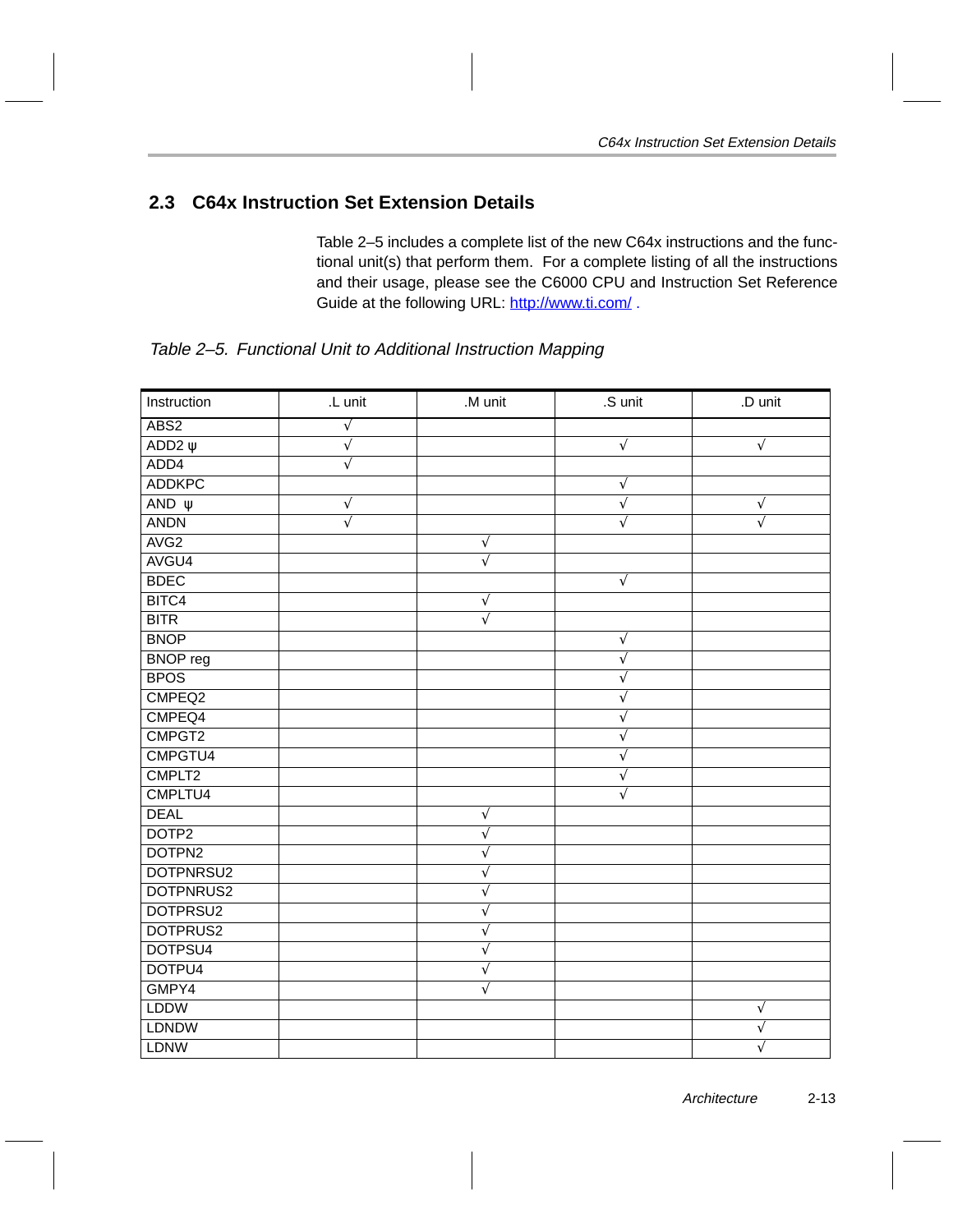| Instruction         | .L unit    | .M unit    | .S unit   | .D unit   |
|---------------------|------------|------------|-----------|-----------|
| MAX <sub>2</sub>    | $\sqrt{}$  |            |           |           |
| MAXU4               | $\sqrt{}$  |            |           |           |
| MIN2                | $\sqrt{}$  |            |           |           |
| MINU4               | $\sqrt{}$  |            |           |           |
| MPY <sub>2</sub>    |            | $\sqrt{}$  |           |           |
| <b>MPYHI</b>        |            | $\sqrt{}$  |           |           |
| <b>MPYHIR</b>       |            | $\sqrt{}$  |           |           |
| <b>MPYIH</b>        |            | $\sqrt{}$  |           |           |
| <b>MPYIHR</b>       |            | $\sqrt{}$  |           |           |
| <b>MPYIL</b>        |            | $\sqrt{}$  |           |           |
| <b>MPYILR</b>       |            | $\sqrt{}$  |           |           |
| <b>MPYLI</b>        |            | $\sqrt{}$  |           |           |
| <b>MPYLIR</b>       |            | $\sqrt{}$  |           |           |
| MPYSU4              |            | $\sqrt{}$  |           |           |
| MPYUS4              |            | $\sqrt{}$  |           |           |
| MPYU4               |            | $\sqrt{}$  |           |           |
| <b>MVD</b>          |            | $\sqrt{}$  |           |           |
| $MVK \psi$          | $\sqrt{}$  |            | $\sqrt{}$ | $\sqrt{}$ |
| OR<br>$\Psi$        | $\sqrt{}$  |            | $\sqrt{}$ | $\sqrt{}$ |
| PACK <sub>2</sub>   | $\sqrt{}$  |            | V         |           |
| PACKH <sub>2</sub>  | $\sqrt{}$  |            | $\sqrt{}$ |           |
| PACKH4              | $\sqrt{}$  |            |           |           |
| PACKHL2             | $\sqrt{ }$ |            | $\sqrt{}$ |           |
| PACKL4              | $\sqrt{}$  |            |           |           |
| PACKLH <sub>2</sub> | $\sqrt{}$  |            | $\sqrt{}$ |           |
| <b>ROTL</b>         |            | $\sqrt{ }$ |           |           |
| SADD <sub>2</sub>   |            |            | $\sqrt{}$ |           |
| SADDU4              |            |            | $\sqrt{}$ |           |
| SADDSU2             |            |            | $\sqrt{}$ |           |
| SADDUS2             |            |            | $\sqrt{}$ |           |
| <b>SHFL</b>         |            | $\sqrt{}$  |           |           |
| <b>SHLMB</b>        | $\sqrt{}$  |            | $\sqrt{}$ |           |
| SHR <sub>2</sub>    |            |            | $\sqrt{}$ |           |
| <b>SHRMB</b>        | $\sqrt{2}$ |            | $\sqrt{}$ |           |
| SHRU2               |            |            | $\sqrt{}$ |           |
| SMPY2               |            | $\sqrt{ }$ |           |           |
| SPACK <sub>2</sub>  |            |            | $\sqrt{}$ |           |
| SPACKU4             |            |            | $\sqrt{}$ |           |
| <b>SSHVL</b>        |            | $\sqrt{}$  |           |           |
| <b>SSHVR</b>        |            | $\sqrt{}$  |           |           |
| <b>STDW</b>         |            |            |           | V         |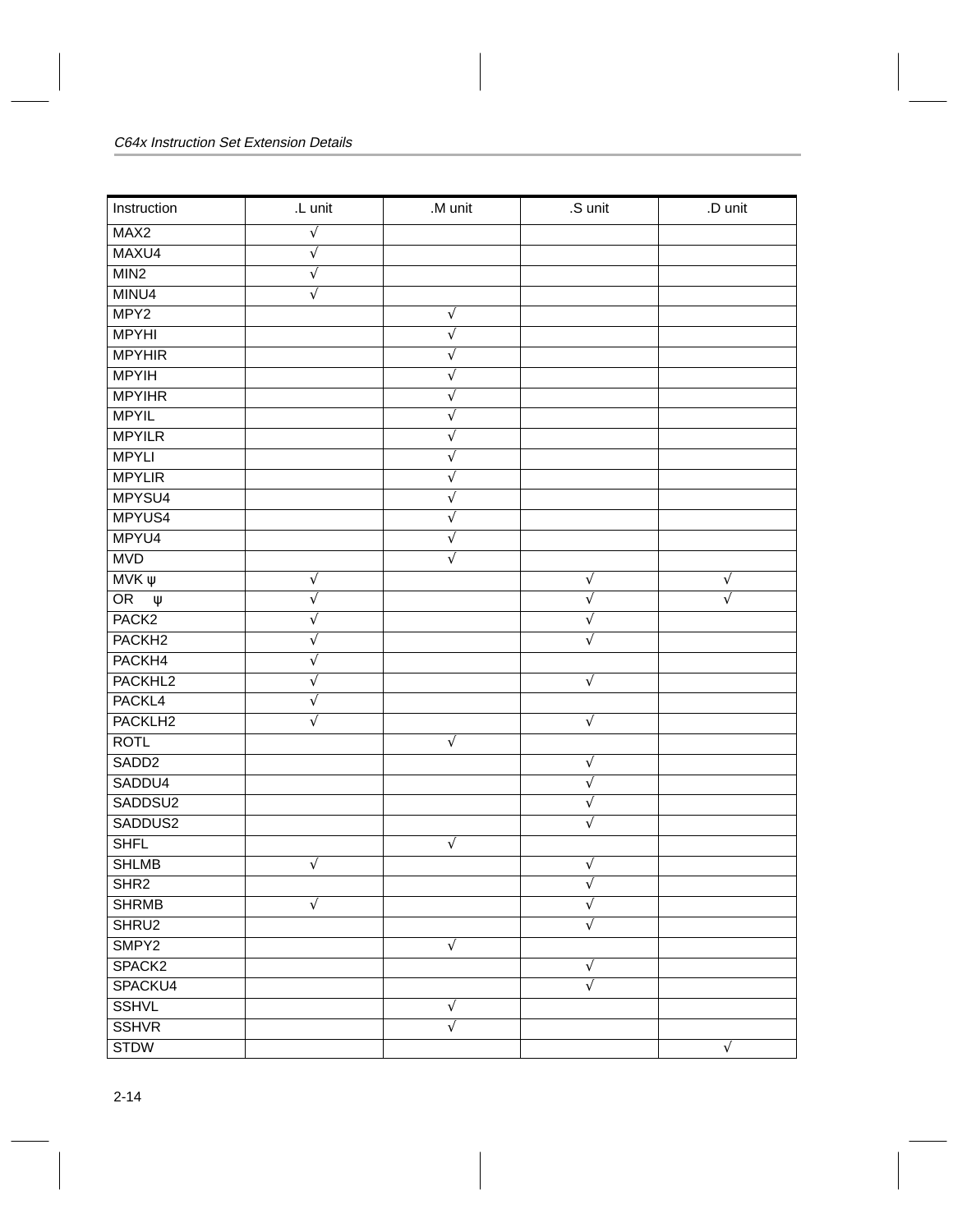| Instruction       | L unit | M unit | .S unit | .D unit |
|-------------------|--------|--------|---------|---------|
| <b>STNDW</b>      |        |        |         |         |
| <b>STNW</b>       |        |        |         |         |
| SUB2 $\psi$       |        |        |         |         |
| SUB4              |        |        |         |         |
| SUBABS4           |        |        |         |         |
| SWAP2             |        |        |         |         |
| SWAP4             |        |        |         |         |
| UNPKHU4           |        |        |         |         |
| UNPKLU4           |        |        |         |         |
| <b>XOR</b>        |        |        |         |         |
| XPND <sub>2</sub> |        |        |         |         |
| XPND4             |        |        |         |         |

ψ – Indicates instructions that exist on the C62x/C67x but are now available on one or more additional functional units.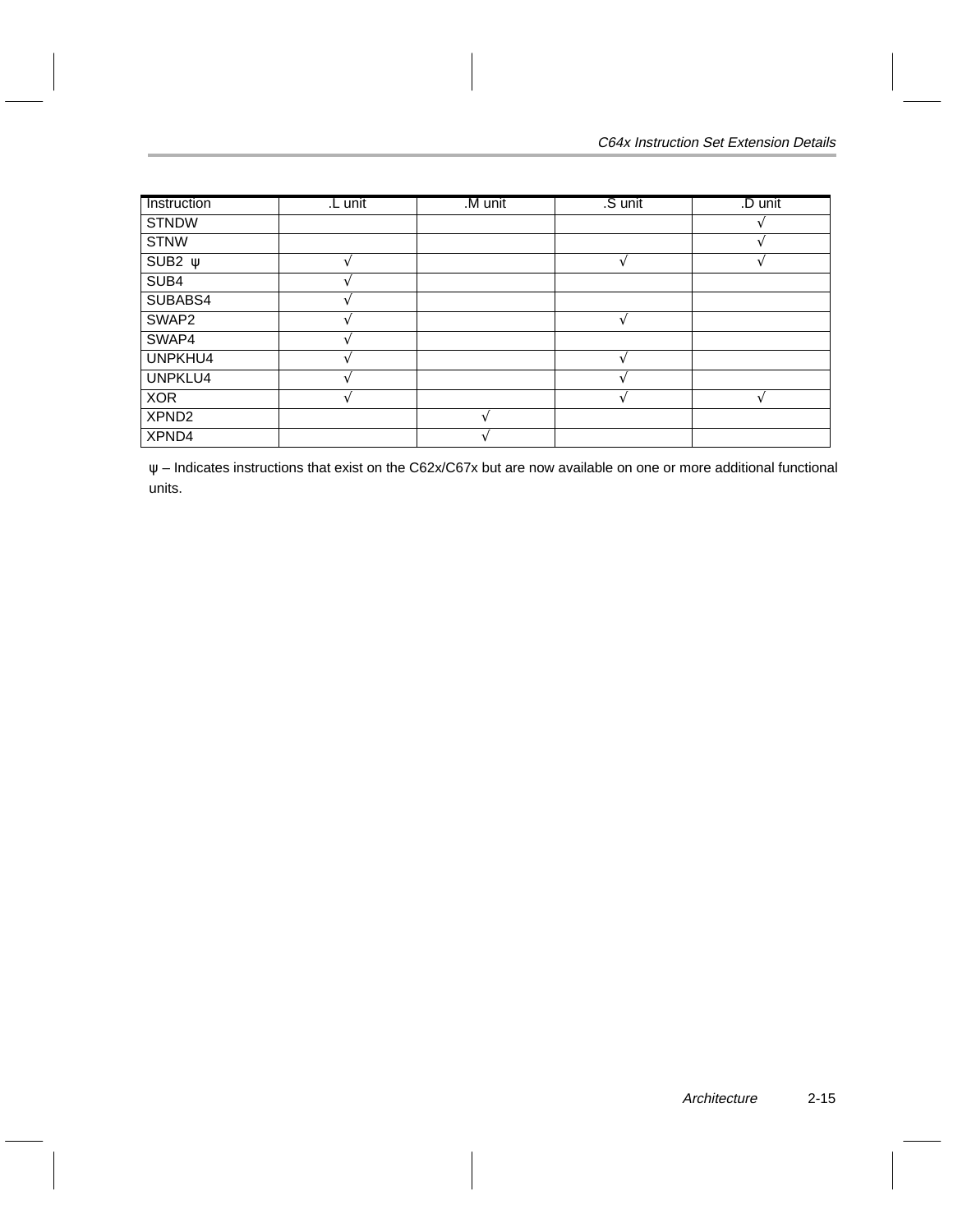### <span id="page-31-0"></span>**2.4 Chip Level Features**

### **2.4.1 Two–Level Cache Architecture**

On initial C64x devices, the CPU interfaces directly to dedicated level–one program (L1P) and data (L1D) caches of 16 Kbytes each. These caches operate at the full speed of CPU access. A second level unified L2 program/data memory provides flexible storage. Figure 2–4 depicts an example L2 of size 1024 Kbytes; the size and segmentation of the L2 cache in the C64x family may change over time. One configuration for L2 is entirely mapped SRAM. The other configurations have both SRAM and a 4-way set associative cache of various sizes. Changing the way memory can be mapped allows the user to lock critical code such as interrupt service routines or commonly called functions in on–chip RAM. It also allows critical data sections such as the software stack and often re–used coefficients to be locked on–chip.

Figure 2–4. C64x L1/L2 Cache





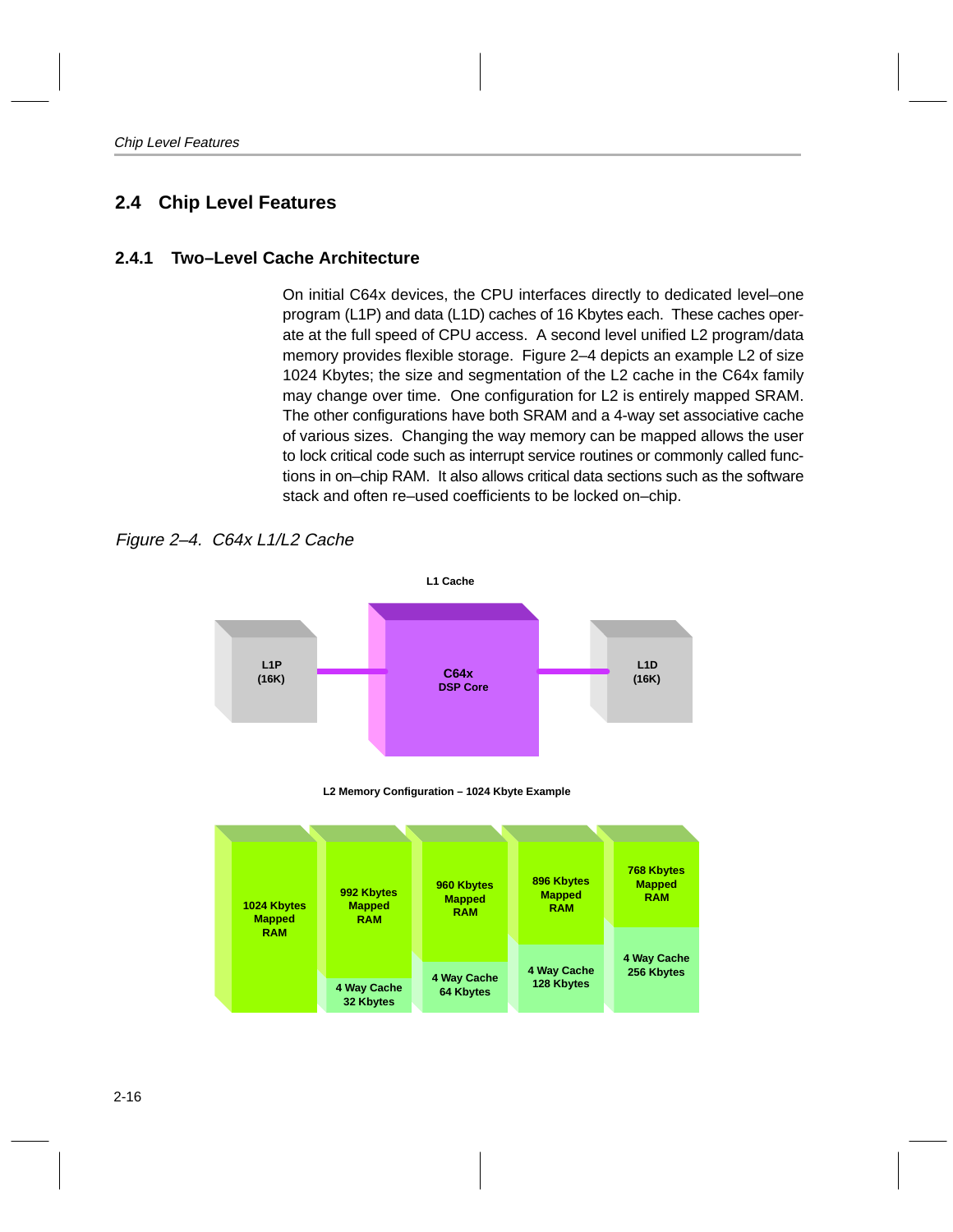### <span id="page-32-0"></span>**2.4.2 Powerful Enhanced DMA Controller**

The C64x EDMA can provide over 2Gbytes/sec of external bandwidth on initial implementations. The EDMA supports up to 64 channels triggered by independent events. A total of 85 parameter sets are available for linking or chaining. Linking allows a sequence of transfers to be issued when a single event occurs. Chaining allows one EDMA channel to trigger another channel upon data transfer completion. Linking and chaining allow continuous auto–initialization of DMA operation with only initial configuration by the CPU. These features also allow circular buffers, ping–pong buffers, and transfers of complex data structures. Transfers can be triggered on an element by element or frame by frame basis. Programmable triggering allows both sample by sample transfers and buffer by buffer transfers. Each channel supports both one and two– dimensional transfers. Strides are independently programmable for each dimension. Using 1–D and 2–D the user can transfer subframes of an image as well as automatically interleave or de–interleave time–division multiplexed (TDM) digital streams. Byte, word, half-word, and double-word data sizes are supported.

The EDMA supports unsurpassed concurrency. Four independent transfer queues allow highly efficient operation. Channels on different queues can interleave transfers on a cycle by cycle basis. For example, on cycle 1 queue 0 could service a L2 cache miss to EMIFA. On cycle 2, queue 1 could move data from a serial port to EMIFB. On cycle 3, the HPI could transfer data to mapped internal memory through queue 3. On cycle 4, the EMIFA could move data to a serial port. The key system benefit in this efficiency is that the system designer can simply sum total the required bandwidth to see if the EDMA can support the system needs. Interactions between channels do not affect performance as much as in traditional DMA implementations.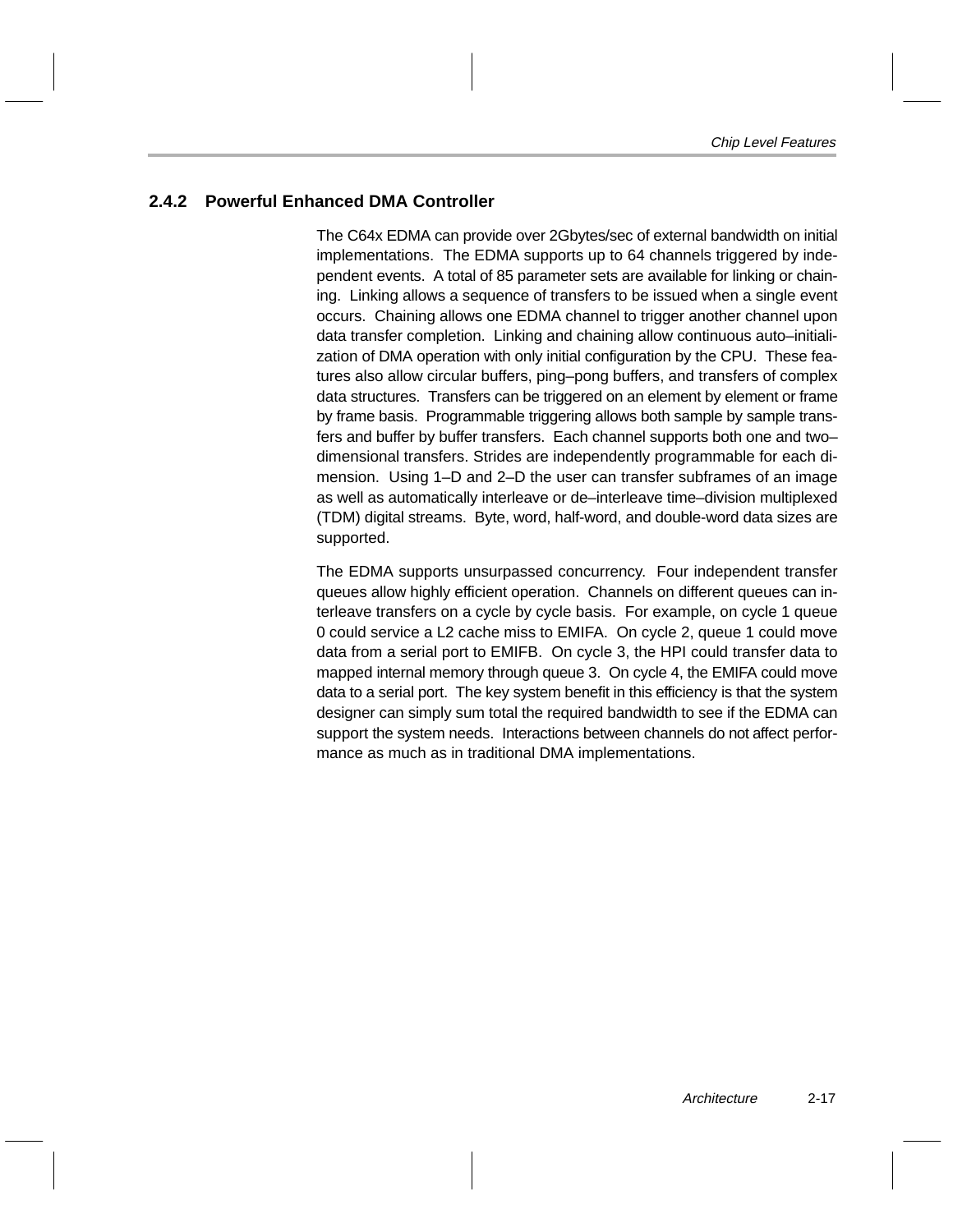### <span id="page-33-0"></span>Figure 2–5. EDMA



#### **2.4.3 Three External Buses**

The initial C64x chip architecture supports up to 3 parallel external buses: two external memory interfaces (EMIFs) and one host port interface (HPI). One EMIF (EMIFA) is 64–bits wide and is intended for direct connection to high– speed synchronous memory. A second 16–bit EMIF (EMIFB) is intended for external I/O peripherals such as FIFOs and parallel data converters. Decoupling memory from I/O devices both simplifies board design and provides I/O concurrency. Although the intent of the two EMIFs are different, they are identical except for their width, allowing for a variety of system designs.

On initial implementations, these EMIFs have a maximum bus rate of 133 MHz. Each EMIF has four chip enable (CE) spaces. EMIFA can support read and write operations to 64–, 32–, 16–, and 8–bit external devices. Similarly, EMIFB can support read and write operations to both 16– and 8–bit devices. Variable width support allows interoperability with many external I/O peripherals and allows the system designer to make bandwidth/cost/power tradeoffs. Each EMIF has three memory controllers. The SDRAM controller supports 16 Mbit – 256 Mbit SDRAM devices. A programmable synchronous controller with selectable read/write latency offers direct connection to flow-through synchronous burst SRAMs, standard–write synchronous burst SRAMs, ZBT (zero bus turnaround) synchronous burst SRAMs, synchronous FIFOs, and clocked FIFOs. Finally, a programmable asynchronous controller with independent setup, strobe, and hold control allows easy interface to many asynchronous SRAMs, FIFOs, and peripheral devices. The EMIFs operate with dedicated external clock inputs that decouple CPU operating frequency from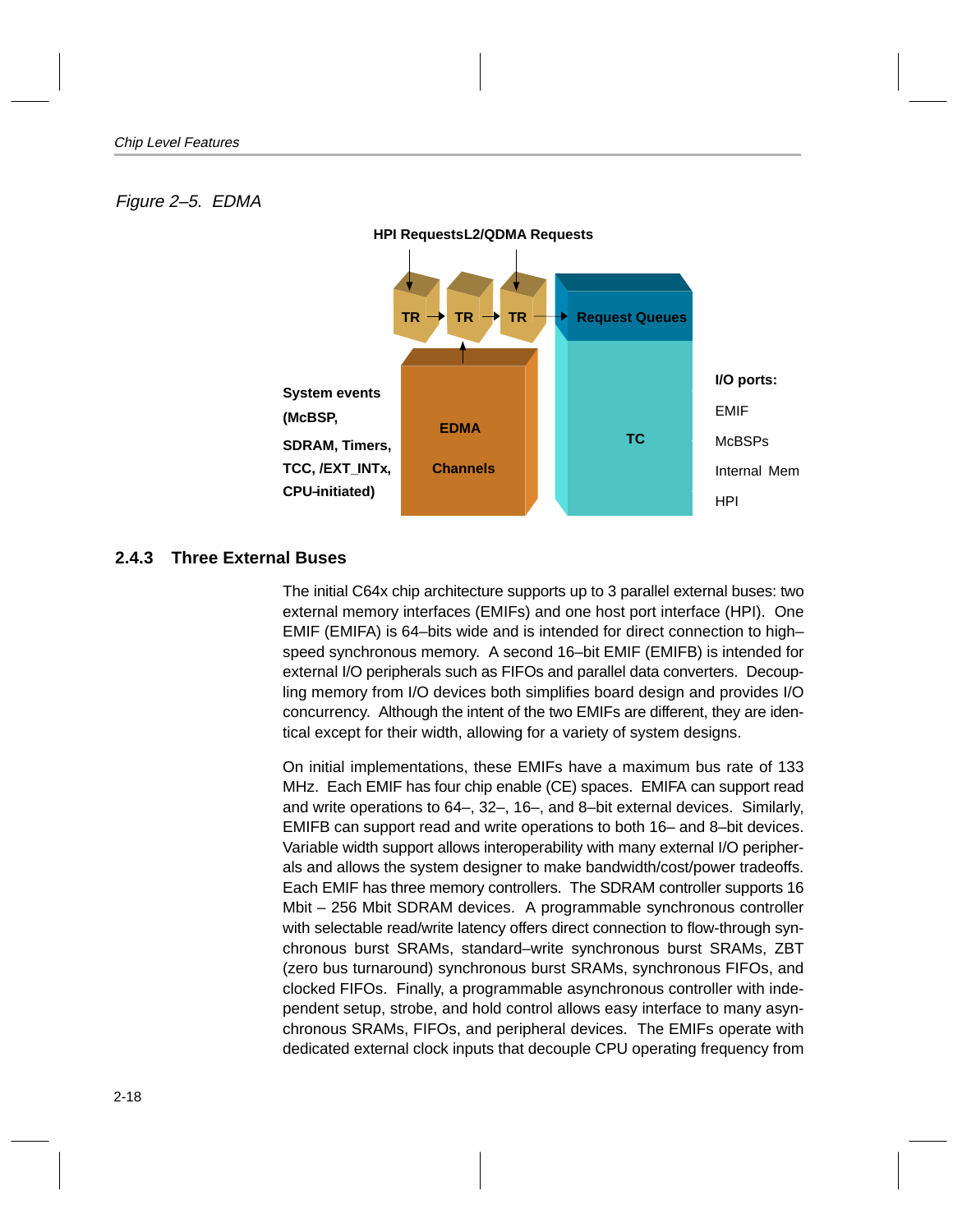bus frequency. In addition, particular controllers can operate at 1x, 1/2x or 1/4x the bus input clock. All these features are independently configurable for each CE space of each EMIF.

A 32–bit wide HPI provides dedicated connection to a variety of industry standard host processors and PCI bridge chips. The HPI can operate in either a 32–bit (HPI32) or 16–bit (HPI16) wide mode. An additional use of the HPI is as a slave port through which a mastering peripheral can stream data into the DSP.

In some C64x devices, the 32-bit wide HPI is replaced by a dedicated PCI port. The C64x PCI port supports connection of the DSP to a PCI host via the integrated PCI master/slave bus interface and features a 32-bit address/data bus at 33MHz. The C64x PCI port contains the logic required to implement a fully compliant PCI Specification revision 2.2 bursting master/slave with access into the DSP's memory map (peripherals, on-chip RAM, and external memory through the EMIF). The C64x PCI port interfaces to the DSP via the EDMA internal address generation hardware. This architecture allows for both PCI master and slave transactions, while keeping the EDMA channel resources available for other applications.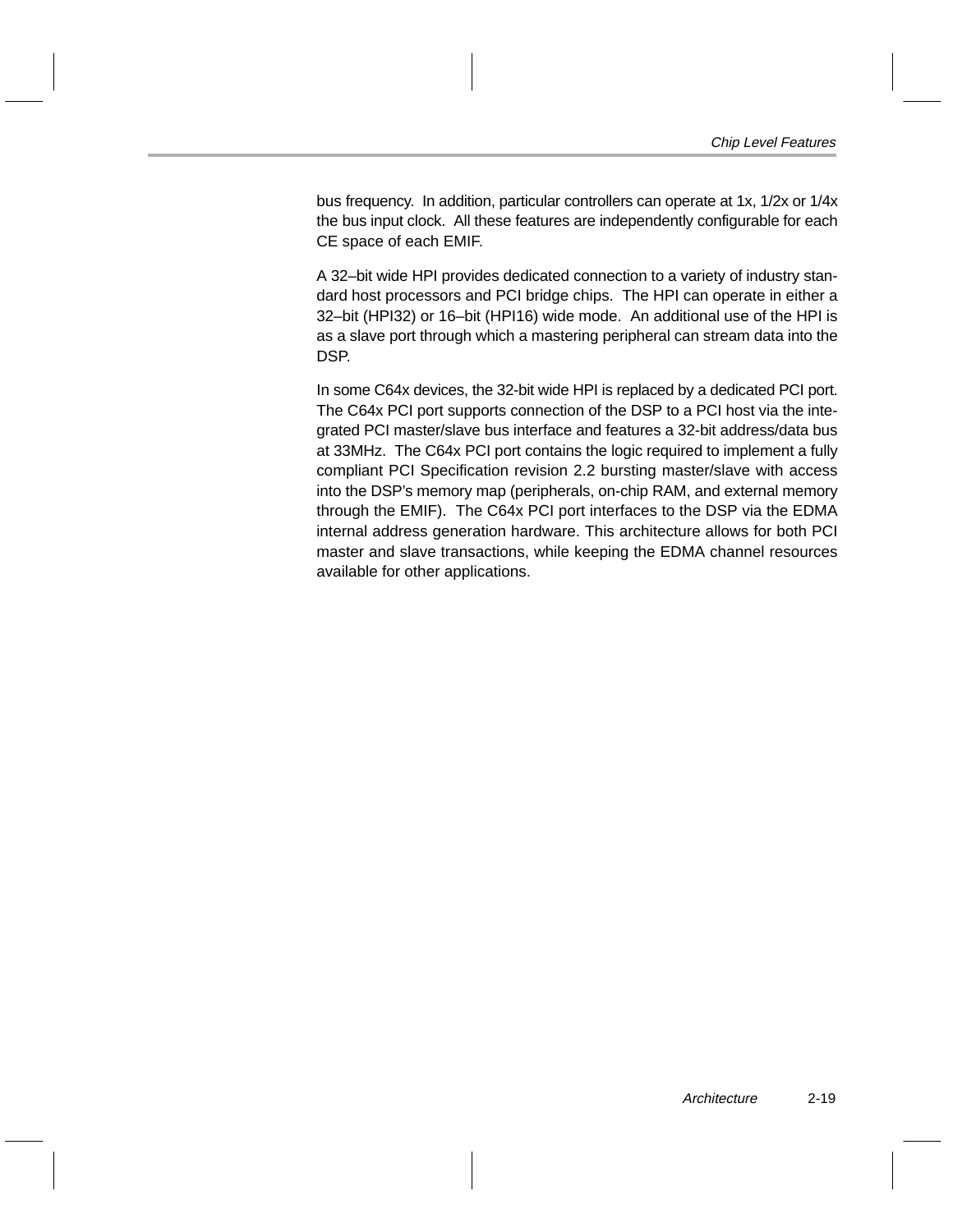<span id="page-35-0"></span>

Figure 2–6. An Initial C64x Implementation – The C6415 DSP

### **2.4.4 Flexible Serial Connections**

Three Multichannel Buffered Serial Ports (McBSPs) interface to a variety of standards. Each C64x McBSP supports independent channel selection at any given time for up to 128-channels. The 128 channels represent a full ST-Bus span. ST-Bus in combination with the flexible asynchronous interface provides a glueless connection to a variety of multichannel telecommunications interface products such as H.110/H.100 framers as well as T1/E1 framing chips and the IOM2 bus. Multiple audio standards such as IIS and AC97 are directly supported allowing interface to stereo multichannel audio devices. Finally, SPI mode allows connection to serial control devices and ROMs.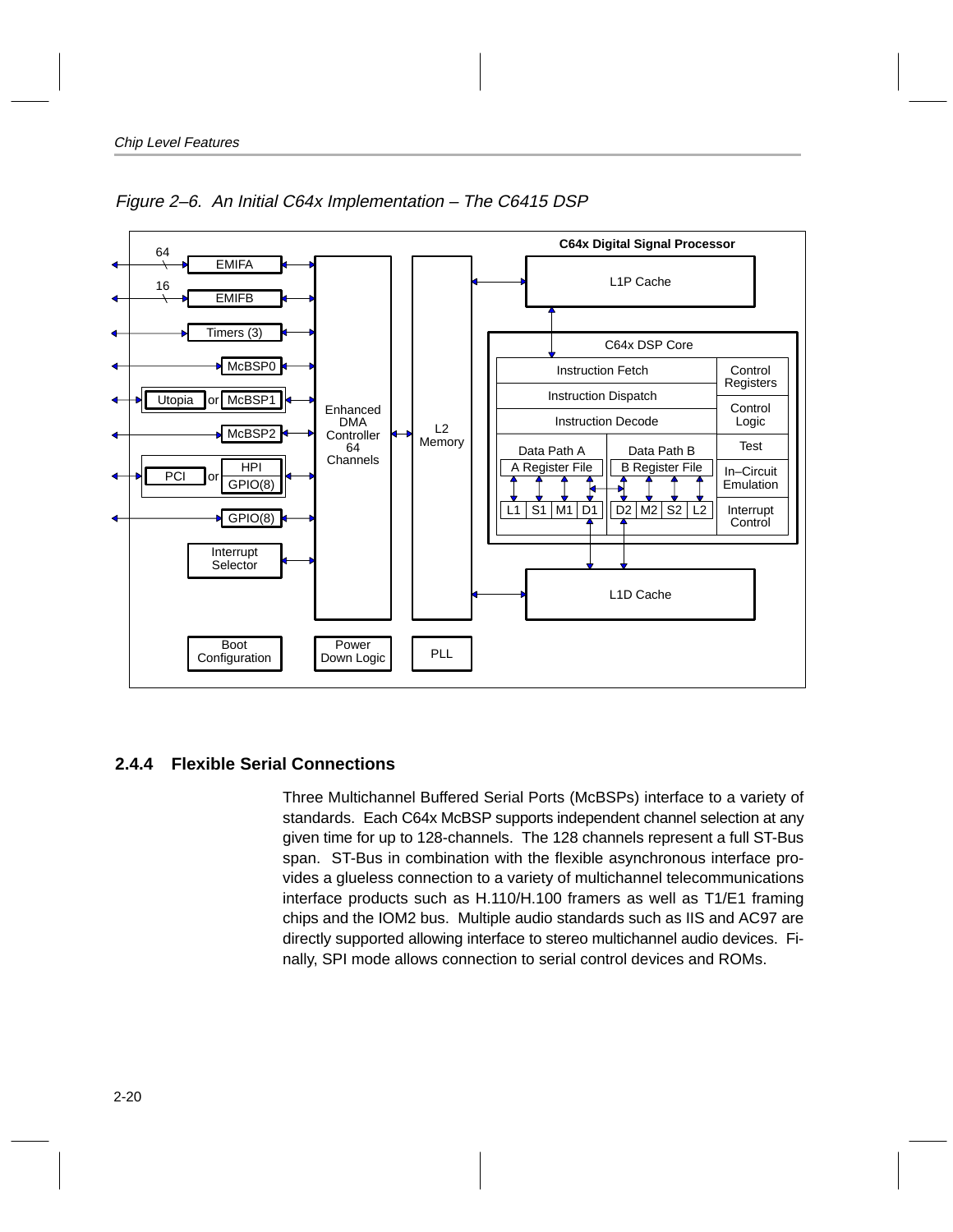### <span id="page-36-0"></span>**2.4.5 The UTOPIA Port**

In some C64x devices, one of the McBSPs may be configured at reset as a UTOPIA (Universal Test and Operations Interface for ATM) port. The C64x UTOPIA peripheral is an ATM controller (ATMC) slave device that interfaces to a master ATM controller. The UTOPIA port conforms to the ATM Forum standard specification af-phy-0039.000. Specifically, this interface supports the UTOPIA Level 2 interface that allows 8-bit slave operation up to 50MHz for both tranmit and receive operations. Both the CPU and the EDMA can service the UTOPIA peripheral.

#### **2.4.6 General Purpose Input/Output**

The general-purpose input/output (GPIO) peripheral provides dedicated general-purpose pins that can be configred as either inputs or outputs. When configured as an output, the user can control the state driven on the output pin. When configured as an input, the user can detect the state of the input which is reflected in an internal register. While there are a total of 16 GPIO pins, some are multiplexed with other device pins. In addition, the GPIO peripheral can produce CPU interrupts and EDMA events in different interrupt/event generation modes.

#### **2.4.7 Additional Peripheral Information**

The C64x peripherals play an integral role in sustaining the system I/O bandwidth. For more detailed information on these new device interfaces and for specific peripheral information, please refer to the device data sheets and to the C6000 Peripherals Guide. These documents can be found at the following URL: http://www.ti.com.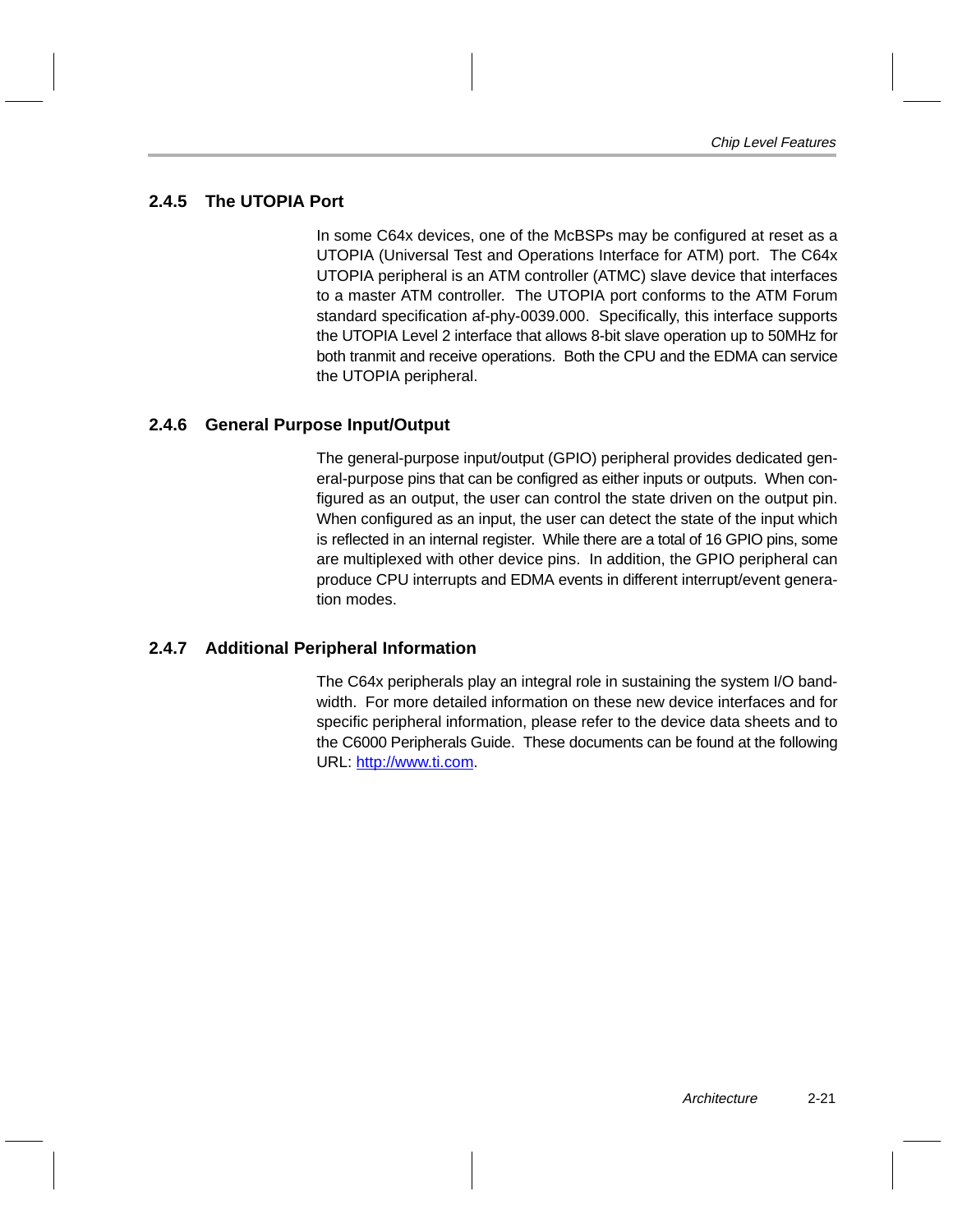### <span id="page-37-0"></span>**2.5 Ease of Development**

The C6000 remains a very friendly high-level language compiler target. The CPU architecture and the compiler development continue to be closely coupled.

The C64x continues the load/store architecture found in the C6000 family. By separating arithmetic and memory operations, processor throughput is maximized. The RISC like instruction set and extensive use of pipelining allow many instructions to be scheduled and executed in parallel. Also, because there is a great deal of orthogonality to the data path, register file, and instruction set, the compiler has very few restrictions. For example, the generalpurpose registers can be used for data or data address pointers. The ADD instruction can execute on six of the eight functional units giving the compiler many choices of where to execute the ADD.

As with the C62x/C67x, every instruction on the C64x can be executed conditionally. This minimizes branching in the generated code. The pipeline is completely deterministic. The compiler has full visibility into the open, noninterlocked pipeline.

The C62x/C67x VelociTI architecture contains instruction packing. Eight instructions are fetched every clock cycle. Of these instructions, any, some, or all may be executed in parallel. To allow maximum usage of parallel instructions, the VelociTI architecture does not allow execute packets to cross-fetch packet boundaries. The code generation tools handled this limitation by padding fetch packets with NOP instructions. The C64x VelociTI.2 architecture extensions eliminate this limitation by including advanced instruction packing in the instruction dispatch unit. This improvement removes all execute packet boundary restrictions, thereby eliminating all of the NOPs added to pad fetch packets and helps to reduce code size.

As previously mentioned, the C64x can also access words and double words at any byte boundary using non-aligned loads and stores. Non-aligned loads and stores combined with the new data packing and unpacking instructions, mean that the compiler does not have to format the data to take advantage of the 8-bit and 16-bit hardware extensions. Without these operations, significant effort would be needed to leverage the parallelism. This is yet another example of how significant it is to tightly couple the CPU architecture and the compiler development. The C64x provides a complete set of data flow operations to sustain the maximum performance improvement made possible by the 8-bit and 16-bit extensions added to the C6000 architecture.

Other improvements to the C64x architecture, which increase compiler performance, are being able to execute logical instructions on two additional func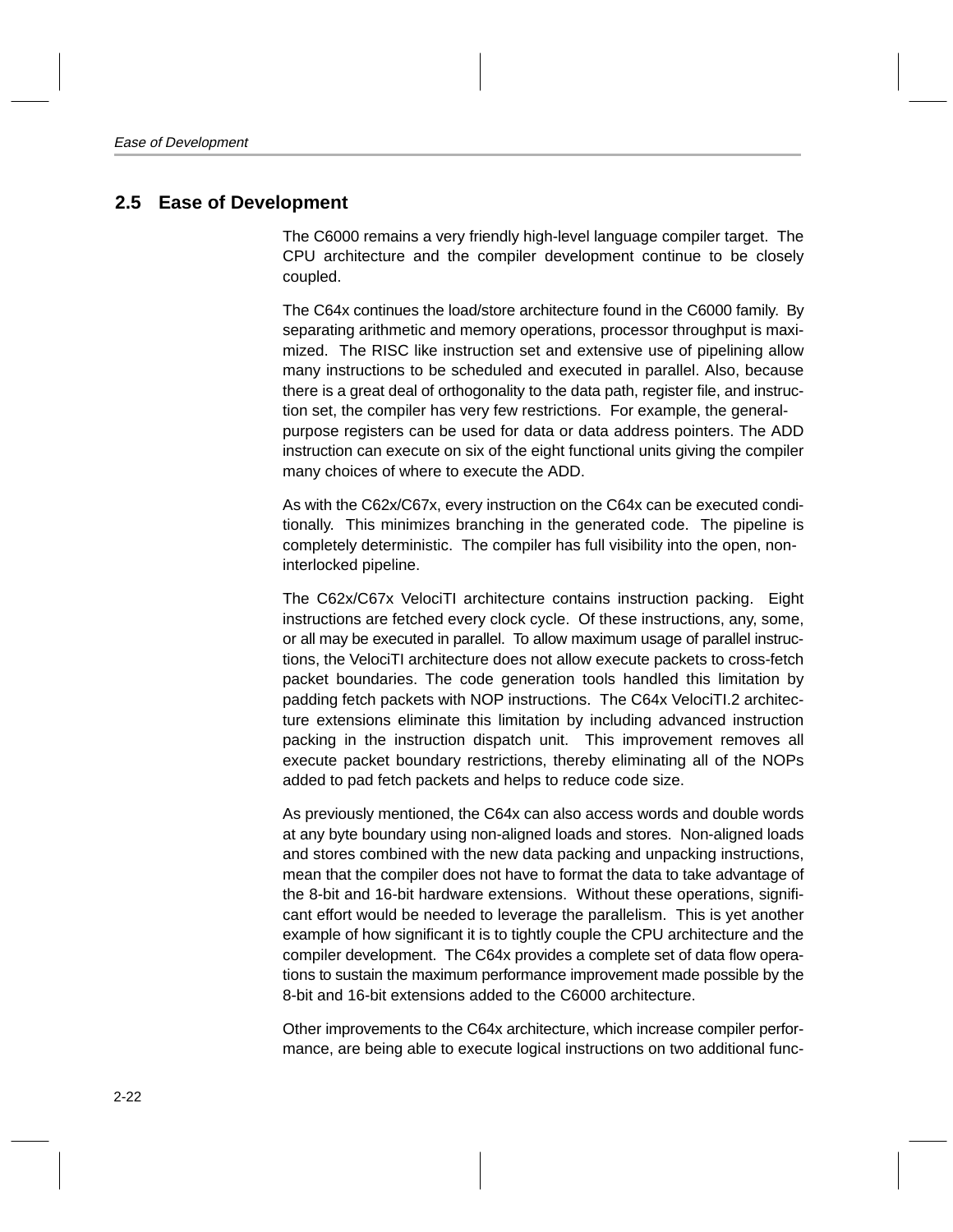tional units, doubling the register file from 32 to 64 general-purpose registers and increasing the number of condition registers. In addition, instructions have been added that further reduce code size and increase register flexibility. These include:

- $\Box$  BDEC and BPOS instructions combine a branch instruction with the decrement/test positive of a destination register respectively. These instructions help reduce the number of instructions needed to decrement a loop counter and conditionally branch based upon the value of that counter. Any register can be used as the loop counter, which can free up the standard condition registers (A0–A2 and B0–B2) for other uses.
- $\Box$  The ADDKPC instruction helps reduce the number of instructions needed to set up the return address for a function call.
- $\Box$  The BNOP instruction helps reduce the number of instructions required to perform a branch when NOPs are needed to fill the delay slots of a branch.

TI's C6000 Compile Tools were co-developed with the architecture to offer best-in-class performance. Examples of C6000 Compiler performance can be found at the following URL: http://www.ti.com. The examples at the URL above above detail the C62x performance but the same underlying data path and compiler technology are used for the C64x. Compiler performance will be further enhanced as the advantages of the C64x VelociTI.2 extensions are more fully leveraged in subsequent compiler releases. For further details on specific optimization techniques for the C64x, please refer to the C6000 Programmer's Guide. For more information on compiler optimization, please see the C6000 Compiler Optimization Tutorial at the URL http://www.ti.com as well.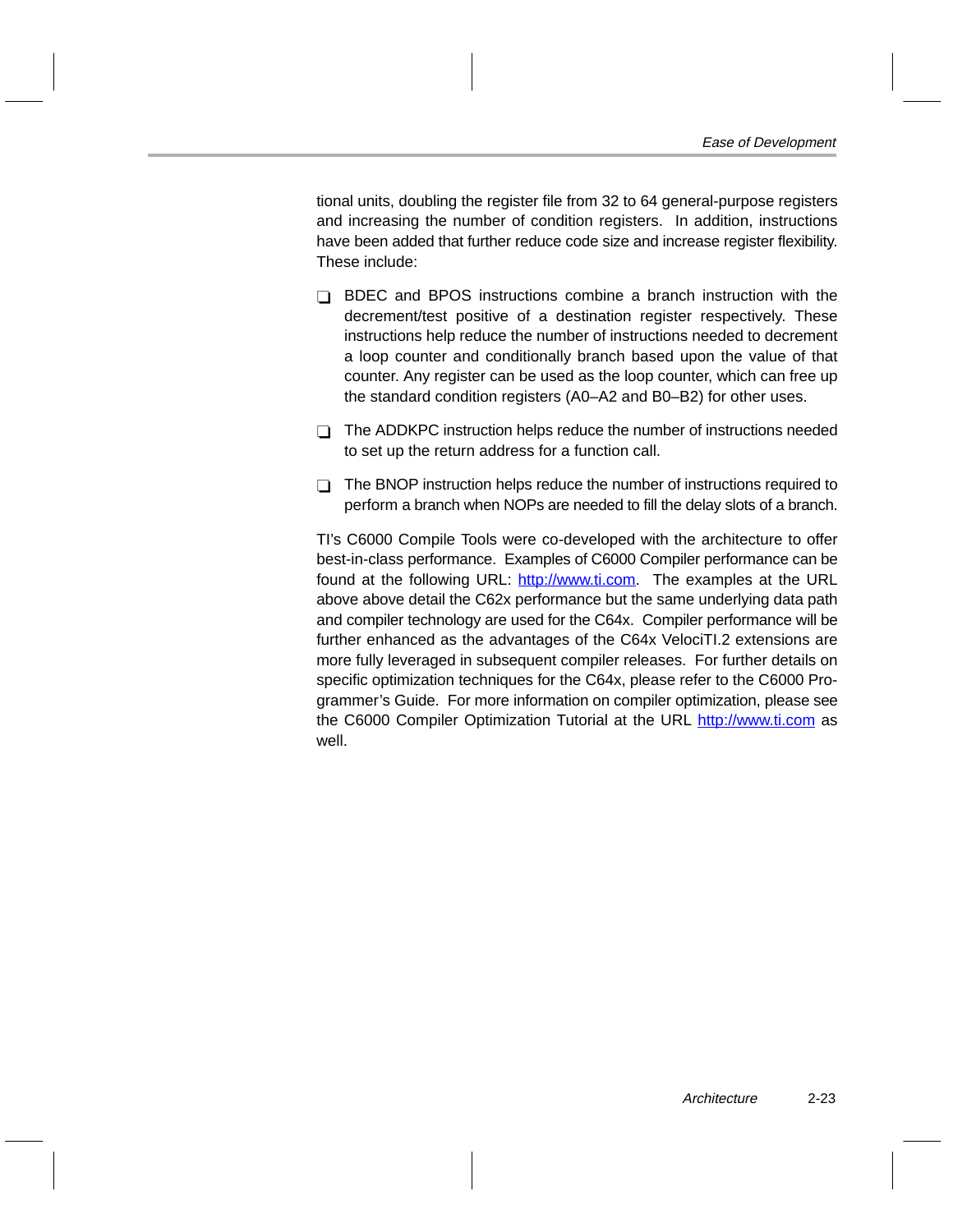### <span id="page-39-0"></span>**2.6 Summary**

The C64x brings the highest level of performance for addressing the demands of this era of data convergence. At clock rates of 1.1 GHz and greater, the C64x can process information at a rate of 8800+ MIPS or nearly nine billion instructions per second. The C64x VelociTI.2 extensions and higher clock rate improve performance of the C62x/C67x VelociTI architecture by a factor of 9 in broadband communications and a factor of 15 in image processing applications.

These advances in performance are made possible by some key extensions made to the VelociTI architecture in several areas:

- Register file enhancements
- $\Box$  Data path extensions
- $\Box$  Packed data processing
- $\Box$  Additional functional unit hardware
- □ Increased orthogonality

#### **2.6.1 Register File Enhancements**

- $\Box$  The register files have doubled in size. The C62x has 32 general-purpose registers and the C64x has 64 general-purpose registers.
- $\Box$  The C62x uses A1, A2, B0, B1 and B2 as condition registers. The C64x can also use A0 as a condition register, bringing the total to six.
- $\Box$  The C62x register file supports packed 16-bit data types in addition to 32-bit and 40-bit data types. The C64x register file extends this by supporting packed 8-bit types and 64-bit types.

#### **2.6.2 Data Path Extensions**

- $\Box$  Each .D unit can load and store double words (64 bits) with a single instruction. The .D unit on the C62x cannot load and store 64-bit values with a single instruction.
- $\Box$  The .D unit can now access operands via a data cross path similar to the .L, .M and .S functional units. In the C62x, only address crosspaths on the .D unit are supported.
- $\Box$  The C64x pipelines data cross path accesses. This allows the same register to be used as a data cross path operand by multiple functional units in the same execute packet. In the C62x, only one cross operand is allowed per side.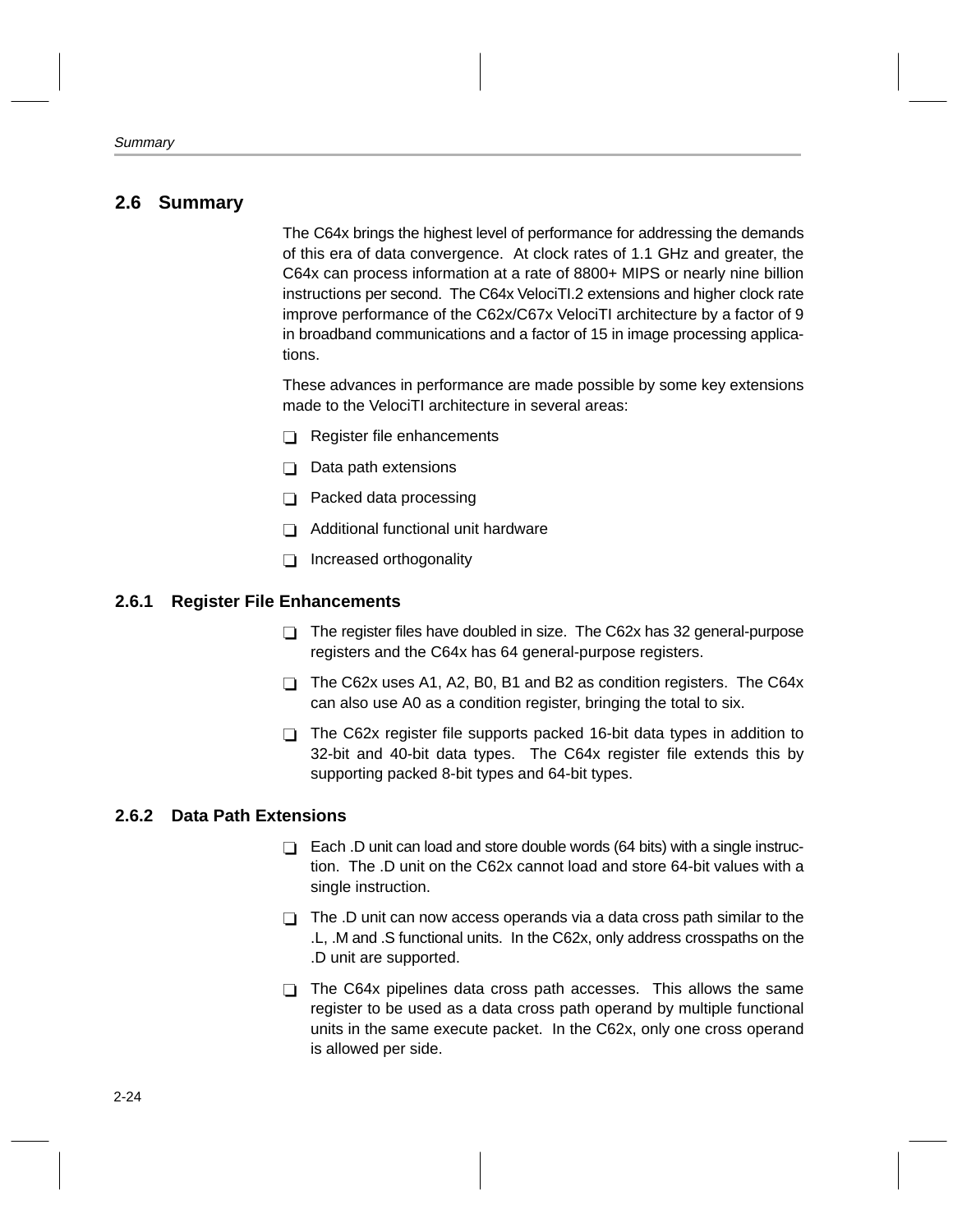#### <span id="page-40-0"></span>**2.6.3 Packed Data Processing**

- $\Box$  Instructions have been added that operate directly on packed data to streamline data flow and increase instruction set efficiency. The C64x has a comprehensive collection of quad 8-bit and dual 16-bit instruction set extensions.
- $\Box$  Extensive collection of pack and unpack instructions simplifies manipulation of packed data types

#### **2.6.4 Additional Functional Unit Hardware**

- $\Box$  Each .M unit can now perform two 16x16 bit multiplies or four 8x8 bit multiplies every clock cycle.
- $\Box$  The .D units can now access words and double words on any byte boundary by using non-aligned load and store instructions. The C62x only provides aligned load and store instructions.
- $\Box$  The .L units can perform byte shifts and the .M units can perform bi-directional variable shifts in addition to the .S unit's ability to do shifts. The bi– directional shifts directly assist voice-compression codecs (vocoders).
- $\Box$  The .L units can perform quad 8-bit subtracts with absolute value. This absolute difference instruction greatly aids motion estimation algorithms.
- $\Box$  Special communications-specific instructions, such as SHFL, DEAL and GMPY4 have been added to the .M unit to address common operations in error–correcting codes.
- $\Box$  Bit-count and Rotate hardware on the .M unit extends support for bit-level algorithms such as binary morphology, image metric calculations and encryption algorithms.

#### **2.6.5 Increased Orthogonality**

- The .D unit can now perform 32-bit logical instructions in addition to the .S and .L units.
- $\Box$  The .D unit now directly supports load and store instructions for double word data values. The C62x does not directly support loads and stores of double words and the C67x only directly supports loads of double words.
- $\Box$  The .L, and .D units can now be used to load 5-bit constants in addition to the .S unit's ability to load 16-bit constants.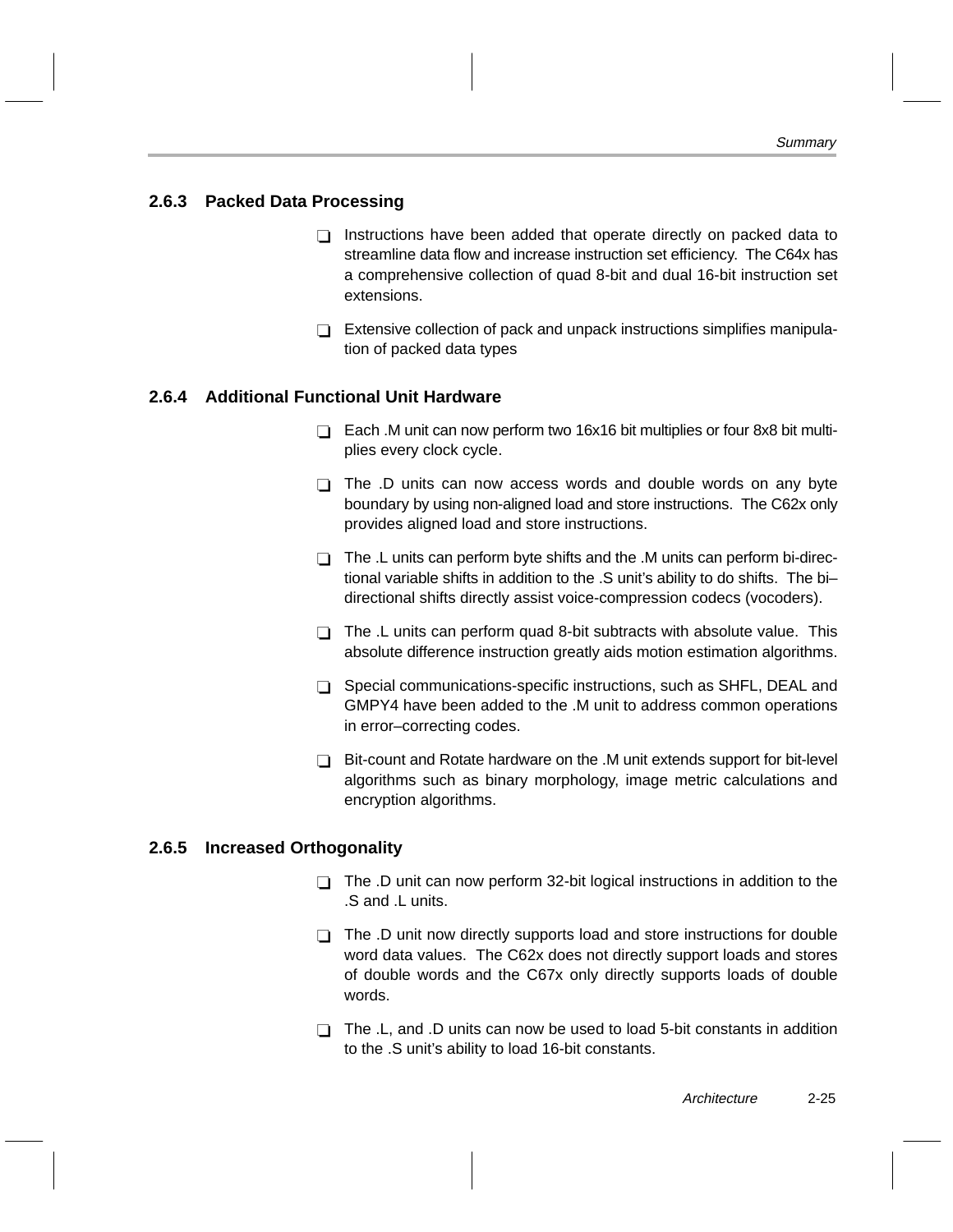$\Box$  On the C62x one long source and one long result per data path could occur every cycle. On the C64x, up to two long sources and two long results can be accessed on each data path every cycle.

The C64x goes beyond building extensions in the hardware to bring the maximum level of performance for processing digital data quickly in this era of data convergence. The tight coupling of the CPU architecture and the compiler help to maximize processor throughput. The RISC-like instruction set and extensive use of pipelining allow many instructions to be scheduled and executed in parallel and parallelism is the key to extremely high performance. In addition, a high performance two-level cache design allows the CPU to operate at the maximum rate. This two-level cache lowers development time by automating off-chip to on-chip data transfers. A high performance EDMA controller feeds the CPU through flexible high bandwidth threebus architecture.

Aided by advanced instruction packing, doubling the number of registers in the register file and doubling the width of the data path, the C6000 compiler can improve code performance with few restrictions placed upon it by the architecture. The blending of CPU, system architecture, and compiler tools simultaneously maintain full system performance with reduced development time. These factors and others make the C64x an even better compiler target than the original C62x architecture, allowing developers to keep up with the demands of the era of data convergence.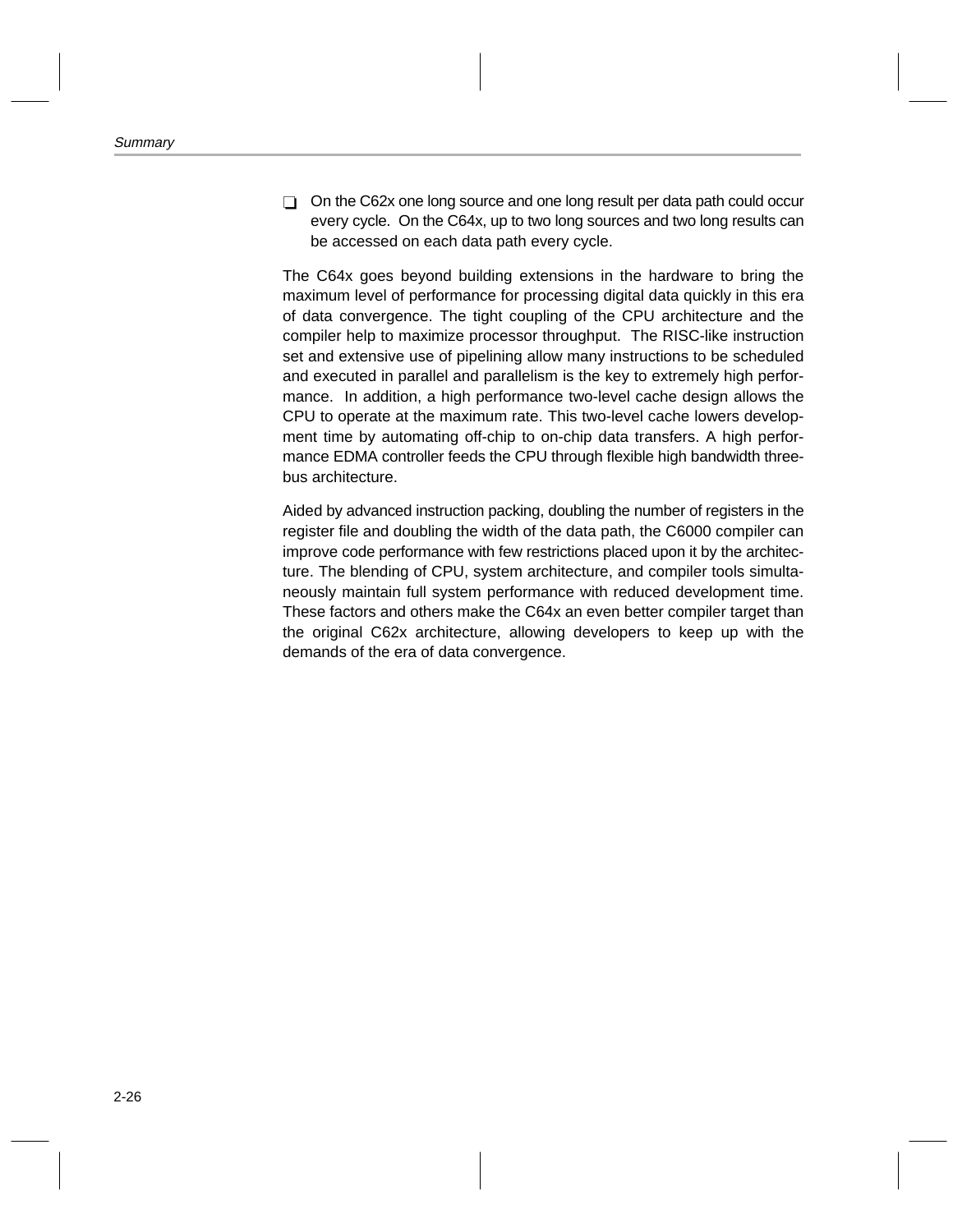### **Appendix A Appendix A**

# Sum of Products Example

<span id="page-42-0"></span>

| <b>Topic</b> | Page |
|--------------|------|
|              |      |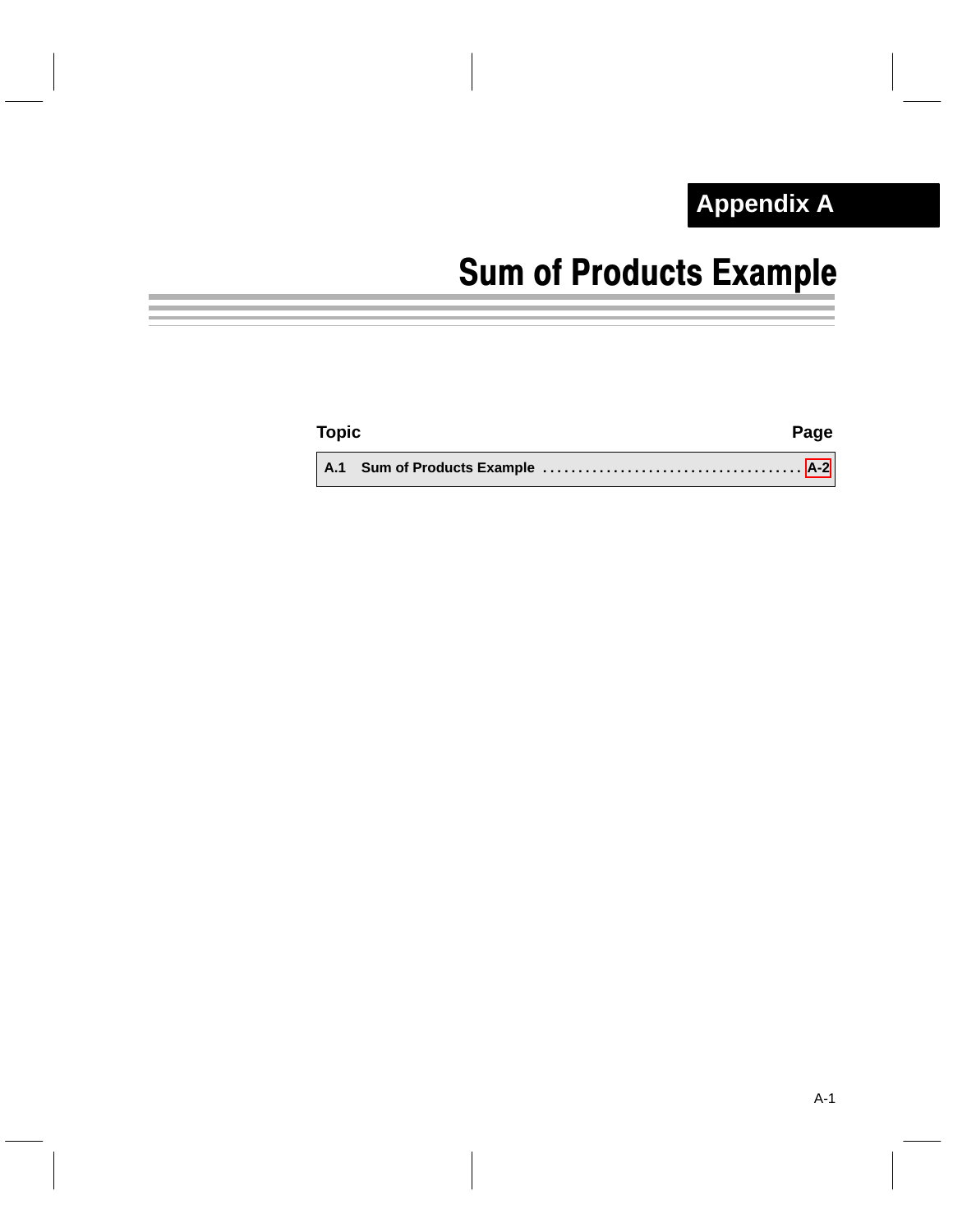### <span id="page-43-0"></span>**A.1 Sum of Products Example**

One of the fundamental building blocks of any DSP algorithm be it convolution, filtering or FFTs is the sum of products equation.

$$
Y = \sum_{n=1}^{N} a_n * x_n
$$

The two basic instructions in this sum of products equation are multiply and add. We want to multiply an element in the **a** array with the corresponding element in the **x** array. We then will keep a running sum of products as we process the next elements in the arrays.

Here is a C implementation of this algorithm where the number of elements in the arrays is 40.

```
/* Main Code */
main()
{
      y = DotP(a, x, 40);}
int DotP(short *m, short *n, int count)
{ int i;
   int product;
   int sum = 0;
for (i=0; i < count; i++){
 product = m[i] * n[i]; sum += product;
  }
return(sum);
}
```
Here is the output of the compiler for the loop kernel for the example above. This is using a pre–release version of the 4.0 C6000 compiler. The customer release version became available in early 2Q00. The compiler options used were:

```
–k –mv6400 –o2 –mt –mi –mx –mw
```
For more information on compiler optimization, please see the C6000 Compiler Optimization Tutorial at the URL http://www.ti.com/ .

```
PIPED LOOP KERNEL
LOOP:
 [ A0] SUB .L1 A0,1,A0
|| [!A0] ADD .S1 A6,A5,A5 ; keep running sum
       MPY .M1X B4,A4,A6 ; multiply two 16-bit values
|| [ B0] BDEC .S2 LOOP,B0 ; decrement loop counter and branch if > 0
        LDH .D1T1 *A3++,A4 ; load 16-bit value
|| LDH .D2T2 *B5++,B4 ; load 16–bit value
```
Notice that we are multiplying short (16-bit) values. We know that the C64x has the capability of performing four 16 x16 multiplies in a single cycle. Moreover, one of the special instructions on the C64x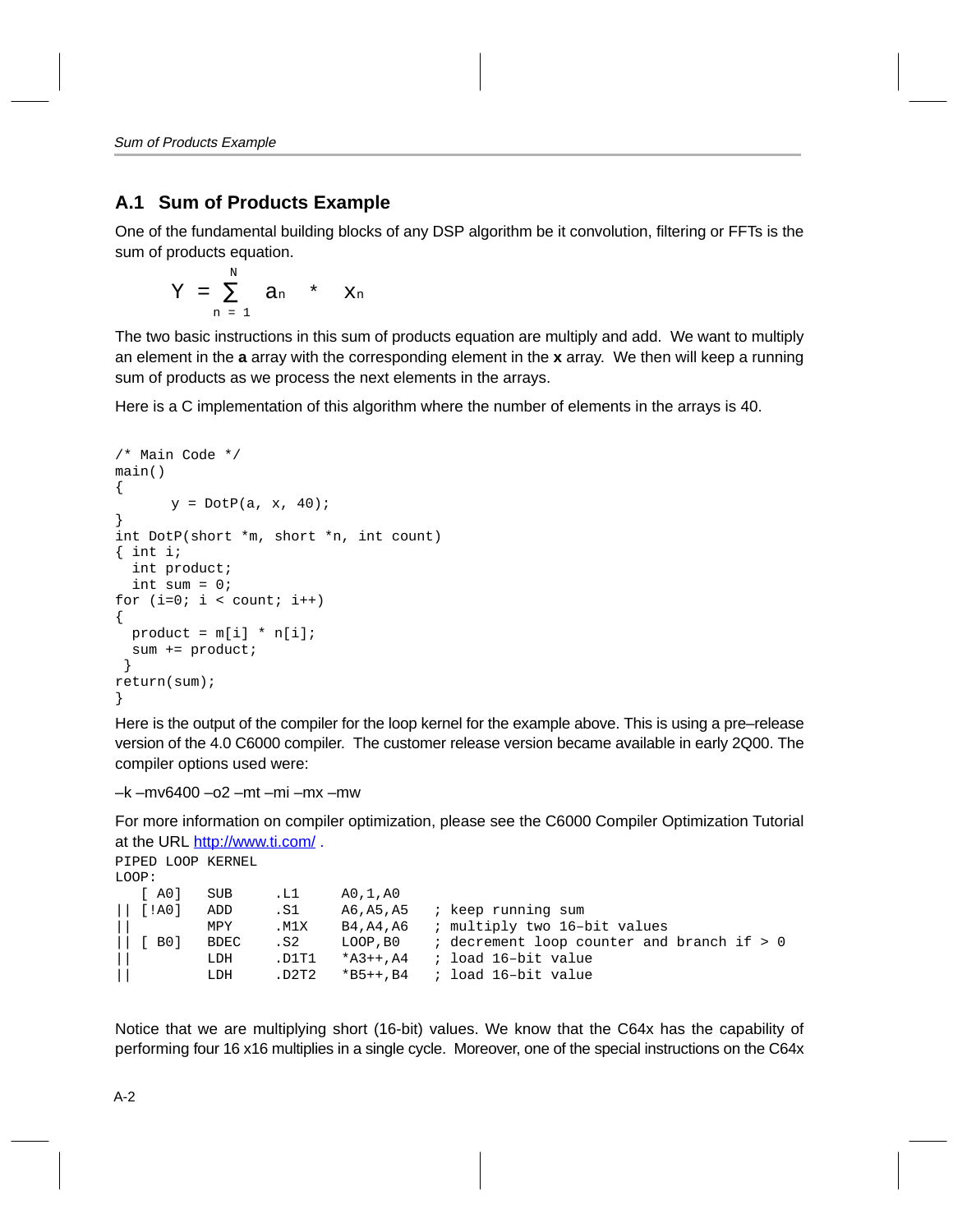is a **DOTP2** instruction. The **DOTP2** instruction returns the dot product between two pairs of signed packed 16-bit values residing in two 32-bit registers.

How can we take advantage of this instruction from the C language? **DOTP2** is available to the compiler as an intrinsic. An intrinsic function is similar to the mathematics functions available in the Run–Time Support Library. An intrinsic allows your C code to directly access the hardware while preserving the C environment. Intrinsic functions have a leading underscore with the function in lower case letters. The intrinsic for **DOTP2** is \_dotp2.

Next we need to access the data as 32-bit values. The **DOTP2** instruction is doing two 16 x 16 multiplies which means we need two 32-bit values to be accessed every cycle. We can use the new \_amem4\_const memory intrinsic available in compiler release 4.1 to have the compiler access 32-bit values. Next because we are doing two 16 x 16 multiplies per clock cycle, we only need to perform this loop 20 times instead of 40.

Our C code now looks like the following:

```
/* Main Code */
main()
{
y = DotP(\text{__amem4__const(\&a), \text{__amem4__const(\&x), 20)};
}
int DotP(int *m, int * n, int count)
{ int i;
   int product;
   int sum = 0;
  for (i=0; i < count; i++){
       product = dot(2(m[i], n[i]); sum = product + sum;
}
   return(sum);
}
```
Here is the output of the compiler for the loop kernel for our intrinsic example above. The compiler options used were:

```
–k –mv6400 –o2 –mt –mi –mx –mw
; PIPED LOOP KERNEL
LOOP:
  [!A1] ADD .L2 B8, B4, B4 ; running sum 0
|| DOTP2 .M2X B7,A6,B8 ; 2 16x16 multiplies + add ; prod 0
|| [ A0] BDEC .S1 LOOP,A0 ; decrement loop counter and branch if >0
|| LDW .D1T1 *+A4(4),A3 ; load a 32–bit value
|| LDW .D2T2 *+B5(4),B6 ; load a 32–bit value
  [ A1] SUB .L1 A1,1,A1 ;
|| [!A1] ADD .S1 A7,A5,A5 ; running sum 1
|| DOTP2 .M1X B6,A3,A7 ; 2 16x16 multiplies + add ; prod 1
        || LDW .D1T1 *++A4(8),A6 ; load a 32–bit value
|| LDW .D2T2 *++B5(8),B7 ; load a 32–bit value
```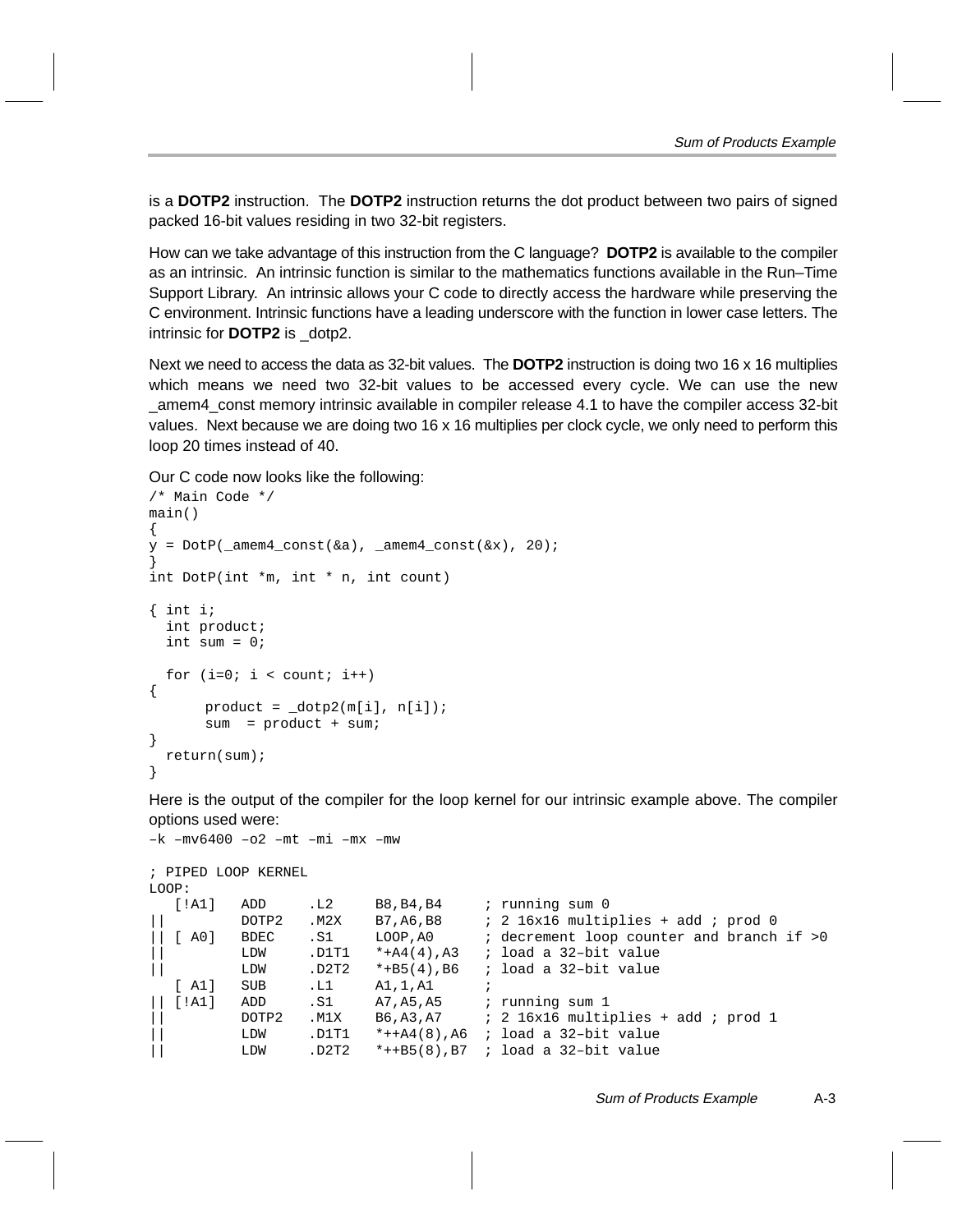The compiler has created a 2 cycle loop with four 16 x 16 multiplies occurring and two results produced every loop iteration. The compiler is bringing in data as 32-bit values with the **LDW** instructions and is using the **DOTP2** instruction on both multiply functional units.

Can this code be improved further? We know that the C64x can bring in data as 64-bit values. We need eight 16–bit values every clock cycle to be able to do four 16 x 16 multiplies every clock cycle. This can be accomplished by using two **LDDW** instructions and two **DOTP2** instructions. This time we will use the new amemd8 const memory intrinsic available in compiler release 4.1 to have the compiler access 64-bit values. As we mentioned earlier, the **DOTP2** instruction is doing two 16 x 16 multiplies that use two 32–bit values. Since we are bringing in the data as 64–bits we need to specify which 32–bit values the **DOTP2** instructions are operating on. We can do this by using the \_lo and \_hi intrinsics. The \_lo intrinsic specifies the lower 32–bits of a 64–bit value and the \_hi intrinsic specifies the upper 32 bits of a 64-bit value. Finally, since we are doing four 16 x 16 multiplies per clock cycle, we only need to perform this loop 10 times instead of 20 times in our previous example.

Our C code for the DotP now looks like the following:

```
int DotP(const short * restrict m, const short * restrict n, int count)
{ int i;
         int sum= 0;
       m3_m2 = \text{hi}(\text{amend8}_\text{const}(\text{km}[i]));
       m1_m0 = \text{lo}(\text{amemd8} \text{const}(\& m[i]));
       n3_n2 = \text{hi}(\text{amend8}.\text{const}(\text{sn}[i]));
       n1_n0 = \text{lo}(\text{amend8}\text{const}(\text{sn}[i]));
      count >> 2; */ count is divided by two if using same main
                         function to call this subroutine*/
        for (i=0; i < count; i++)\{ sum += _dotp2(m3_m2, n3_n2) +
                dotp2(m1_m0, n1_n0); }
   return sum;
}
```
Here is the output of the compiler for the loop kernel for our second intrinsic example above.

The compiler options used were:

```
–k –mv6400 –o2 –mt –mi –mx –mw
loop: ; PIPED LOOP KERNEL
  [ B0] SUB .L2 B0,1,B0 ; decrement running sum counter
|| [!B0] ADD .S2 B8,B6,B6 ; running sum 0
|| [!B0] ADD .L1 A7,A6,A6 ; running sum 1
                                  : 2 16x16 multiplies + add ;prod 0
       || DOTP2 .M1X B5,A5,A7 ; 2 16x16 multiplies + add ;prod 1
|| [ A0] BDEC .S1 loop,A0 ; branch to loop & decrement loop count
        LDDW .D1T1 *A3++,A5:A4 ; load a 64-bit value
|| LDDW .D2T2 *B7++,B5:B4 ; load a 64–bit value
```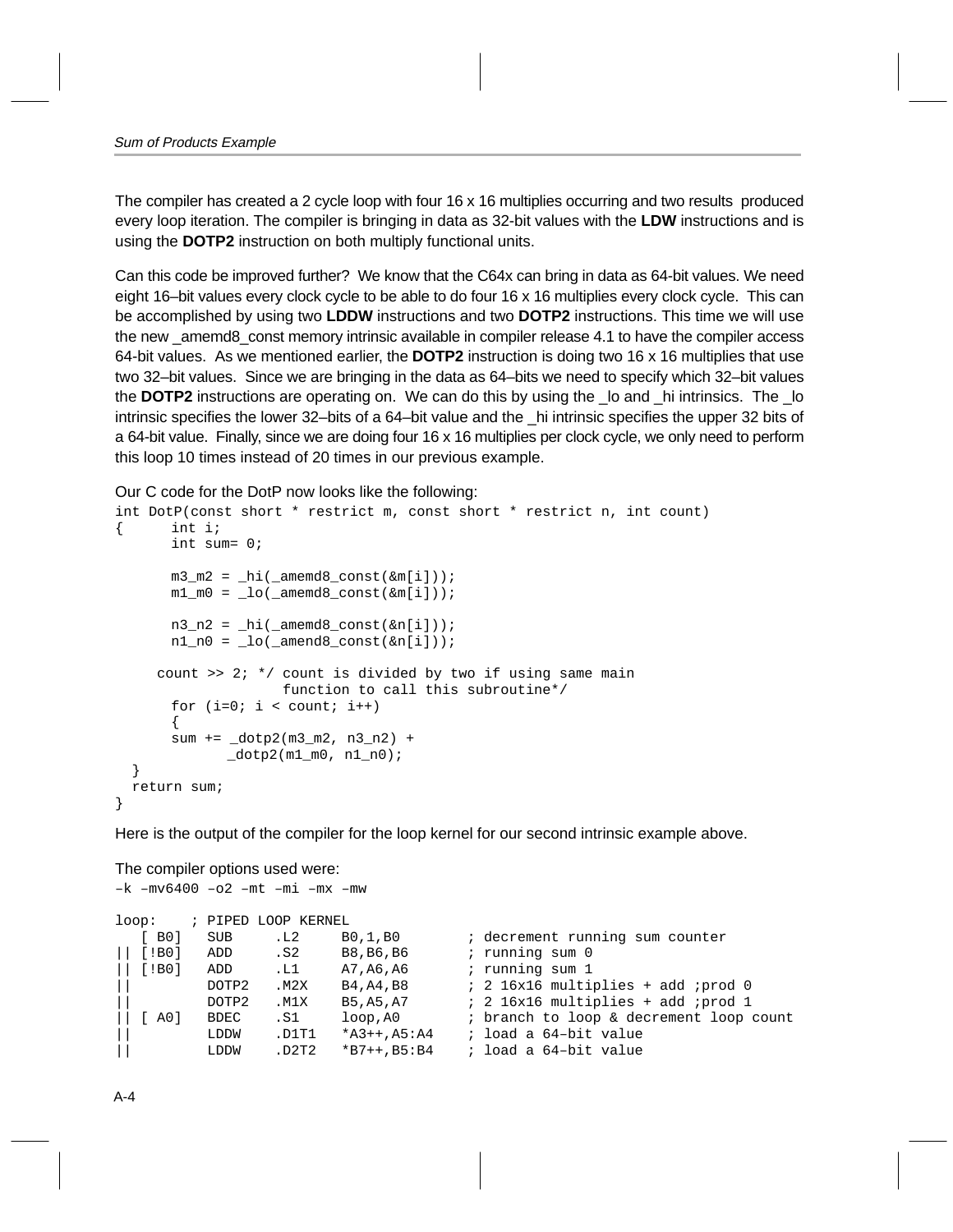The compiler has created a single cycle loop with four 16 x 16 multiplies occurring and two results produced every loop iteration. This represents a four–fold improvement from our original implementation.

The previous two code examples used intrinsics to improve the performance of the C code. The use of intrinsics is not always necessary to achieve single cycle loop performance for the sum of products example. If the compiler is provided with enough information about the loop count and about the alignment and scope of the pointer variables, single cycle throughput can be achieved for this algorithm without the use of intrinsics. For more information on compiler optimization, please see the C6000 Compiler Optimization Tutorial at the URL http://www.ti.com/.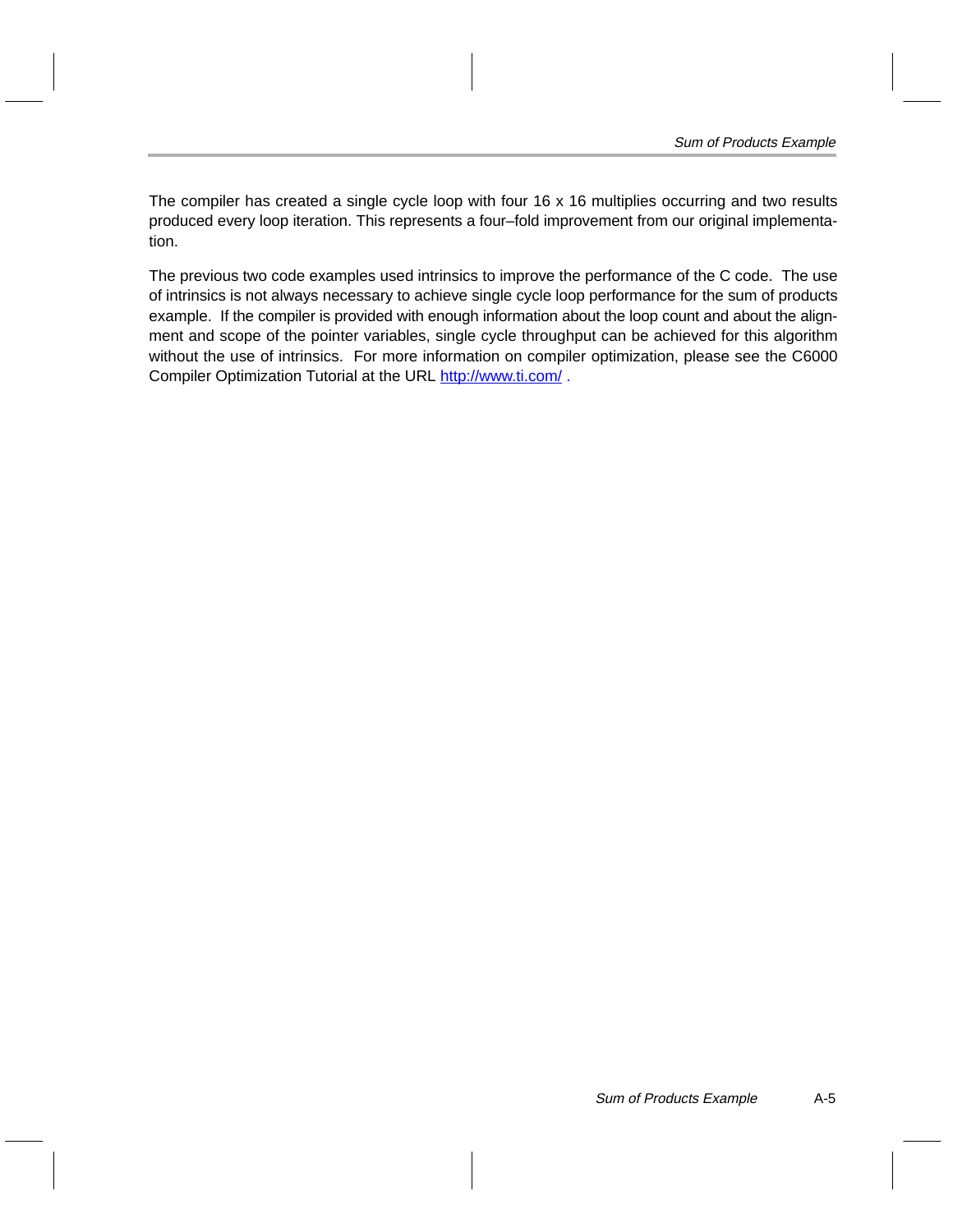## <span id="page-47-0"></span>Image Processing Kernel Code Examples

Appendix B contains code examples that come from the application benchmarks section and commented on in the architectural overview. These examples are meant to highlight some of the key extensions to the VelociTI architecture. For this reason they are coded in linear assembly to illustrate the functionality of the particular instructions. Linear assembly allows us to write assembly code with C variable names and without having to specify register allocation.

| Topic | Page |
|-------|------|
|       |      |
|       |      |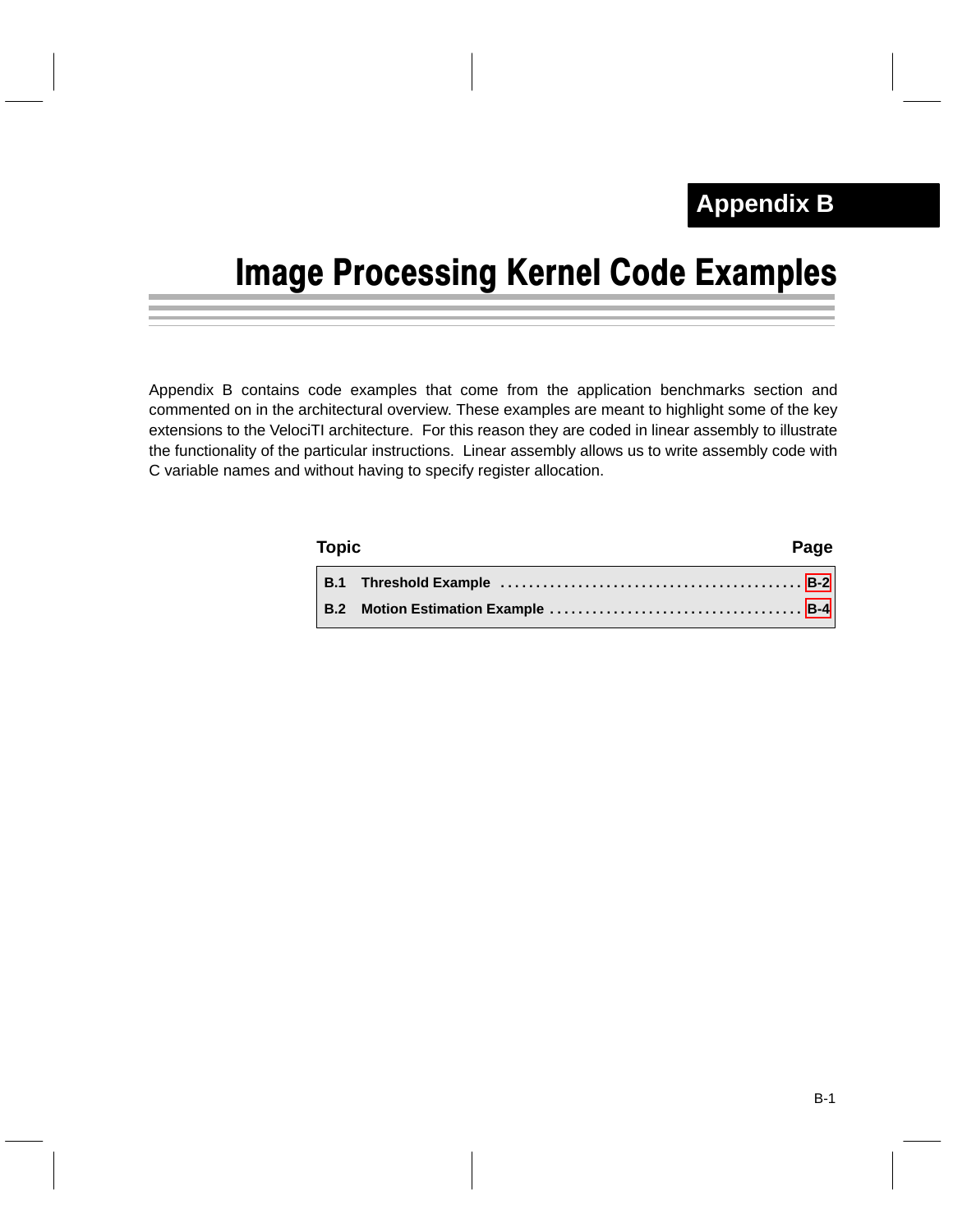### <span id="page-48-0"></span>**B.1 Threshold Example**

The code fragment below illustrates a thresholding example. An input data value is compared to a reference value. If the input value is less than the threshold, the corresponding output is set to zero. Otherwise, the output value is equal to the input data minus the threshold. This is a form of clamping. Other threshold algorithms can be implemented in a similar manner.

Two load double word instructions, **LDDW**, are used to load in the sixteen 8–bit pixel values. The threshold value has been loaded into each of the bytes contained in registers thr0 and thr1. The **CMPGTU4** instruction is used to compare four input pixel values with the threshold value at the same time. Each of the four comparisons will generate a 1-bit result. A 1 if the input value is greater than the threshold and a 0 if the input is less than the threshold. These four results are stored in the 4 LSBs of the register res0.

The **XPND4** instruction is used to expand the results in res0 where each bit will be replicated to fill an entire byte's worth of data creating the mask, *mask0*. The threshold is subtracted from the input data using a **SUB4** instruction, creating tmp0. The mask0 is then ANDed with tmp0 to produce the output, out0. This is then repeated for each set of four pixels.

Figure B–1 is a graphical interpretation of the data flow in the algorithm described above. These operations would be repeated for each set of four pixels.



Figure B–1. Threshold Example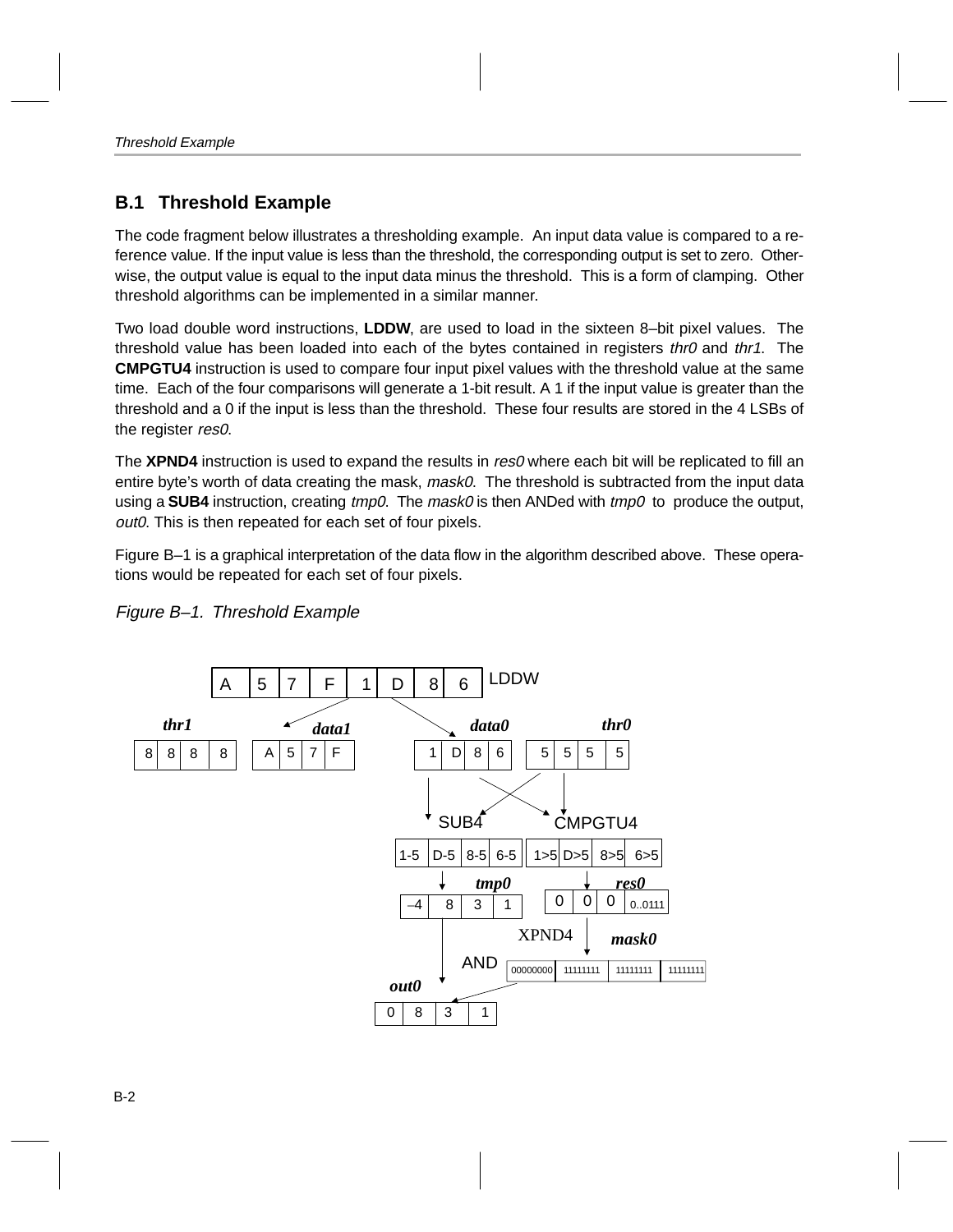```
LDDW *input_data_ptr++(8), data0:data1 ; Load eight 8-bit input data values
                                     ; and post increment pointer by 8
                                     ; bytes
CMPGTU4 data0, thr0, res0 \qquad \qquad ; Compare four input pixels with
                                    ; threshold value
XPND4 res0, mask0 \cdot i Expand bit to byte in a mask
SUB4 data0, thr0, tmp0 ; Subtract threshold from input data
AND mask0, tmp0, out0 \qquad \qquad ; AND mask with the subtracted value
CMPGTU4 data1, thr0, res1 \qquad \qquad ; Compare second set of four input
                                    ; pixels with threshold value
XPND4 res1, mask1 \cdot ; Expand bit to byte in a mask
SUB4 data1, thr1, tmp1 ; Subtract threshold from input data
AND mask1, tmp1, out1 ; AND mask with the subtracted value
STDW out0:out1, *output_data_ptr++ ; Store eight 8-bit values to memory
 LDDW *input_data_ptr++(8), data2:data3 ; Load next eight 8–bit input data
                                     ; values and post increment pointer
                                     ; by 8 bytes
CMPGTU4 data2, thr1, res2 ; Compare third set of four input
                                    ; pixels to threshold value
XPND4 res2, mask2 \cdot ; Expand bit to byte in a mask
SUB4 data2, thr2, tmp2 ; Subtract threshold from input data
AND mask2, tmp2, out2 ; AND mask with the subtracted value
CMPGTU4 data3, thr1, res3 ; Compare last set of four input
                                    ; pixels with threshold value
XPND4 res3, mask3 \cdot ; Expand bit to byte in a mask
SUB4 data3, thr3, tmp3 ; Subtract threshold from input data
AND mask3, tmp3, out3 ; AND mask with the subtracted value
 STDW out2:out3, *output_data_ptr++ ; Store eight 8–bit values to memory
```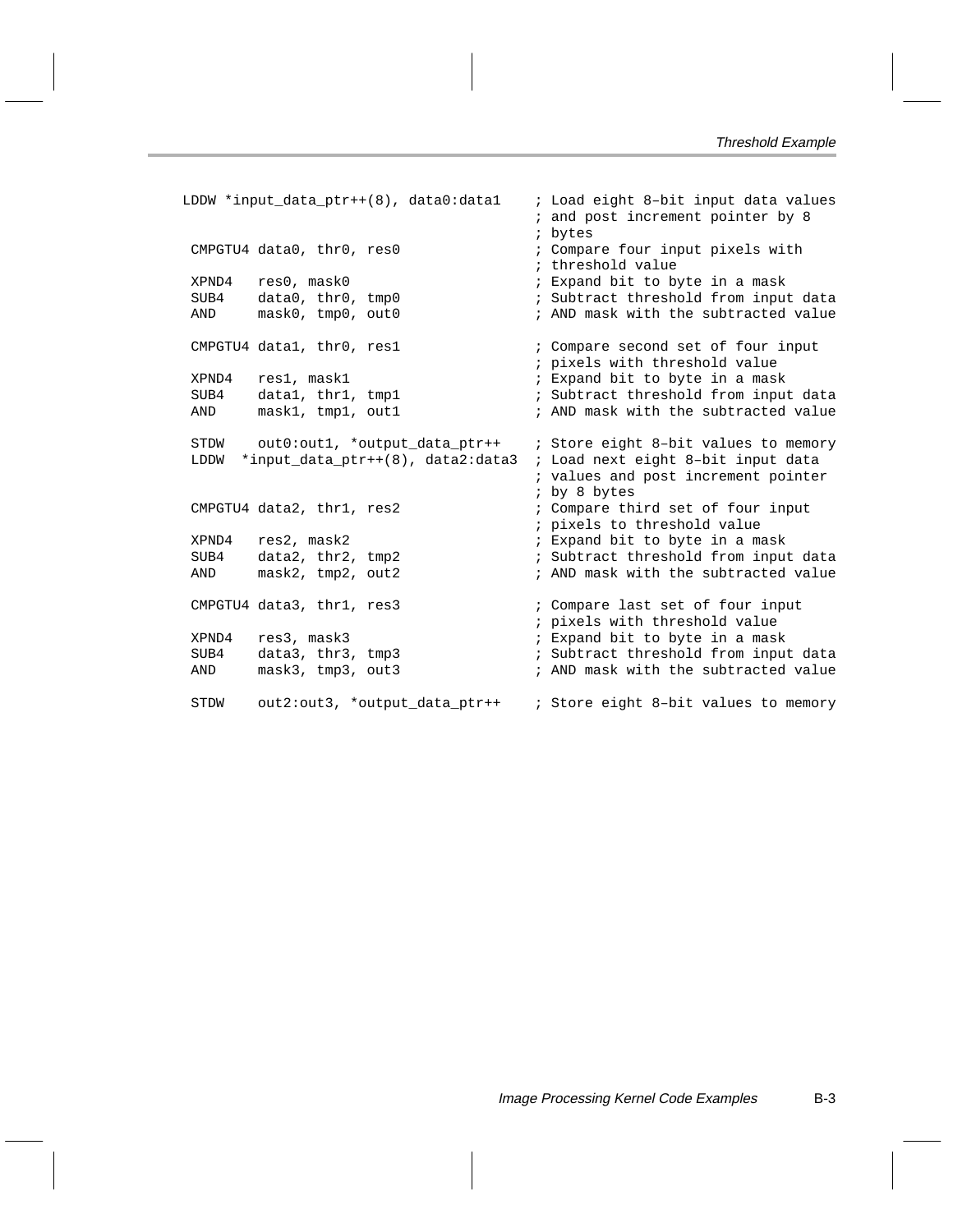### <span id="page-50-0"></span>**B.2 Motion Estimation Example**

This example illustrates one row of processing for an 8x8 minimum absolute difference (MAD) computation. Multiple instances of this code block are used in a loop to achieve computation of the overall MAD value.

One non-aligned load double word instruction, **LDNDW**, is used to load in the eight 8–bit pixel reference values. A non-aligned load is used because in the MAD computation the reference data block can start on any pixel (byte) boundary. Typically, you are stepping the motion search across a general region of reference data so the required data alignment of the reference data can change from one loop iteration to the next. The input data is loaded using a load double word instruction, **LDDW**, because it is assumed to be aligned on double word boundaries. Next the **SUBABS4** instruction is used to take the absolute difference between the input data and the reference values. Each **SUBABS4** instruction processes four 8-bit pixels.

We now need to sum together the absolute difference values. The four values in one 32–bit register may be summed together by using a **DOTPU4** instruction as shown. The masks in the **DOTPU4** operations are pre–loaded with each byte value containing the value +1. Therefore, multiplying each byte value with one and adding them together allows us to sum the four values in the 32-bit register.

We then use **ADD** instructions to sum the results together and the final result is added to a quantity my\_mad that is the running MAD value that is carried over from row to row and provides the final numerical output. Figure B–2 is a graphical interpretation of the data flow in the algorithm described above. These operations would be repeated for each set of four pixels.



Figure B–2. Motion Estimation Example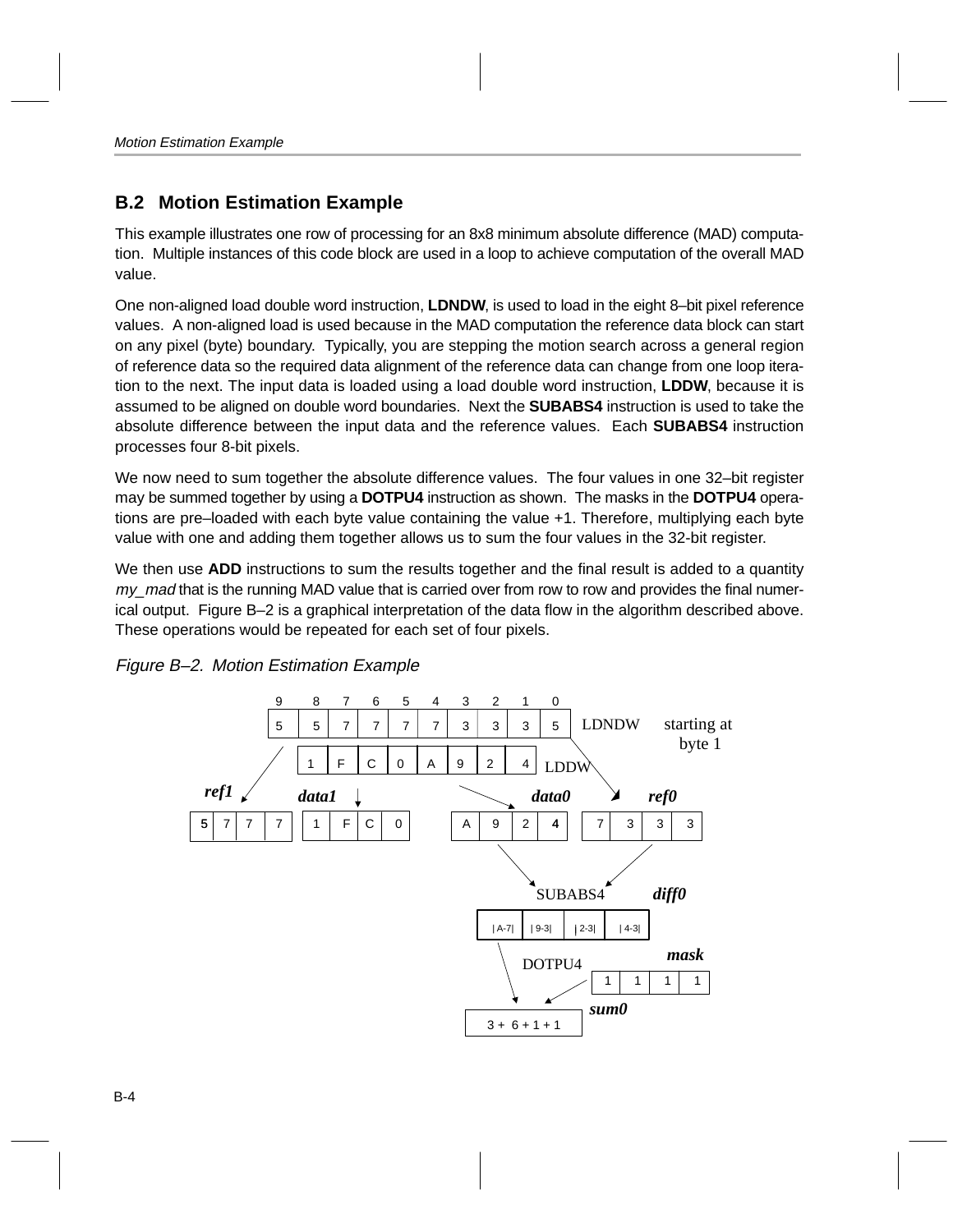Example B–1. One row of 8x8 MAD calculation

```
; row 1
    LDNDW *ref_ptr++(8), ref0:ref1 ; Load eight 8-bit reference values
                                          ; and post increment pointer by 8
                                          ; bytes
    ADD ref_ptr, offset, ref_ptr ; Add offset to move reference
                                          ; data pointer to next row
    LDDW *input_data_ptr++, data0:data1 ; Load eight 8-bit input data values
                                          ; and post increment pointer
    SUBABS4 ref0, data0, diff0 \qquad ; get absolute difference value
                                         ; for first four bytes
    SUBABS4 refl, datal, diff1 \qquad ; get absolute difference value
                                         ; for next four bytes
    DOTPU4 diff0, mask0, sum0 ; add absolute differences of the
                                         ; first four bytes
    DOTPU4 diff1, mask0, sum1 ; add absolute differences of the
                                        ; next four bytes
    ADD sum0, sum1, mad_r1 \qquad \qquad ; add result of absolute differences
                                          ; of the eight bytes
    ADD my_mad, mad_r1, my_mad ; add this result to running sum
                                          ; my_mad
```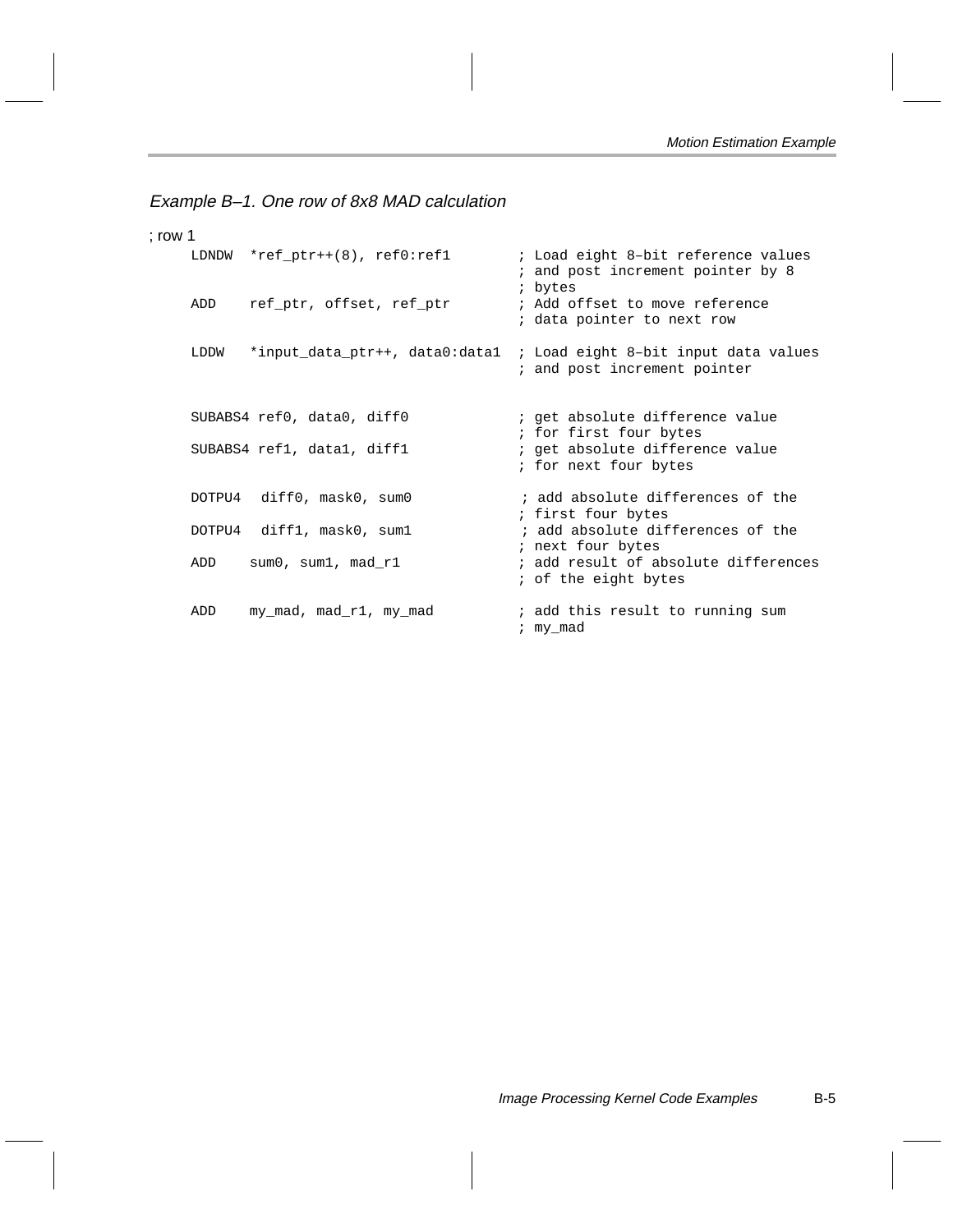### **Appendix A Appendix C**

## **Glossary**

- <span id="page-52-0"></span>**address:** The location of program code or data stored; an individually accessible memory location.
- **ALU:** See arithmetic logic unit.
- **arithmetic logic unit (ALU):** The hardware of the CPU that performs arithmetic and logic functions.

## **C**

- **central processing unit (CPU):** The unit that coordinates the functions of a processor.
- **circular addressing:** An address mode in which a finite set of addresses is reused by linking the largest address back to the smallest address.
- **clock cycles:** A periodic or sequence of events based on the input from the external clock.
- **code:** A set of instructions written to perform a task; a computer program or part of a program.
- **compiler:** A computer program that translates programs in a high-level language into their assembly-language equivalents.
- **CPU:** See central processing unit.
- **crosspath:** A link between register files to provide communication between the CPU units.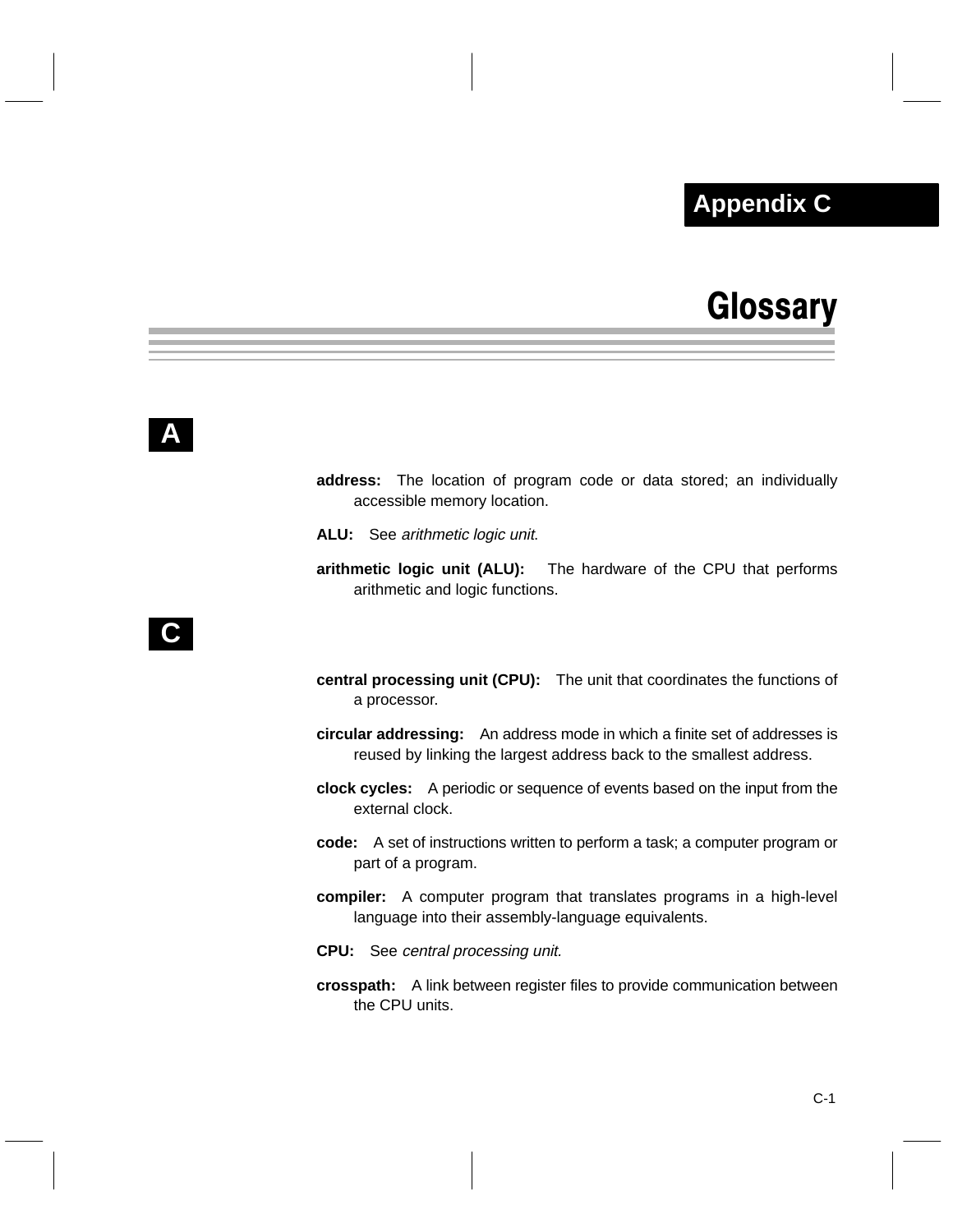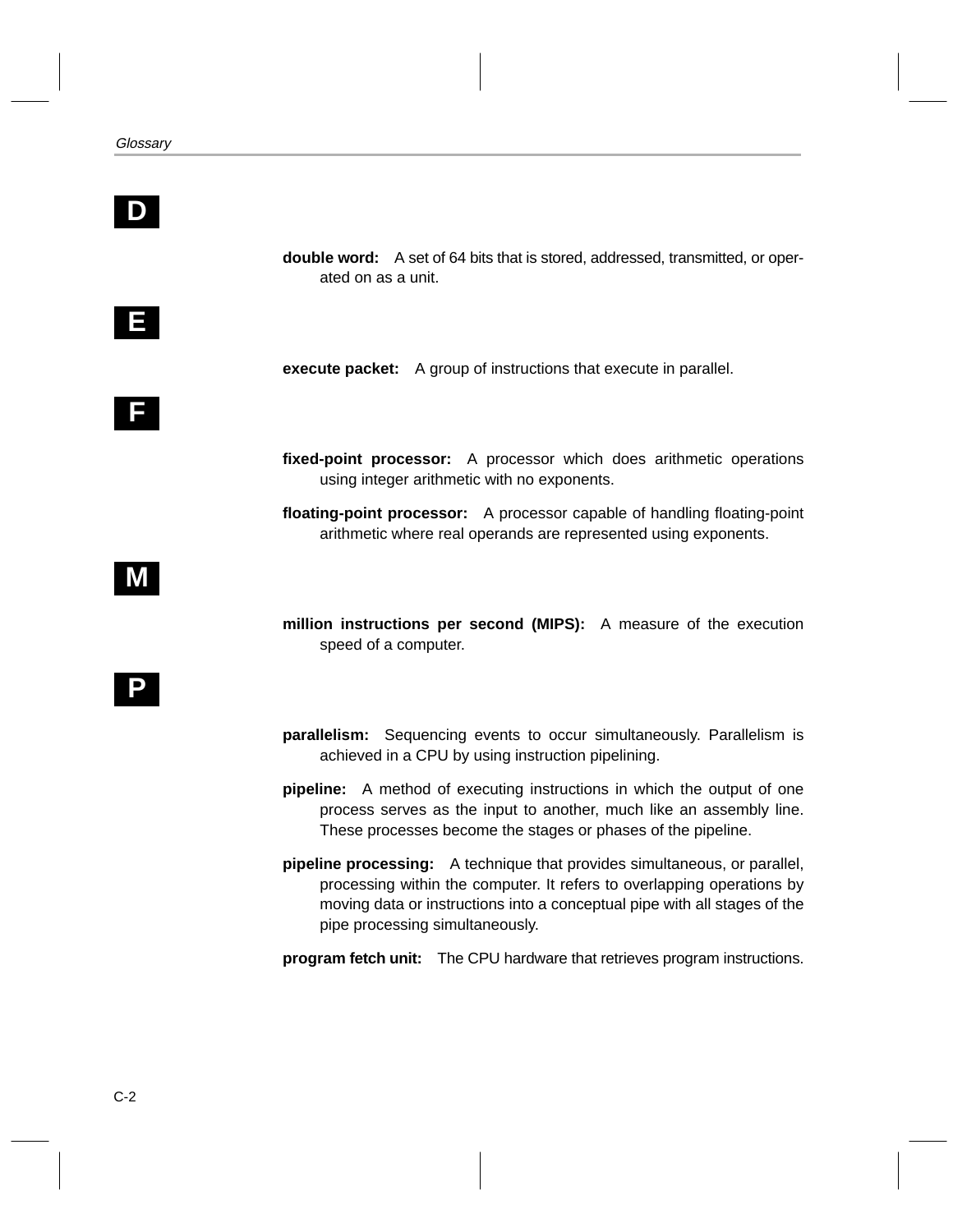- **register:** A small area of high speed memory, located within a processor or electronic device, that is used for temporarily storing data or instructions. Each register is given a name, contains a few bytes of information, and is referenced by programs.
- **reduced-instruction set computer (RISC):** A computer whose instruction set and related decode mechanism are much simpler than those of microprogrammed complex instruction set computers. The result is a higher instruction throughput and a faster real-time interrupt service response from a smaller, cost-effective chip.

- **saturation:** A state where any further input no longer results in the expected output.
- **shifter:** A hardware unit that shifts bits in a word to the left or to the right.

## **W**

**word:** A set of 32 bits that is stored, addressed, transmitted, or operated on as a unit.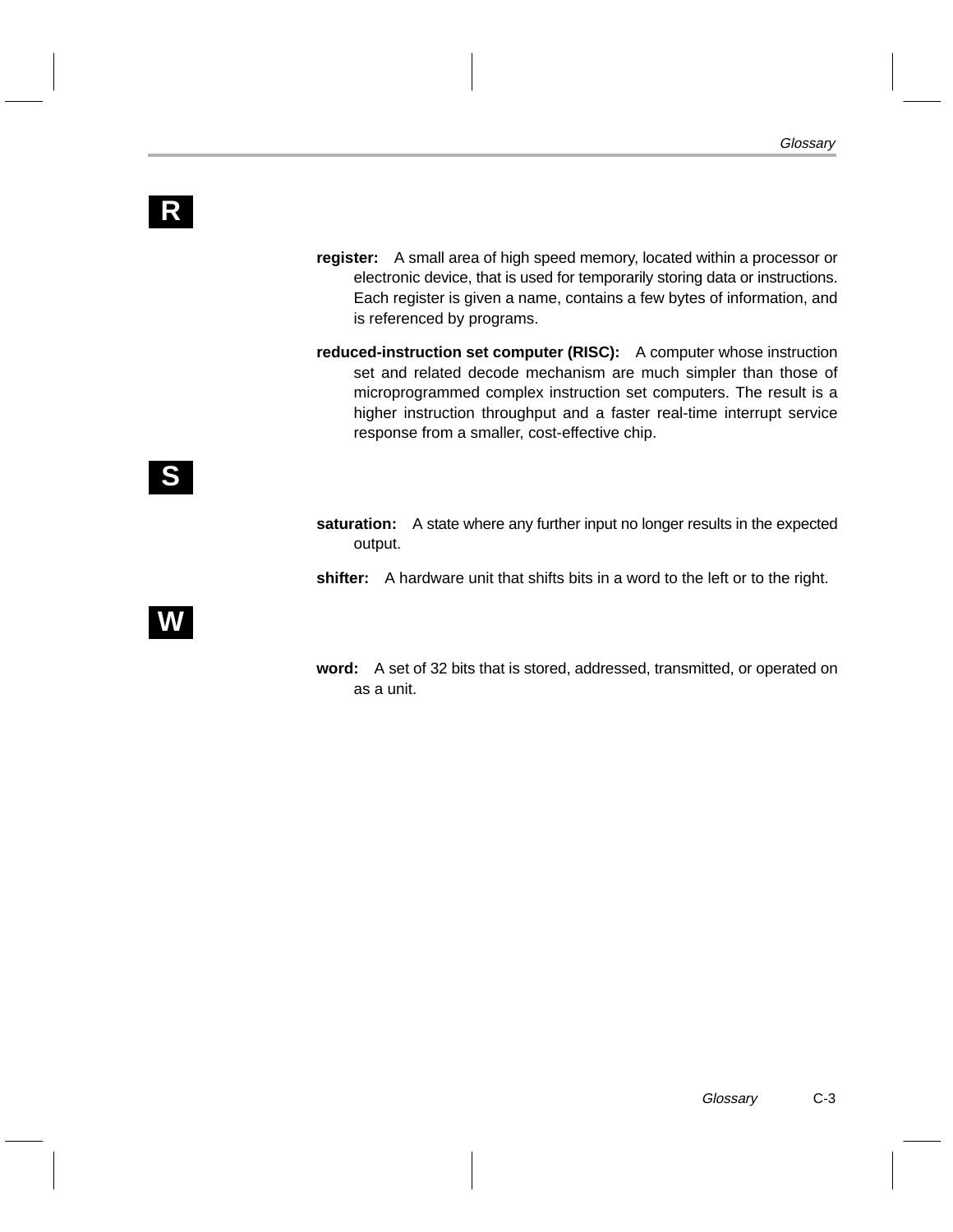## Related Documents

<span id="page-55-0"></span>The following books describe the TMS320C6000 generation and related support tools. To obtain a copy of any of these TI documents, call the Texas Instruments Literature Response Center at (800) 477–8924. When ordering, please identify the book by its title and literature number.

**TMS320C6000 CPU and Instruction Set Reference Guide** (literature number SPRU189) describes the CPU architecture, pipeline, instruction set, and interrupts for the TMS320C6000 digital signal processors (DSPs).

- **TMS320C6201 Digital Signal Processor Data Sheet** (literature number SPRS051) describes the features of the TMS320C6201 and provides pinouts, electrical specifications, and timings for the device.
- **TMS320C6202/C6202B/C6203/C6204 Digital Signal Processor Data Sheet** (literature number SPRS104) describes the features of the TMS320C6202/03/04 fixed-point DSP and provides pinouts, electrical specifications, and timings for the device.
- **TMS320C6205 Digital Signal Processor Data Sheet** (literature number SPRS106) describes the features of the TMS320C6205 fixed-point DSP and provides pinouts, electrical specifications, and timings for the device.
- **TMS320C6211/C6711 Digital Signal Processor Data Sheet** (literature number SPRS073) describes the features of the TMS320C6211 fixed-point DSP and the TMS320C6711 floating-point DSP and provides pinouts, electrical specifications, and timings for the device.
- **TMS320C6712 Digital Signal Processor Data Sheet** (literature number SPRS148) describes the features of the TMS320C6712 floating-point DSP and provides pinouts, electrical specifications, and timings for the device.
- **TMS320C6701 Digital Signal Processor Data Sheet** (literature number SPRS067) describes the features of the TMS320C6701 floating-point DSP and provides pinouts, electrical specifications, and timings for the device.